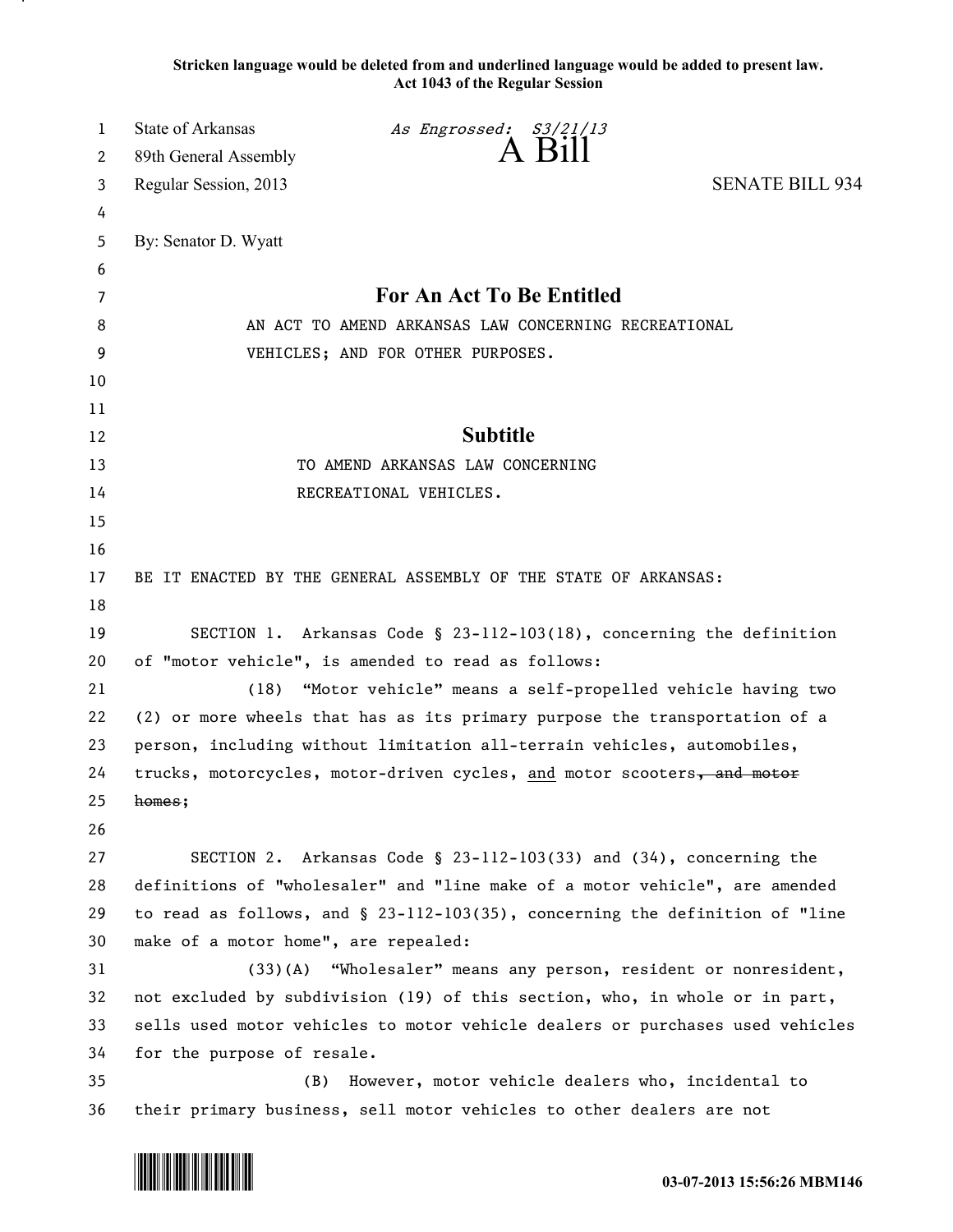considered wholesalers because of the incidental sales; and 2 (34) $(A)$  "Line make of a motor vehicle" means a group or series of motor vehicles that have the same brand identification or brand name, based upon the manufacturer's trademark, trade name, or logo. (B) ―Line make of a motor vehicle‖ does not include motor homes; and 7 (35) "Line make of a motor home" means a specific series of 8 recreational vehicle products that: (A) Are identified by a common series trade name or 10 trademark; 11 (B) Are targeted to a particular market segment, as 12 determined by their decor, features, equipment, size, weight, and price 13  $r$ ange; **14 Example 20 (C)** Have lengths and interior floor plans that distinguish 15 the recreational vehicles with substantially the same decor, equipment, 16 features, price, and weight; 17 (D) Belong to a single distinct classification of 18 recreational vehicle product type having a substantial degree of commonality 19 in the construction of the chassis, frame, and body; and **E** The manufacturer-dealer agreement authorizes a dealer to sell. SECTION 3. Arkansas Code § 23-112-105(b), concerning civil damages, is amended to read as follows: 25 (b) $(1)$  Except as provided under subdivision  $(b)(2)$  of this section, if If a motor vehicle dealer prevails in an action against a manufacturer, distributor, second-stage manufacturer, importer, converter, manufacturer branch or division, or distributor branch or division under any provision of this chapter, the motor vehicle dealer shall also have a cause of action against the manufacturer, distributor, second-stage manufacturer, importer, converter, manufacturer branch or division, or distributor branch or division for attorney's fees, if none have been awarded in an earlier administrative hearing. (2) Subdivision (b)(1) of this section does not apply to motor vehicle dealers, manufacturers, or distributors of motor homes.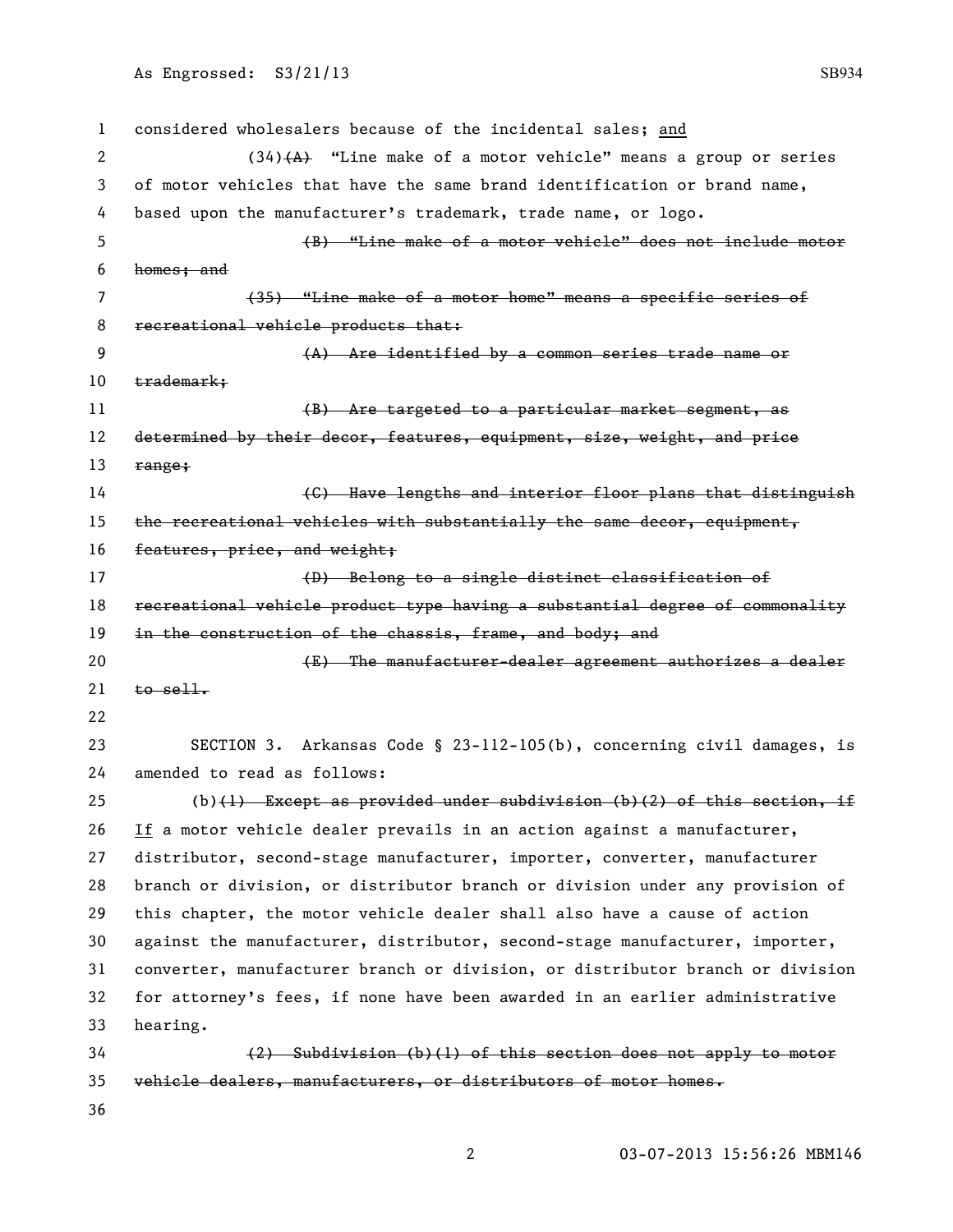SECTION 4. Arkansas Code § 23-112-310(d)(1), concerning warranty obligations, is amended to read as follows: (d)(1)(A) A manufacturer, distributor, distributor branch or division, or factory or division branch shall not pay to any of its motor vehicle dealers a labor rate per hour or parts price for warranty work that is less than that charged by the dealer to its retail customers, provided the rate is reasonable compared to other same line-make dealers in the dealer's relevant market area or the dealer's competitive market area. (B) Conversely, a dealer shall not charge to its manufacturer, distributor, distributor branch or division, or factory branch or division a labor rate per hour or parts price in excess of the rate charged to its retail customers. (C) In the case of a motor home, a warrantor shall reimburse the dealer for warranty parts at the actual wholesale cost plus a 15 minimum thirty percent (30%) handling charge and the cost, if any, of freight 16 to return the warranty parts to the warrantor. 17 (D)(C) A manufacturer, distributor, distributor branch or division, or factory branch or division of new motorcycles, motorized cycles, and all-terrain vehicles shall not pay to any new motor vehicle dealers of motorcycles, motorized cycles, and all-terrain vehicles a labor rate per hour or parts price for warranty work that is less than that charged by the new motor vehicle dealer to its retail customers, provided that the rate is reasonable compared to other same line make motor vehicle dealers in the new motor vehicle dealer's relevant market area or the new motor vehicle dealer's competitive market area. SECTION 5. Arkansas Code § 23-112-313(f), concerning warranty agreements, is repealed.  $(f)$  This section does not apply to compensation for parts of a motor home other than parts of a motorized chassis, engine, and power train. SECTION 6. Arkansas Code § 23-112-403(a)(2)(C)(v), concerning notification of the termination or cancellation of franchise or selling agreements, is amended to read as follows: (v)(a) If the franchise agreement, sales and service agreement, or bona fide contract is terminated or cancelled, the terminating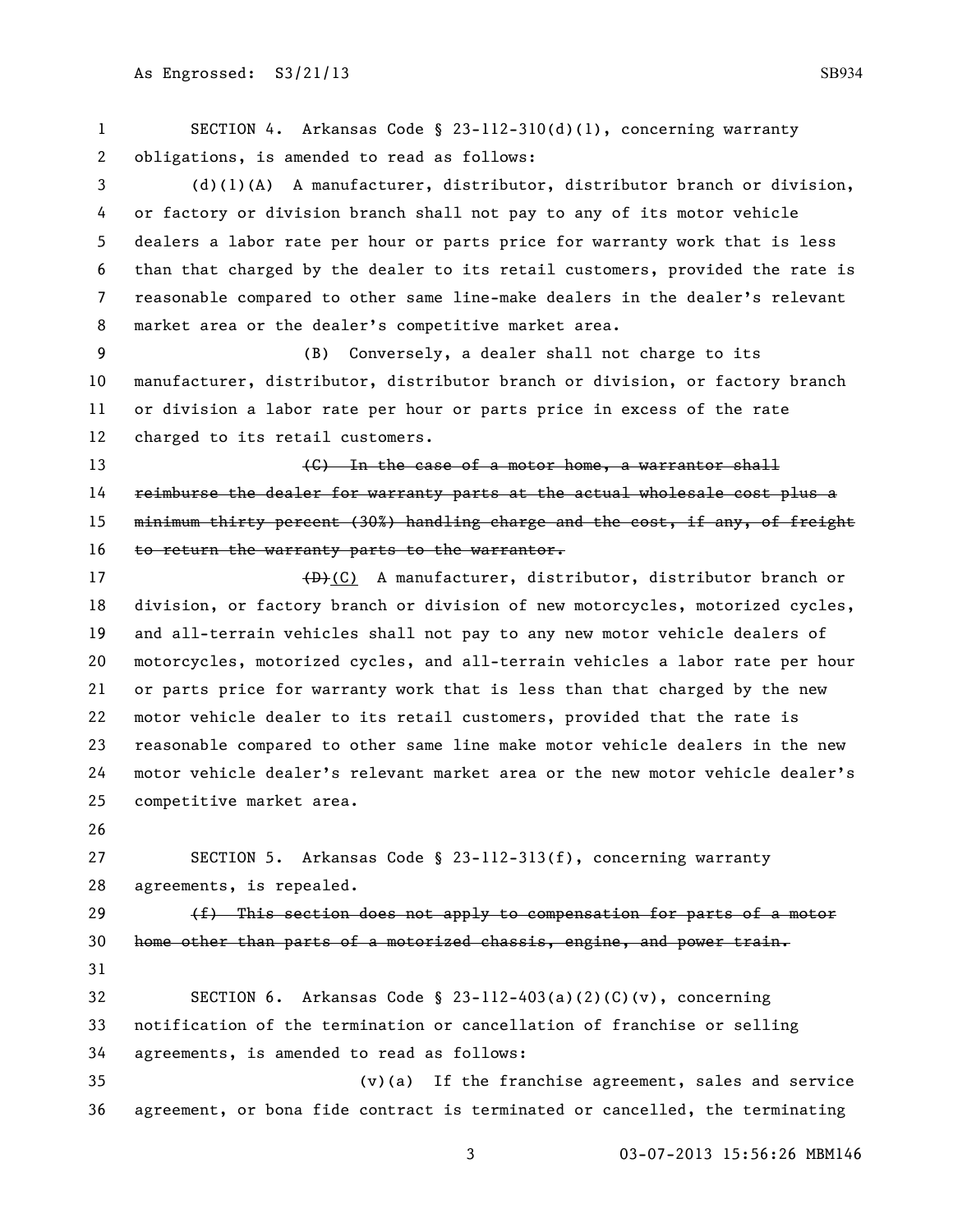or canceling party shall notify the commission of the termination or cancellation of the franchise or selling agreement at least sixty (60) days before the effective date. (b) For motor vehicles other than motor homes, this subdivision (a)(2)(C)(v) applies to both voluntary and involuntary termination or cancellation of the franchise or selling agreement. (c)(1) For motor homes, this subdivision  $(a)$ (2)(C)(v) applies to both the voluntary dealer-initiated termination or cancellation of all motor home franchise or selling agreements and the involuntary manufacturer-initiated termination or cancellation of any one (1) or more motor home franchise or selling agreements. (2) This subdivision only applies to the 13 voluntary dealer initiated termination of one (1) of two (2) or more line makes of motor homes if the dealer can show due cause to terminate or cancel 15 the motor home franchise or selling agreement; SECTION 7. Arkansas Code § 23-112-403(a)(2)(K)(vii), concerning the termination or discontinuance of a line make, is amended to read as follows: (vii)(a) Except as provided under subdivisions 20 (a)(2)(K)(vii)(b) and (c) of this section, the fair market value of the franchise that is at least equivalent to the fair market value of the franchise one (1) day before the manufacturer announces the action that results in the termination or discontinuance of a line make. (b) If the termination, cancellation, discontinuance, or nonrenewal is due to a manufacturer's change in distributors or manufacturer, the manufacturer may avoid paying fair market value to the new motor vehicle dealer if the distributor, manufacturer, new distributor, or new manufacturer offers the new motor vehicle dealer a franchise agreement with terms substantially similar to terms offered to 30 other same line make new motor vehicle dealers $\overline{\phantom{a}}$  $(e)$  Subdivisions  $(a)(2)(K)(vii)(a)$  and  $(b)$  of this section do not apply to motor vehicle dealers, manufacturers, or distributors of motor homes; 35 SECTION 8. Arkansas Code § 23-112-403(a)(2)(Q) - (U), concerning certain unlawful actions, are amended to read as follows: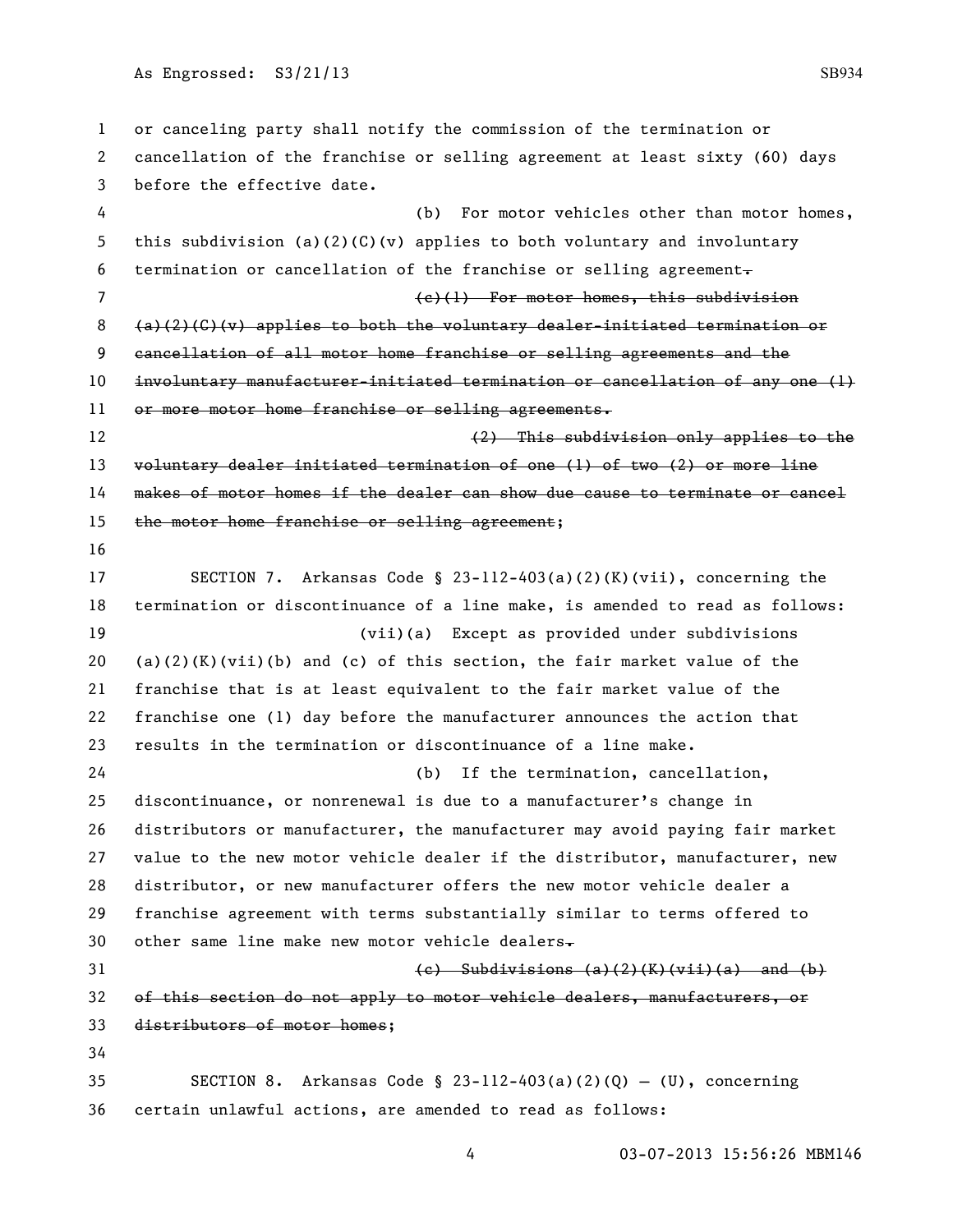otherwise to:

facilities; or

sales or service facilities.

 (Q)(i)(a) Unless the manufacturer's, distributor's, second-stage manufacturer's, importer's, converter's, manufacturer's branch or division, or distributor's branch or division requirements are reasonable and justifiable in light of the current and reasonably foreseeable projections of economic conditions, financial expectations, and the motor vehicle dealer's market and notwithstanding the terms of a franchise agreement or sales and service agreement, to require, coerce, or attempt to coerce any new motor vehicle dealer by program, policy, standard, or 10 (1) Change location of the dealership; 11 (2) Make any substantial changes, alterations, or remodeling to a motor vehicle dealer's sales or service (3) Replace a motor vehicle dealer's (b) A manufacturer, distributor, second-stage

 manufacturer, importer, converter, manufacturer branch or division, or distributor branch or division shall have the burden of proving that changes, alterations, remodeling, or replacement to a motor vehicle dealer's sales or service facilities are reasonable and justifiable under this subchapter. (ii)(a) However, a manufacturer, distributor,

 second-stage manufacturer, importer, convertor, manufacturer branch or division, or distributor branch or division, consistent with its allocation obligations at law and to its other same line make motor vehicle dealers, may provide to a motor vehicle dealer a commitment to supply additional vehicles or provide a loan or grant of money as an inducement for the motor vehicle dealer to expand, improve, remodel, alter, or renovate its facilities if the provisions of the commitment are contained in a writing voluntarily agreed to by the dealer and are made available, on substantially similar terms, to any of the licensee's other same line make dealers who voluntarily agree to make a substantially similar facility expansion, improvement, remodeling, alteration, or renovation.

 (b) Subdivisions (a)(2)(Q)(i) and (ii)(a) of this section do not require a manufacturer, distributor, second-stage manufacturer, importer, convertor, manufacturer branch or division, or distributor branch or division to provide financial support for or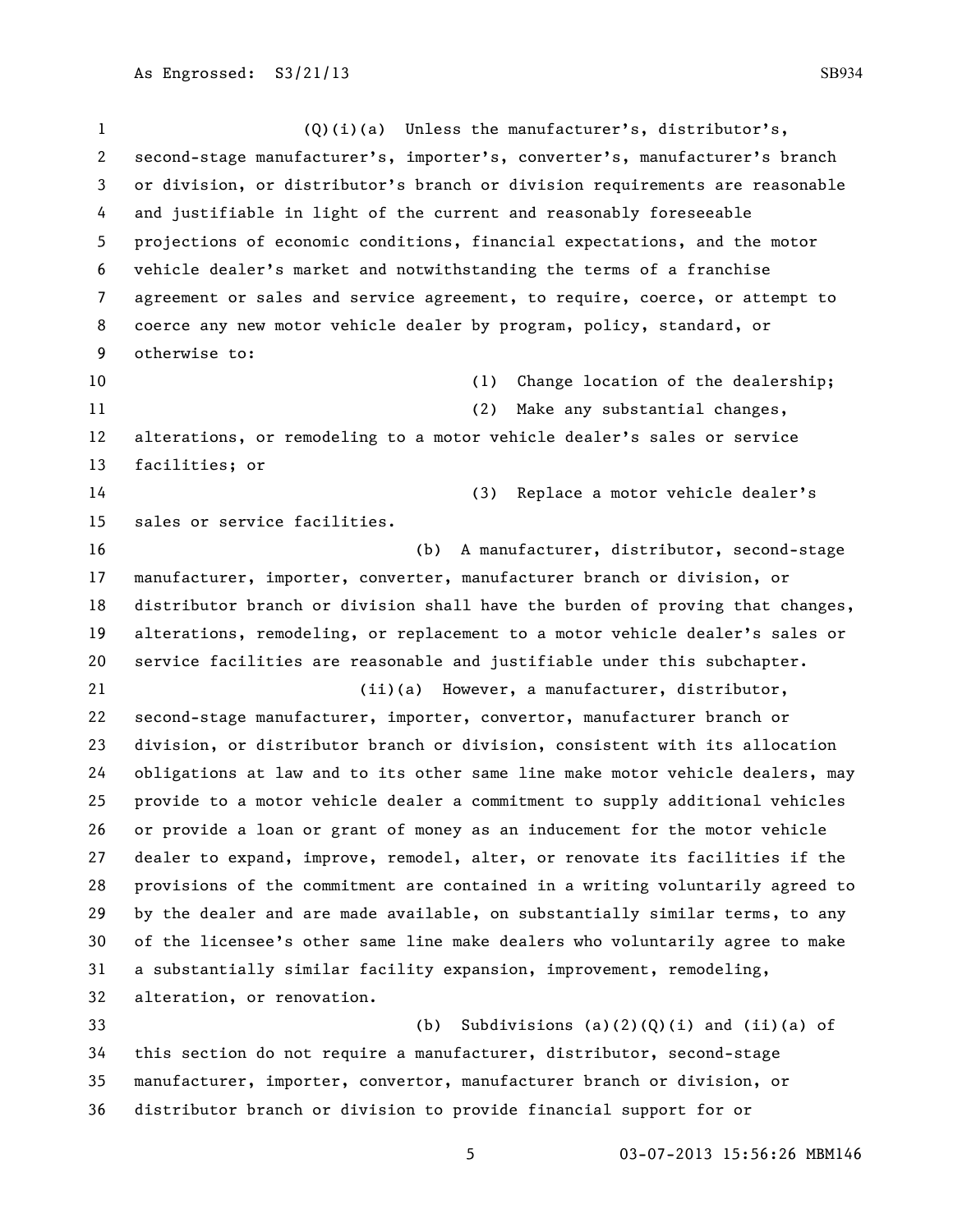contribution to the purchase sale of the assets of or equity in a motor vehicle dealer or a relocation of a motor vehicle dealer because such support has been provided to other purchases, sales, or relocations. (c) A manufacturer, distributor, second-stage manufacturer, importer, convertor, manufacturer branch or division, or distributor branch or division shall not take or threaten to take any action that is unfair or adverse to a dealer who does not enter into an agreement 8 pursuant to subdivisions (a)(2)(Q)(i) and (ii)(a) of this section. (d) This subdivision does not affect any contract between a licensee and any of its dealers regarding relocation, expansion, improvement, remodeling, renovation, or alteration which exists on 12 July 27, 2011- $\leftarrow$  (iii) Subdivisions (a)(2)(0)(i) and (ii) of this section do not apply to motor vehicle dealers, manufacturers, or distributors 15 of motor homes;  $(R)$   $\leftrightarrow$  To unreasonably withhold approval for a new motor vehicle dealer to purchase substantially similar goods and services related to facility changes, alterations, or remodels from vendors the dealer chooses $\div$ **(ii)** Subdivision (a)(2)(R)(i) of this section does not apply to motor vehicle dealers, manufacturers, or distributors of motor homes;  $(S)$   $\leftrightarrow$  To require as a prerequisite to receiving a model or a series of vehicles a dealer to:  $\left( \frac{a}{b} \right)$  Pay an extra fee or remodel, renovate, or recondition the dealer's existing facilities unless justified by the technological requirements for the sale or service of a vehicle; 28 (b)(ii) Purchase unreasonable advertising displays, training, tools, or other materials; 30 (e)(iii) Establish exclusive facilities; or 31 (d)(iv) Establish dedicated personnel. 32 (ii) Subdivision (a)(2)(S)(i) of this section does not apply to motor vehicle dealers, manufacturers, or distributors of motor homes; (T)(i)(a) To use any written instrument, agreement, or waiver, to attempt to nullify or modify any provision of this chapter or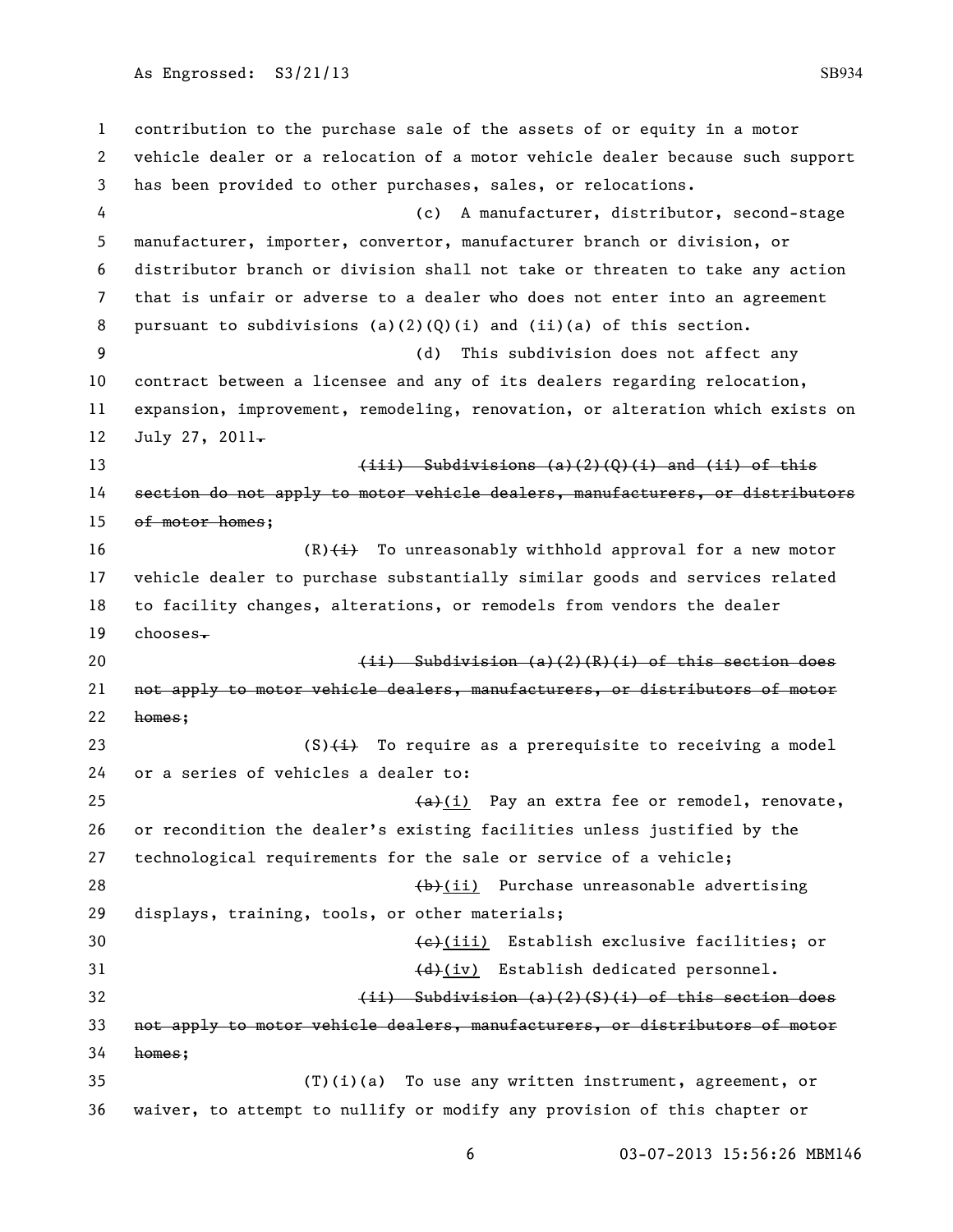prevent a new motor vehicle dealer from bringing an action in a particular forum otherwise available under law. (b) An instrument contrary to this subdivision 4 (a)(2)(T)(i) is void. (c) However, this subdivision shall not apply to: (1) Voluntary agreements in which separate and valuable consideration has been offered and accepted; or (2) Settlement agreements entered into as a result of a dispute. (ii)(a) Except as provided in subdivision (a)(2)(Q)(ii)(b) of this section, a manufacturer, distributor, or factory branch shall not directly or indirectly condition any of the following on the willingness of a motor vehicle dealer, proposed new motor vehicle dealer, or owner of an interest in the dealership facility to enter into a site control agreement or exclusive use agreement: (1) Awarding a franchise to a prospective new motor vehicle dealer; (2) Adding a line make or franchise to an existing motor vehicle dealer; (3) Renewing a franchise of an existing motor vehicle dealer; (4) Approving the relocation of an existing motor vehicle dealer's facility; or (5) Approving the sale or transfer of the ownership of a franchise. (b) This subdivision does not apply to a site control agreement or an exclusive use agreement if the site control agreement or an exclusive use agreement: (1) Is voluntarily entered into by the motor vehicle dealer or the motor vehicle dealer's lessor; (2) Clearly and conspicuously discloses that the site control agreement or an exclusive use agreement is voluntary; and (3) Provides for separate and valuable consideration to the motor vehicle dealer or motor vehicle dealer's lessor.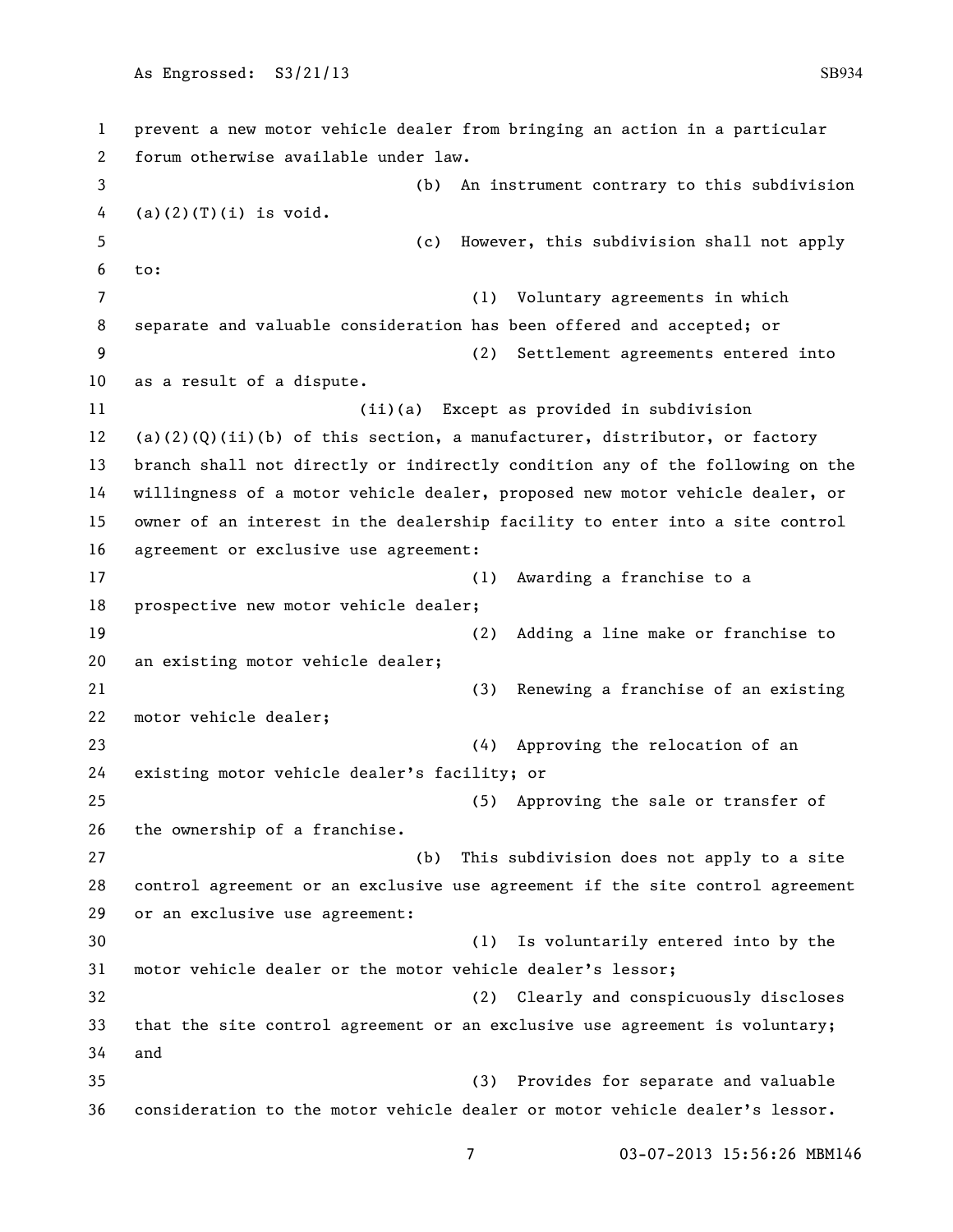(iii) Any provision contained in any agreement that is inconsistent with this subchapter is voidable at the election of the affected motor vehicle dealer or owner of an interest in the dealership 4 facility.  $\frac{1}{1}$  (iv) Subdivisions (a)(2)(T)(i)-(iii) of this section do not apply to motor vehicle dealers, manufacturers, or distributors of 7 motor homes; or (U)(i) To fail to offer to all of its franchisees of the same line make any consumer rebates, dealer incentives, price or interest rate reduction, or finance terms that the franchisor offers or advertises; (ii) To offer rebates, cash incentives, or other promotional items for the sale of a vehicle by its franchisees unless the same rebate, cash incentive, or promotion is offered to all of its franchisees of the same line make, and any rebate, cash incentive, or promotion that is based on the sale of an individual vehicle is not increased for meeting a performance standard; (iii) To unreasonably discriminate among its franchisees in any program that provides assistance to its franchisees, including Internet listings, sales leads, warranty policy adjustments, marketing programs, or dealer recognition programs; (iv) To fail to offer rebates, cash incentives, or other promotional incentive programs on a fair and equitable or proportionally equivalent basis to its franchisees of the same line make. (v) To require a motor vehicle dealer to improve the dealer's facilities, including signs, or to replace factory required and approved facility improvements completed within the last five (5) years in order to qualify for a new vehicle sales incentive program. 28 (vi) Subdivisions (a)(2)(U)(i)-(v) of this section 29 do not apply to motor vehicle dealers, manufacturers, or distributors of motor homes.

 SECTION 9. Arkansas Code § 23-112-501(b)(2), concerning hearings before the Arkansas Motor Vehicle Commission, is amended to read as follows: (2) Impose a civil penalty pursuant to §§ 23-112-314 and 23-112- 1020 without first giving the respondent a hearing pursuant to the Arkansas Administrative Procedure Act, § 25-15-201 et seq.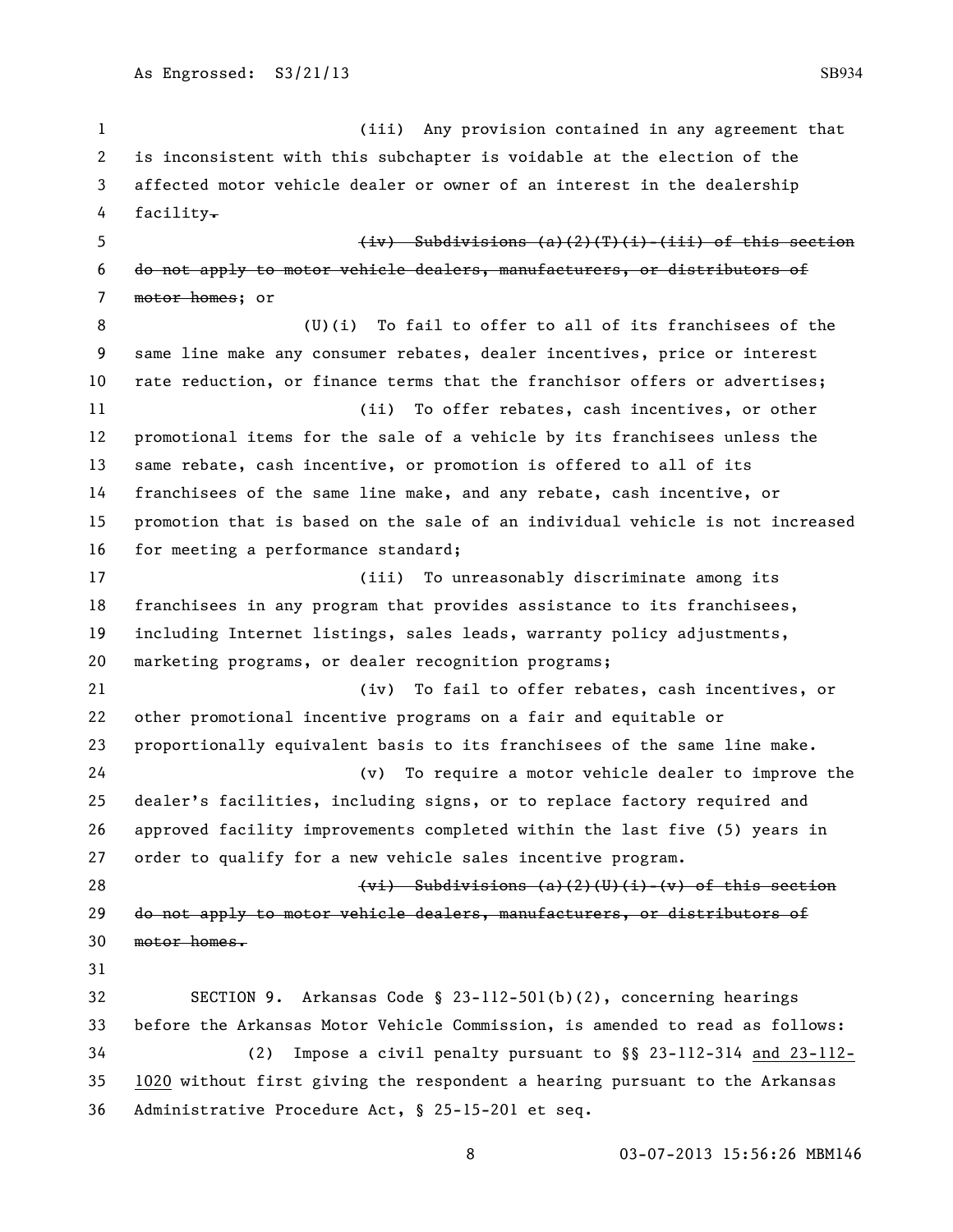SECTION 10. Arkansas Code Title 23, Chapter 112, is amended to add an additional subchapter to read as follows: 5 Subchapter 10 — Recreational Vehicle Franchise Act 23-112-1001. Title. This subchapter shall be known and may be cited as "Recreational Vehicle and Franchise Act". 23-112-1002. Legislative findings. 12 The General Assembly finds that: 13 (1) The distribution and sale of recreational vehicles vitally affects the general economy, the public interest, and the public welfare; and (2) It is necessary, in the exercise of the General Assembly's police power, to regulate and to license recreational vehicle manufacturers, 17 factory branches and divisions, distributors, distributor branches and divisions, distributor representatives, dealers, and salespersons doing business in Arkansas to: (A) Prevent fraud, unfair practices, discrimination, impositions, and other abuses upon the citizens of Arkansas; (B) Foster and keep alive vigorous and healthy competition; (C) Prevent the creation or perpetuation of monopolies; (D) Prevent the practice of requiring the buying of special features, accessories, special models, appliances, and equipment not 27 desired by a recreational vehicle dealer or the ultimate purchaser; 28 (E) Prevent false and misleading advertising; (F) Promote and keep alive a sound system of distribution of recreational vehicles to the public; and (G) Promote the public safety and welfare. 23-112-1003. Definitions. As used in this subchapter: (1) "Area of sales responsibility" means the geographical area agreed to by the dealer and the manufacturer or distributor in a dealer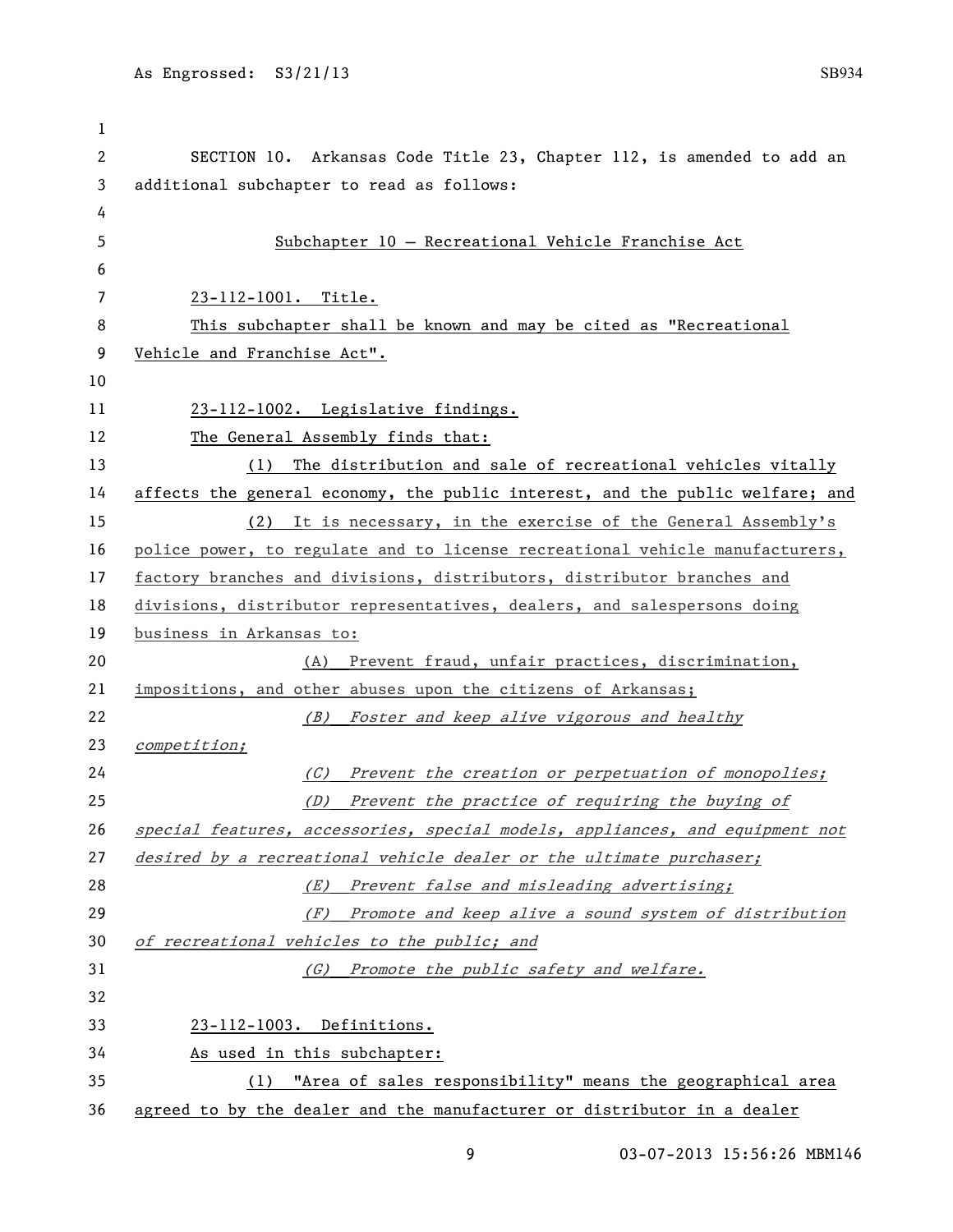| $\mathbf{1}$   | agreement where the dealer has the exclusive right to display or sell the     |
|----------------|-------------------------------------------------------------------------------|
| 2              | manufacturer or distributor's new recreational vehicles of a particular line- |
| 3              | make to the retail public;                                                    |
| 4              | (2) "Dealer" means a person, firm, corporation, or business                   |
| 5              | entity that is:                                                               |
| 6              | (A) Engaged in the business of selling or offering to                         |
| $\overline{7}$ | sell, selling and servicing, soliciting, or advertising the selling or        |
| 8              | selling and servicing of recreational vehicles under a manufacturer's         |
| 9              | warranty; and                                                                 |
| 10             | (B) Located at an established and permanent place of                          |
| 11             | business under a dealer agreement;                                            |
| 12             | (3) "Dealer agreement" means a written agreement, contract,                   |
| 13             | franchise agreement, or sales and service agreement that:                     |
| 14             | (A) Is entered into between a manufacturer or distributor                     |
| 15             | and a dealer;                                                                 |
| 16             | Establishes the rights, responsibilities, and<br>(B)                          |
| 17             | obligations of the manufacturer or distributor and a dealer; and              |
| 18             | (C) Authorizes the dealer to sell new recreational                            |
| 19             | vehicles;                                                                     |
| 20             | "Distributor" means a person, firm, corporation, or business<br>(4)           |
| 21             | entity that purchases new recreational vehicles for resale to dealers;        |
| 22             | (5) "Factory campaign" means an effort on the part of a                       |
| 23             | warrantor to contact recreational vehicle owners or dealers to address a part |
| 24             | or equipment issue;                                                           |
| 25             | (6) "Factory representative" means a representative employed by               |
| 26             | a person, firm, association, corporation, or trust that manufactures,         |
| 27             | assembles, or distributes new recreational vehicles;                          |
| 28             | "Family member" means:<br>(7)                                                 |
| 29             | (A) A spouse;                                                                 |
| 30             | (B) A child, grandchild, parent, sibling, niece, or                           |
| 31             | nephew; or                                                                    |
| 32             | The spouse of a child, grandchild, parent, sibling,<br>(C)                    |
| 33             | niece, or nephew;                                                             |
| 34             | (8) "Fifth wheel travel trailer" means a recreational vehicle                 |
| 35             | designed to be towed by a motorized vehicle by means of a towing mechanism    |
| 36             | that is mounted above or forward of the tow vehicle's rear axle;              |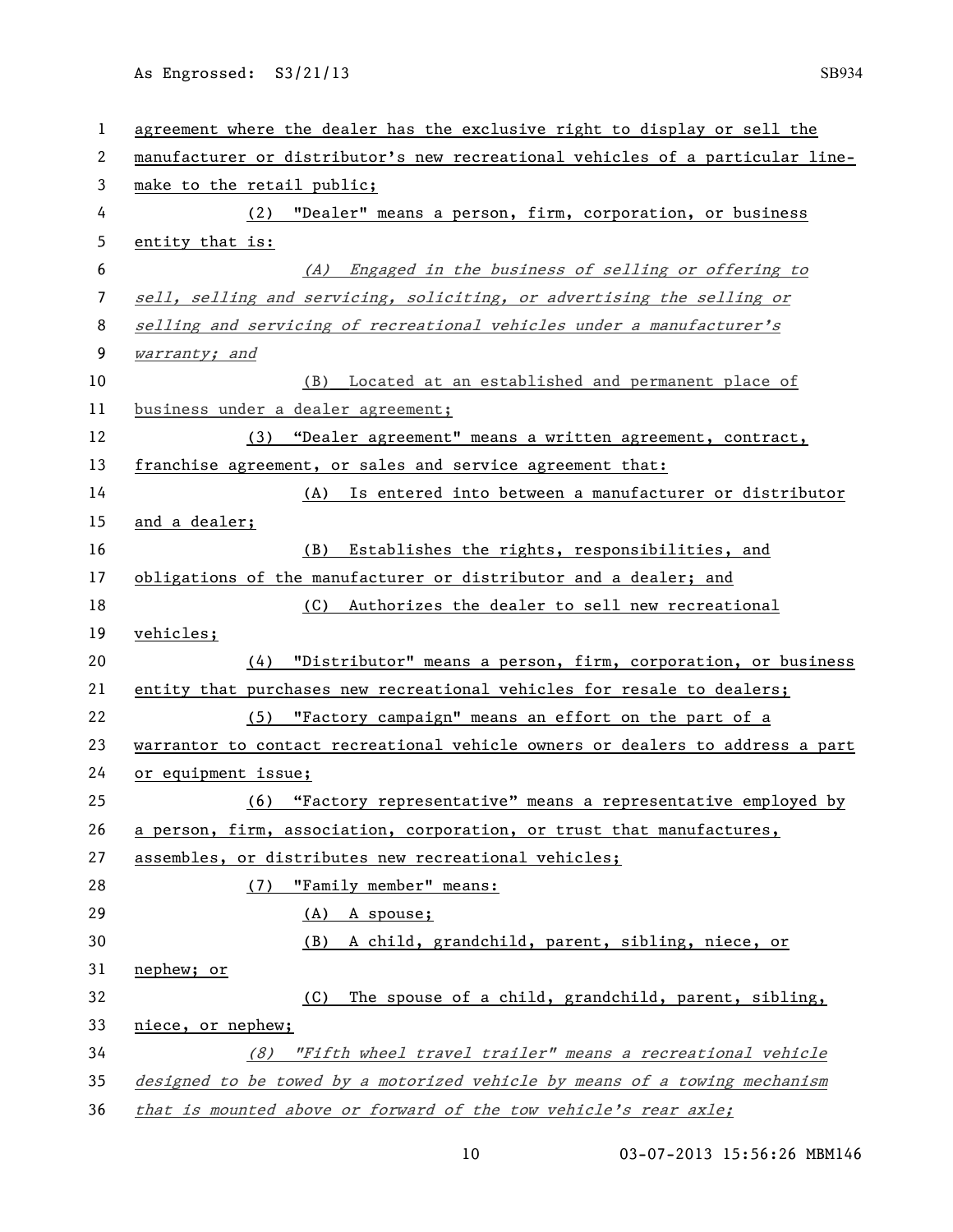| $\mathbf 1$ | (9) "Folding camping trailer" means a recreational vehicle                    |
|-------------|-------------------------------------------------------------------------------|
| 2           | designed to be towed by a motorized vehicle that is constructed with          |
| 3           | partially collapsible side walls that fold for travel and unfold and extend   |
| 4           | in the set-up mode;                                                           |
| 5           | "Line-make" means a specific series of recreational vehicle<br>(10)           |
| 6           | products that:                                                                |
| 7           | Are identified by a common series trade name or<br>(A)                        |
| 8           | trademark;                                                                    |
| 9           | (B)<br>Are targeted to a particular market segment, as                        |
| 10          | determined by their decor, features, equipment, size, weight, and price       |
| 11          | range;                                                                        |
| 12          | Have lengths and interior floor plans that distinguish<br>(C)                 |
| 13          | the recreational vehicles from other recreational vehicles with substantially |
| 14          | the same decor, equipment, features, price, and weight;                       |
| 15          | (D) Belong to a single, distinct classification of                            |
| 16          | recreational vehicle product type having a substantial degree of commonality  |
| 17          | in the construction of the chassis, frame, and body; and                      |
| 18          | The dealer agreement authorizes a dealer to sell;<br>(E)                      |
| 19          | (11) "Manufacturer" means a person, firm, corporation, or                     |
| 20          | business entity that engages in the manufacturing of recreational vehicles;   |
| 21          | $(12)$ "Motor home" means a recreational vehicle built on a self-             |
| 22          | propelled motor vehicle chassis that contains at least four (4) of the        |
| 23          | following permanently installed independent life support systems:             |
| 24          | (A) A cooking facility with an on-board fuel source;                          |
| 25          | (B) A potable water supply system that includes at least a                    |
| 26          | sink, faucet, and water tank with an exterior service supply connection;      |
| 27          | (C) A toilet with exterior evacuation;                                        |
| 28          | (D) A gas or electric refrigerator;                                           |
| 29          | (E) A heating or air conditioning system with an on-board                     |
| 30          | power or fuel source separate from the vehicle engine; or                     |
| 31          | (F) An electric power supply of one hundred ten to one                        |
| 32          | hundred twenty-five (110-125) volts;                                          |
| 33          | (13) "Person" means, individually and collectively, individuals,              |
| 34          | firms, partnerships, copartnerships, associations, corporations, trusts, or   |
| 35          | any other form of business enterprise or other legal entity;                  |
| 36          | (14) "Proprietary part" means a recreational vehicle part:                    |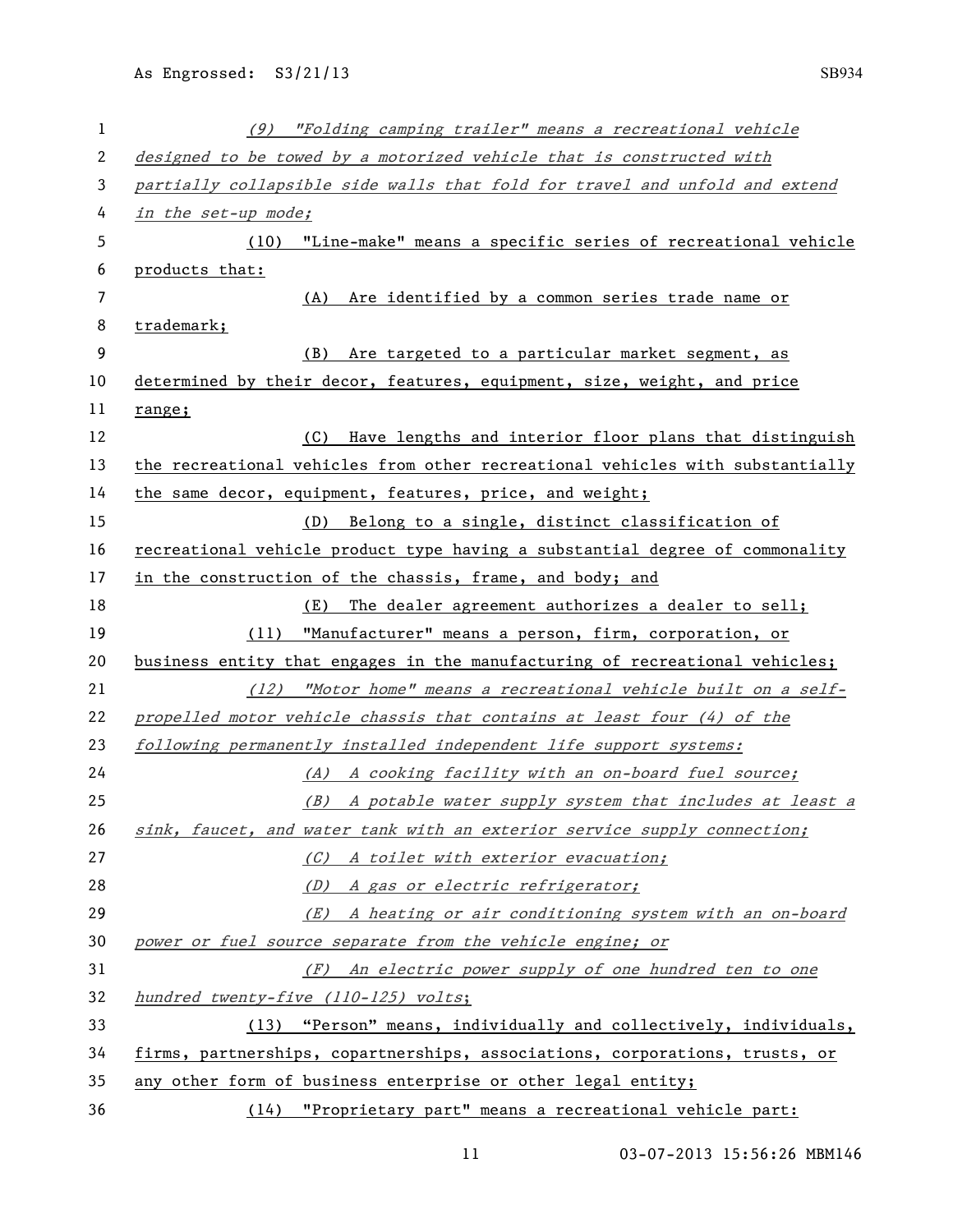| 1  | Manufactured by or for a manufacturer; and<br>(A)                             |
|----|-------------------------------------------------------------------------------|
| 2  | Sold exclusively by the manufacturer;<br>(B)                                  |
| 3  | (15) "Recreational vehicle":                                                  |
| 4  | (A)<br>Means a vehicle that:                                                  |
| 5  | (i) Has its own motor power or is towed by another                            |
| 6  | <i>vehicle;</i>                                                               |
| 7  | Is primarily designed as a temporary living<br>(iij)                          |
| 8  | quarters for noncommercial recreation or camping use;                         |
| 9  | (iii) Complies with all applicable federal vehicle                            |
| 10 | regulations as existing on January 1, 2013; and                               |
| 11 | (iv) Does not require a special-movement permit to                            |
| 12 | legally use the highways; and                                                 |
| 13 | (B) Includes without limitation a:                                            |
| 14 | (i) Motor home;                                                               |
| 15 | (ii) Travel trailer;                                                          |
| 16 | (iii) Fifth wheel travel trailer; and                                         |
| 17 | (iv) Folding camping trailer;                                                 |
| 18 | (16) "Recreational vehicle salesperson" means a person who:                   |
| 19 | (A) Is employed by a dealer as a salesperson whose duties                     |
| 20 | include the selling or offering for sale of recreational vehicles;            |
| 21 | For compensation of any kind acts as a salesperson,<br>(B)                    |
| 22 | agent, or representative of a dealer;                                         |
| 23 | (C) Attempts to or in fact negotiates a sale of a                             |
| 24 | recreational vehicle owned partially or entirely by a dealer; and             |
| 25 | Uses the financial resources, line of credit, or floor<br>(D)                 |
| 26 | plan of a dealer to purchase, sell, or exchange an interest in a recreational |
| 27 | <u>vehicle;</u>                                                               |
| 28 | (17) "Supplier" means a person, firm, corporation, or business                |
| 29 | entity that engages in the manufacturing of recreational vehicle parts,       |
| 30 | accessories, or components;                                                   |
| 31 | "Transient customer" means a person who:<br>(18)                              |
| 32 | (A) Owns a recreational vehicle;                                              |
| 33 | Is temporarily traveling through a dealer's area of<br>(B)                    |
| 34 | sales responsibility;                                                         |
| 35 | (C) Engages a dealer to perform service work on that                          |
| 36 | recreational vehicle; and                                                     |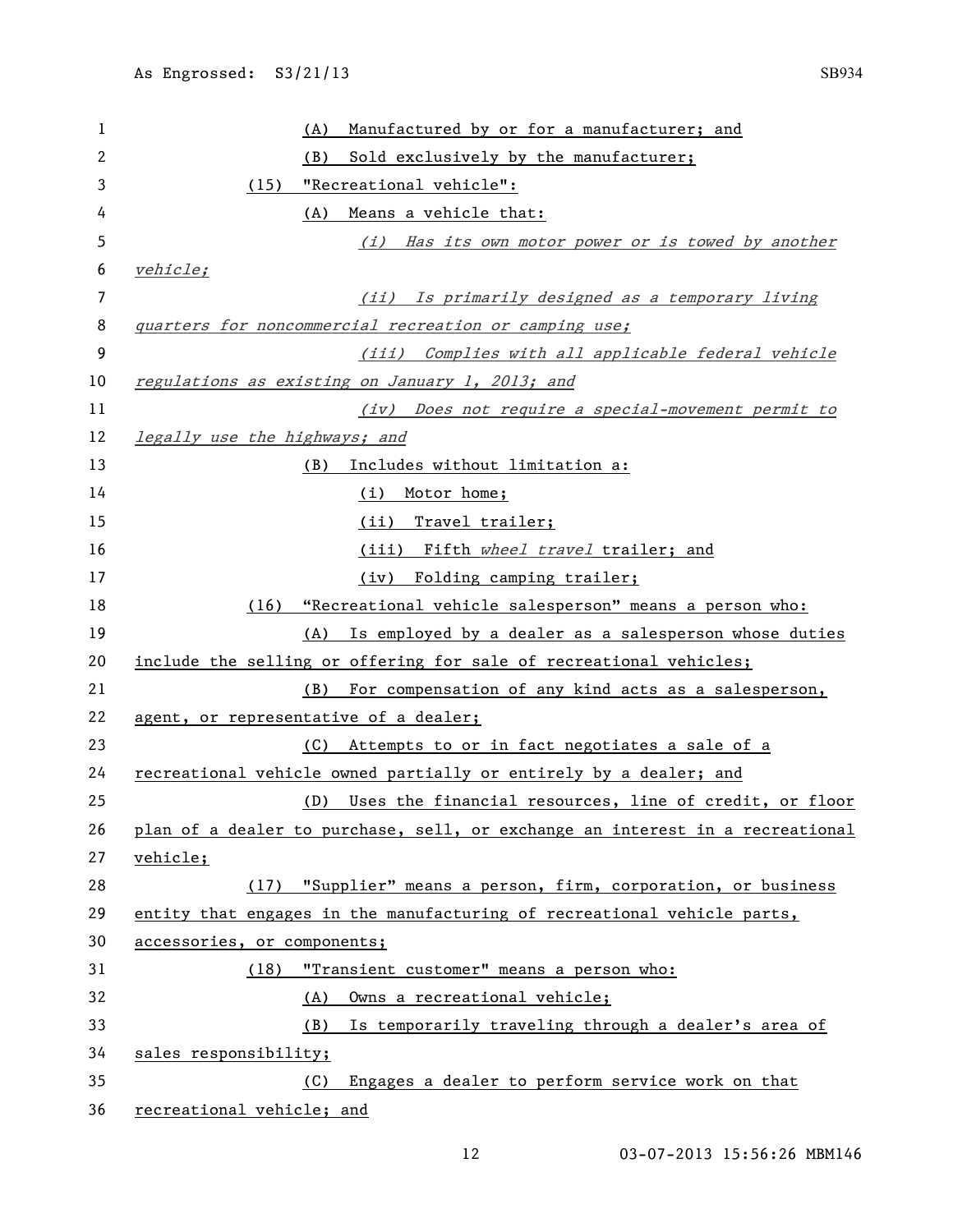| $\mathbf 1$ | (D) Requires repairs that relate to the safe operation of                     |
|-------------|-------------------------------------------------------------------------------|
| 2           | that recreational vehicle that if not undertaken are of a nature that would   |
| 3           | render that recreational vehicle unusable for its intended purpose;           |
| 4           | (19) "Travel trailer" means a recreational vehicle designed to                |
| 5           | be towed by a motorized vehicle; and                                          |
| 6           | (20)(A) "Warrantor" means a person, firm, corporation, or                     |
| 7           | business entity, including without limitation a manufacturer or supplier,     |
| 8           | that provides a written warranty to the consumer in connection with a new     |
| 9           | recreational vehicle or accessories, parts, or components of a new            |
| 10          | recreational vehicle.                                                         |
| 11          | "Warrantor" does not include service contracts,<br>(B)                        |
| 12          | mechanical or other insurance, or extended warranties sold for separate       |
| 13          | consideration by a dealer or other person not controlled by a manufacturer.   |
| 14          |                                                                               |
| 15          | 23-112-1004. License requirements and application fees.                       |
| 16          | The following acts are unlawful:<br>(a)                                       |
| 17          | The violation of any of the provisions of this subchapter;<br>(1)             |
| 18          | Engaging in the business as, serving in the capacity of, or<br>(2)            |
| 19          | acting as a new recreational vehicle dealer, recreational vehicle             |
| 20          | salesperson, recreational vehicle manufacturer, recreational vehicle          |
| 21          | distributor, recreational vehicle factory representative, or recreational     |
| 22          | vehicle manufacturer representative in this state without first obtaining a   |
| 23          | license as provided in this subchapter; or                                    |
| 24          | (3) Offering to sell or selling a recreational vehicle to a                   |
| 25          | consumer except through a licensed new recreational vehicle dealer holding a  |
| 26          | dealer agreement for the line-make covering the new recreational vehicle or   |
| 27          | as may otherwise be provided in $\S$ 23-112-403(a)(3).                        |
| 28          | (b) A person, firm, association, corporation, or trust engaging,              |
| 29          | acting, or serving in more than one (1) of the capacities under subdivision   |
| 30          | (a)(2) of this section or having more than one (1) place where one (1) or     |
| 31          | more of the actions under subdivision (a)(2) of this section is carried on or |
| 32          | conducted shall obtain and hold a separate and current license for each       |
| 33          | capacity and place of business.                                               |
| 34          | $(c)(1)$ A person shall not engage in the business of buying, selling,        |
| 35          | or exchanging new recreational vehicles unless the person:                    |
| 36          | (A) Holds a valid license issued by the Arkansas Motor                        |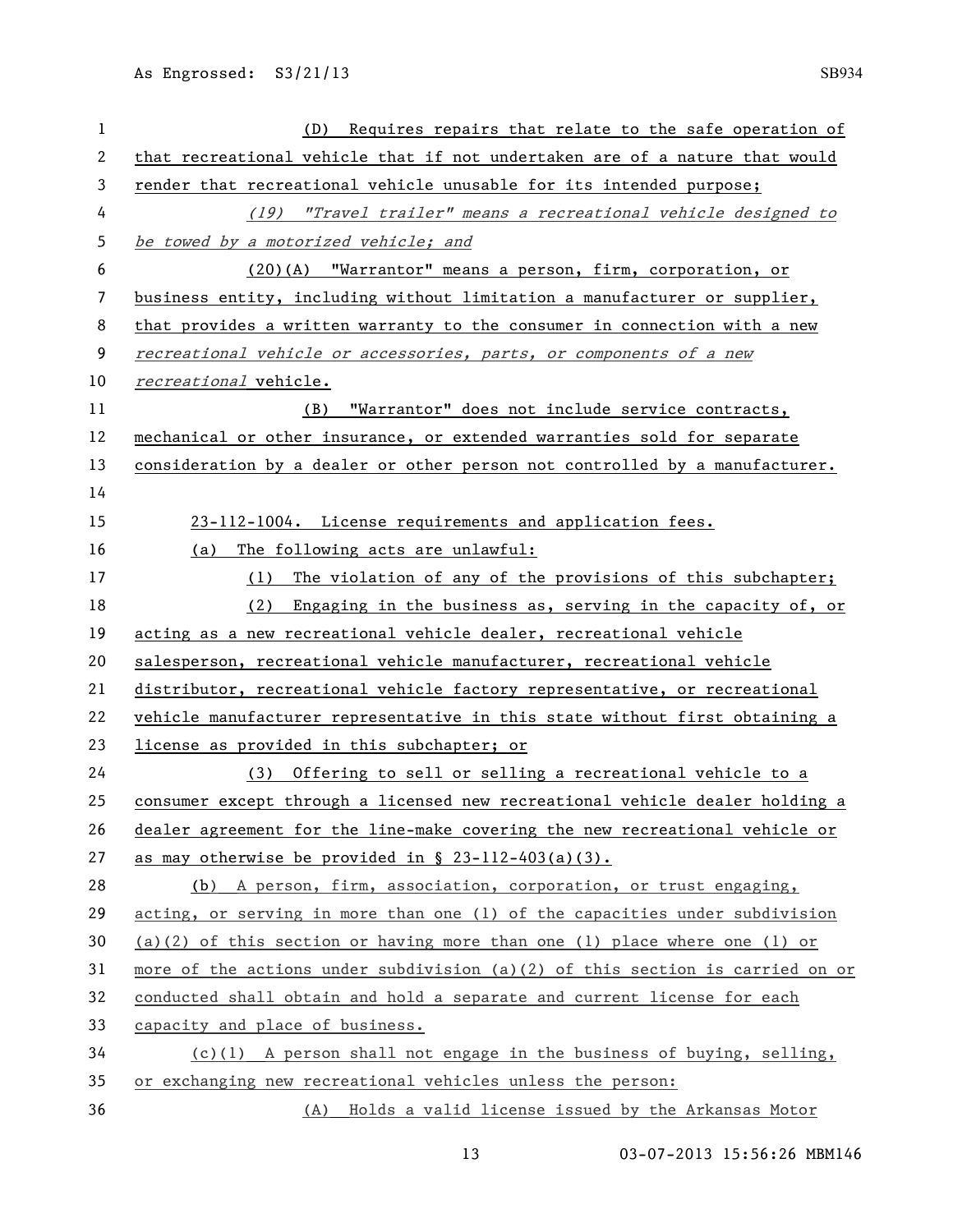| $\mathbf{1}$   | Vehicle Commission for the make of recreational vehicles being bought, sold,  |
|----------------|-------------------------------------------------------------------------------|
| 2              | or exchanged; or                                                              |
| 3              | Is a bona fide employee or agent of the licensee.<br>(B)                      |
| 4              | As used in this subsection, "engage in the business of<br>(2)                 |
| 5              | buying, selling, or exchanging recreational vehicles" means:                  |
| 6              | Displaying for sale new recreational vehicles on a lot<br>(A)                 |
| $\overline{7}$ | or in a showroom;                                                             |
| 8              | Advertising for sale new recreational vehicles<br>(B)                         |
| 9              | regardless of the medium used; or                                             |
| 10             | (C) Regularly or actively soliciting buyers for new                           |
| 11             | recreational vehicles.                                                        |
| 12             | $(d)(1)$ An application for a license shall be accompanied by the             |
| 13             | appropriate fees in accordance with the schedule under this subchapter.       |
| 14             | (2) If an application is denied and the license applied for is                |
| 15             | not issued, the entire license fee shall be returned to the applicant.        |
| 16             | (3) The license fees to be charged and received by the                        |
| 17             | commission for the licenses issued under this subchapter shall be as follows: |
| 18             | (A) For each manufacturer, distributor, factory branch and                    |
| 19             | division, or distributor branch and division, nine hundred dollars (\$900);   |
| 20             | For each manufacturer, distributor, or factory<br>(B)                         |
| 21             | representative, four hundred dollars (\$400);                                 |
| 22             | For each recreational vehicle dealer, one hundred<br>(C)                      |
| 23             | dollars (\$100);                                                              |
| 24             | For each recreational vehicle salesperson, fifteen<br>(D)                     |
| 25             | dollars $($15.00);$                                                           |
| 26             | For each branch location, twenty-five dollars<br>(E)                          |
| 27             | $(§25.00);$ and                                                               |
| 28             | For each replacement certificate of license, ten<br>(F)                       |
| 29             | dollars (\$10.00).                                                            |
| 30             | $(4)(A)(i)$ A person, firm, or corporation required to be licensed            |
| 31             | under this subchapter that fails to make application for the license at the   |
| 32             | time required shall pay a penalty of fifty percent (50%) of the amount of the |
| 33             | license fee for each thirty (30) days of default, in addition to the fees     |
| 34             | required to be paid under subsection (d) of this section.                     |
| 35             | (ii) The penalty under subdivision $(d)$ $(4)$ $(A)$ $(i)$ of                 |
| 36             | this section may be waived, in whole or in part, within the discretion of the |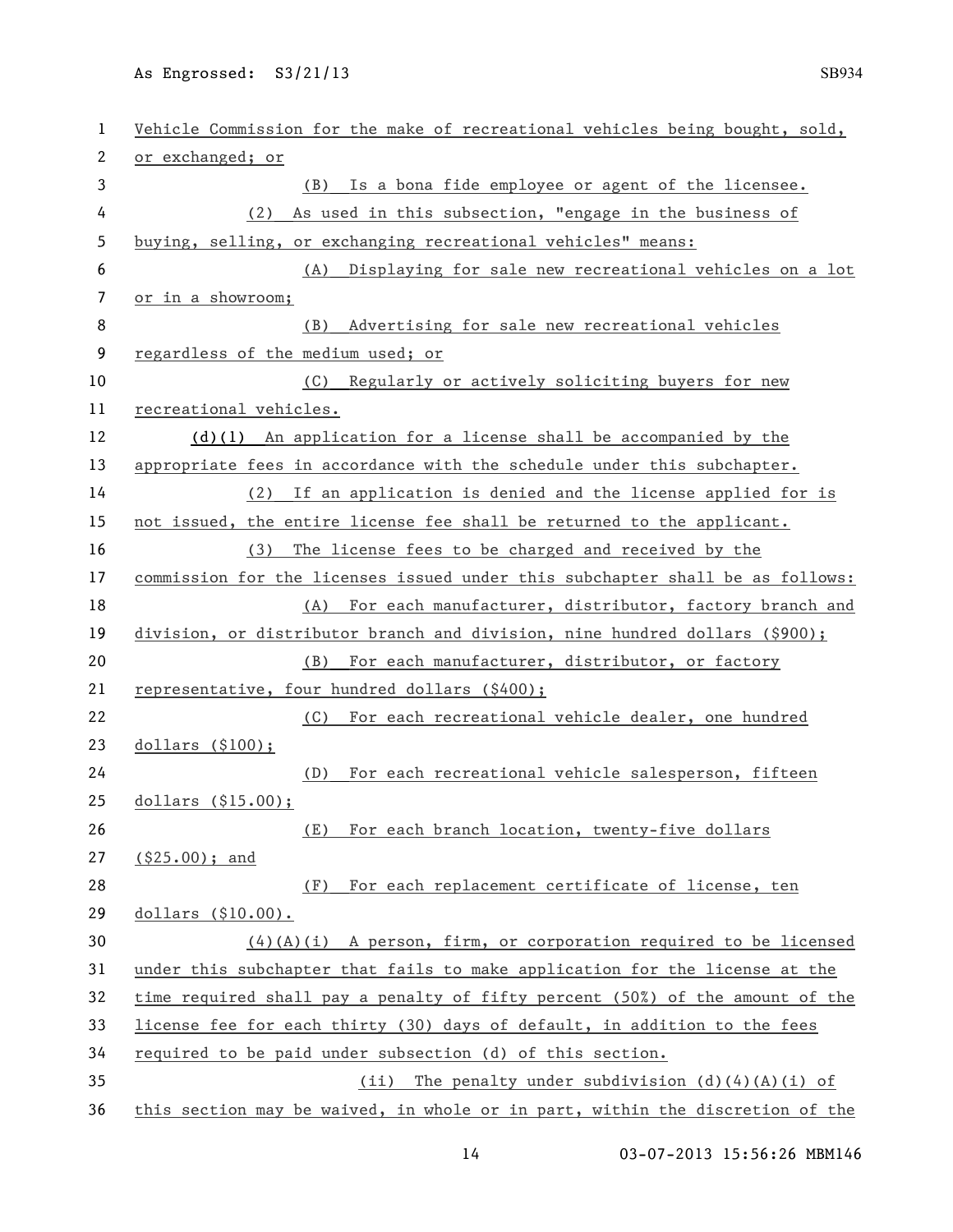| 1            | commission.                                                                  |
|--------------|------------------------------------------------------------------------------|
| $\mathbf{2}$ | (B) A license application for sales personnel shall be                       |
| 3            | received in the commission office within thirty (30) days of employment.     |
| 4            |                                                                              |
| 5            | 23-112-1005. Application for license.                                        |
| 6            | An application for a license required under this subchapter shall:<br>(a)    |
| 7            | Be verified by the oath or affirmation of the applicant;<br>(1)              |
| 8            | Be on a form prescribed by the Arkansas Motor Vehicle<br>(2)                 |
| 9            | Commission and furnished to the applicant; and                               |
| 10           | Contain such information as the commission deems necessary<br>(3)            |
| 11           | to enable it to fully determine the qualifications and eligibility of the    |
| 12           | applicant to receive the license applied for.                                |
| 13           | The commission shall require that there be set forth in each<br>(b)          |
| 14           | application:                                                                 |
| 15           | Information relating to:<br>(1)                                              |
| 16           | (A) The applicant's business integrity;                                      |
| 17           | Whether the applicant has an established place of<br>(B)                     |
| 18           | business in the State of Arkansas and is primarily engaged in the pursuit,   |
| 19           | avocation, or business for which the license is applied for; and             |
| 20           | (C) Whether the applicant has the proper facilities and is                   |
| 21           | able to properly conduct the business for which the license is applied for;  |
| 22           | and                                                                          |
| 23           | Other pertinent information consistent with the safeguarding<br>(2)          |
| 24           | of the public interest and public welfare.                                   |
| 25           | $(c)(1)(A)$ In addition to the provisions of subsections (a) and (b) of      |
| 26           | this section, an application for a license as a new recreational vehicle     |
| 27           | dealer shall be accompanied by the filing with the commission of a corporate |
| 28           | surety bond in the penal sum of fifty thousand dollars (\$50,000) on a bond  |
| 29           | form approved by the commission.                                             |
| 30           | (B) In each instance that a branch license is applied for,                   |
| 31           | each application shall be accompanied by the filing with the commission of a |
| 32           | corporate surety bond in the penal sum of twenty-five thousand dollars       |
| 33           | $(25,000)$ on a bond form approved by the commission.                        |
| 34           | (2)<br>The bond shall be in effect upon the applicant's being                |
| 35           | licensed and shall be conditioned upon the applicant's complying with this   |
| 36           | subchapter.                                                                  |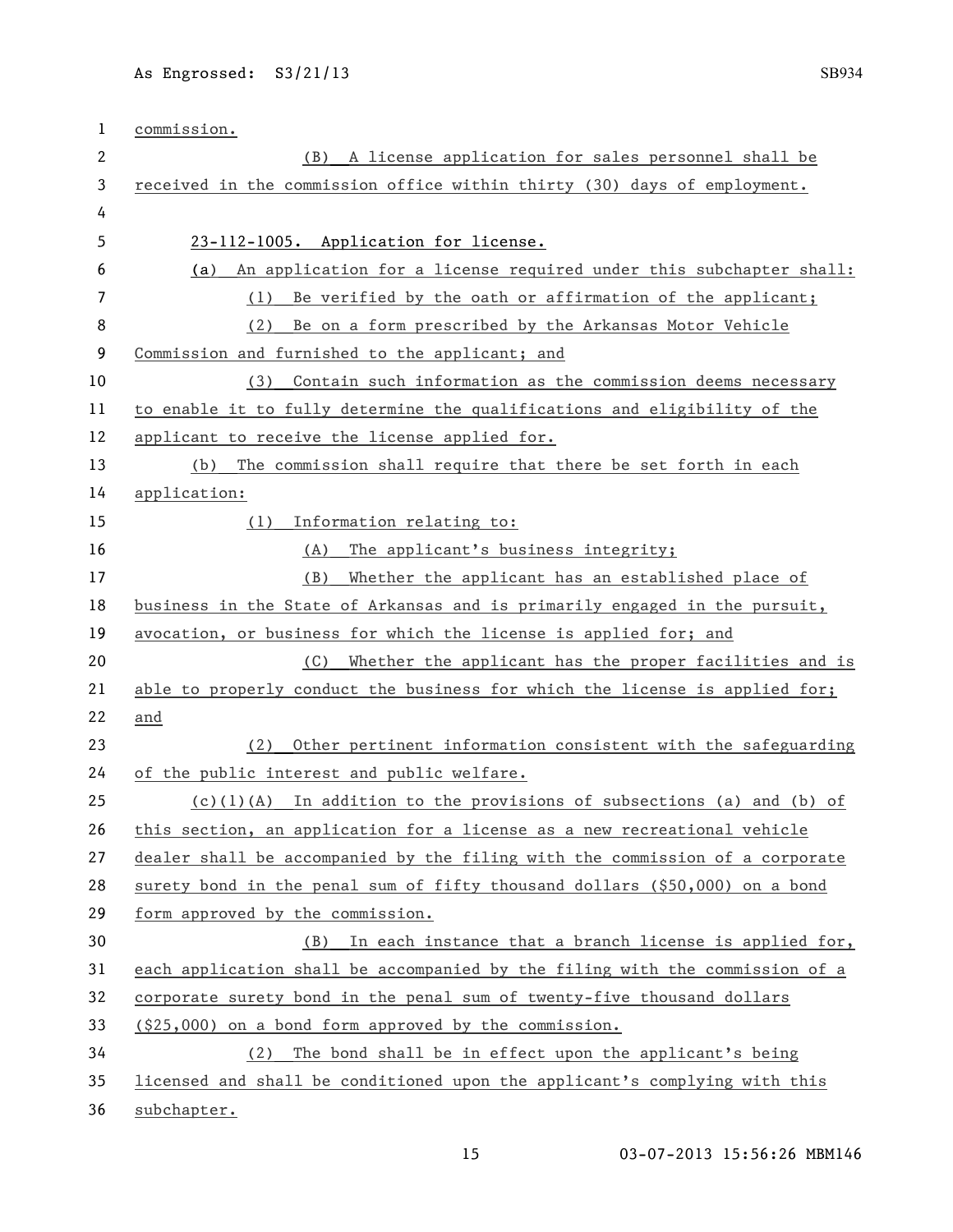(3) The bond shall be an indemnity for any loss sustained by any person by reason of the acts of the person bonded when those acts constitute grounds for the suspension or revocation of his or her license. (4) The bond shall be executed in the name of the State of Arkansas for the benefit of any aggrieved party. (5) The aggregate liability of the surety for all claimants, regardless of the number of years the bond is in force or has been in effect, shall not exceed the amount of the bond. (6) The proceeds of the bond shall be paid upon receipt by the commission of a final judgment from an Arkansas court of competent jurisdiction against the principal and in favor of an aggrieved party. (d) A recreational vehicle dealer shall provide proof of liability insurance coverage on all vehicles to be offered for sale in an amount equal to or greater than the amount required by the Motor Vehicle Safety Responsibility Act, § 27-19-101 et seq. (e)(1) In addition to the provisions of subsections (a)-(d) of this section, an application for a license as a recreational vehicle dealer shall also be accompanied by the filing with the commission of a dealer agreement then in effect between the applicant and a manufacturer or distributor of the new recreational vehicles proposed to be dealt in. (2) However, if the dealer agreement has already been filed with the commission in connection with a previous application made by the applicant, the applicant, in lieu of again filing the dealer agreement, shall identify the contract or franchise by appropriate reference and file all revisions and additions, if any, that have been made to the contract or franchise. (f) The applicant for a license as a new recreational vehicle dealer shall furnish satisfactory evidence that the applicant: (1) Maintains adequate space in the building or structure wherein the applicant conducts the business of selling recreational vehicles; (2) Has or will have adequate facilities in the building or structure to perform repair and service work on recreational vehicles and adequate space for storage of new parts and accessories for recreational vehicles; and (3) Will perform repair and warranty services on recreational vehicles at the licensed location, if the dealer provides such services.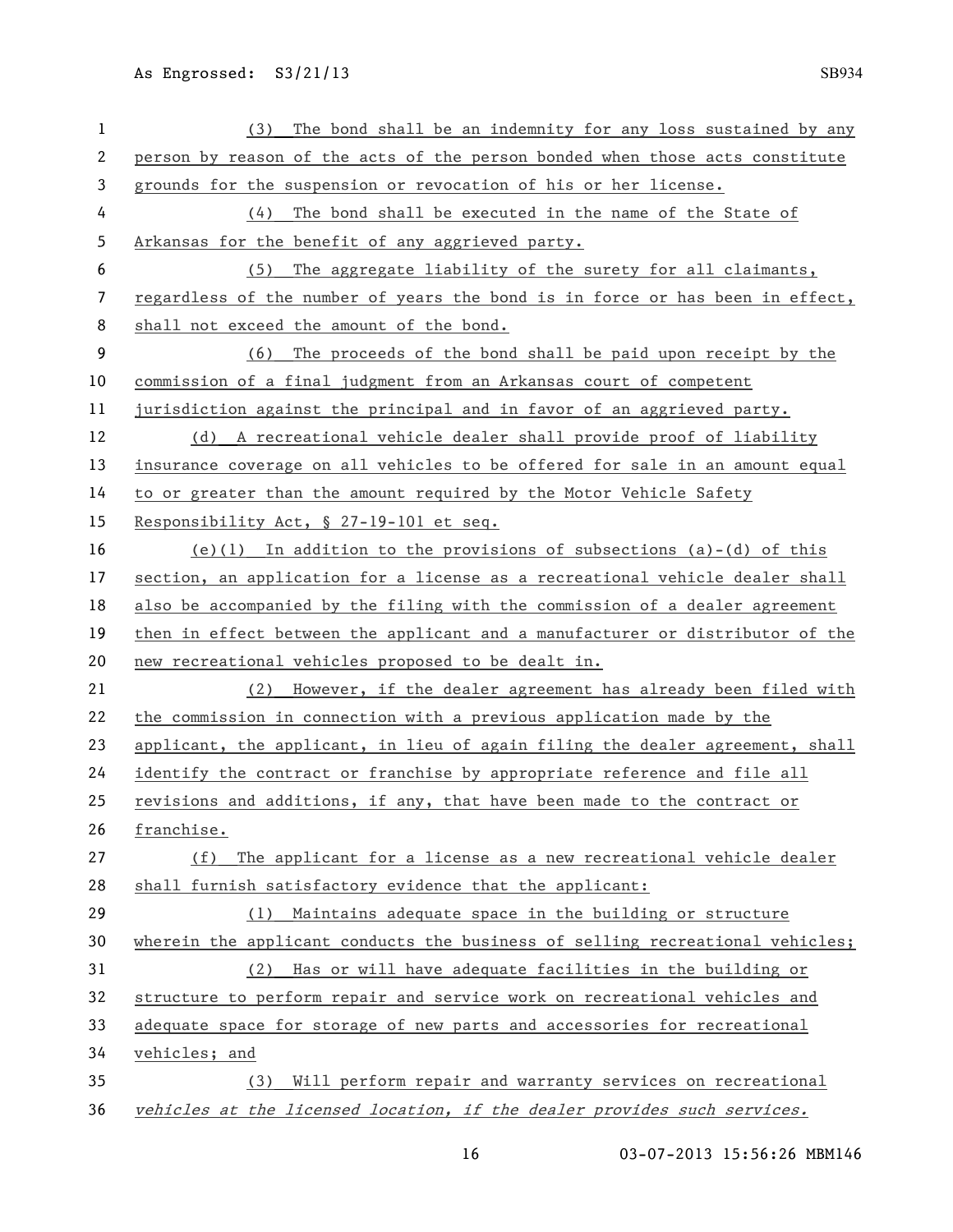| 1  | $(g)(1)$ A dealer shall maintain for three (3) years after the date of        |
|----|-------------------------------------------------------------------------------|
| 2  | purchase records of each vehicle transaction to which the dealer was a party. |
| 3  | (2) A dealer shall:                                                           |
| 4  | Maintain copies of all documents executed in<br>(A)                           |
| 5  | connection with a transaction, including without limitation bills of sale,    |
| 6  | titles, odometer statements, invoices, affidavits of alteration, and          |
| 7  | reassignments; and                                                            |
| 8  | Be open to inspection by the Executive Director of the<br>(B)                 |
| 9  | Arkansas Motor Vehicle Commission or a commission representative acting in an |
| 10 | official capacity during reasonable business hours and upon execution of a    |
| 11 | subpoena.                                                                     |
| 12 |                                                                               |
| 13 | $23-112-1006$ . Issuance of license – Change of location – Change of          |
| 14 | business or corporate name, structure, or DBA name - Dealers, manufacturers,  |
| 15 | and distributors.                                                             |
| 16 | (a) The license issued to each recreational vehicle dealer,                   |
| 17 | manufacturer, or distributor shall specify the location of the factory,       |
| 18 | office, branch, or division of the recreational vehicle dealer, manufacturer, |
| 19 | or distributor.                                                               |
| 20 | In case the location is changed, the Arkansas Motor Vehicle<br>(b)            |
| 21 | Commission shall endorse the change of location on the license without charge |
| 22 | if it is within the same county in this state for a dealership or if it is    |
| 23 | within this state for a manufacturer or distributor.                          |
| 24 | (c) The change of a dealership location to another county in this             |
| 25 | state or of a manufacturer or distributor to another state requires a new     |
| 26 | license.                                                                      |
| 27 | $(d)(1)$ A licensee shall notify the commission in writing of any change      |
| 28 | in the business or corporate name or structure and of any alternate name or   |
| 29 | names in which the company will do business, otherwise known as "DBA names",  |
| 30 | and shall provide the original issue license with the notification of name    |
| 31 | change or addition of a DBA name or names.                                    |
| 32 | The commission shall endorse the change on the license<br>(2)                 |
| 33 | without charge.                                                               |
| 34 |                                                                               |
| 35 | 23-112-1007. Display of license - Change of employer - Factory                |
| 36 | representative and distributor representative.                                |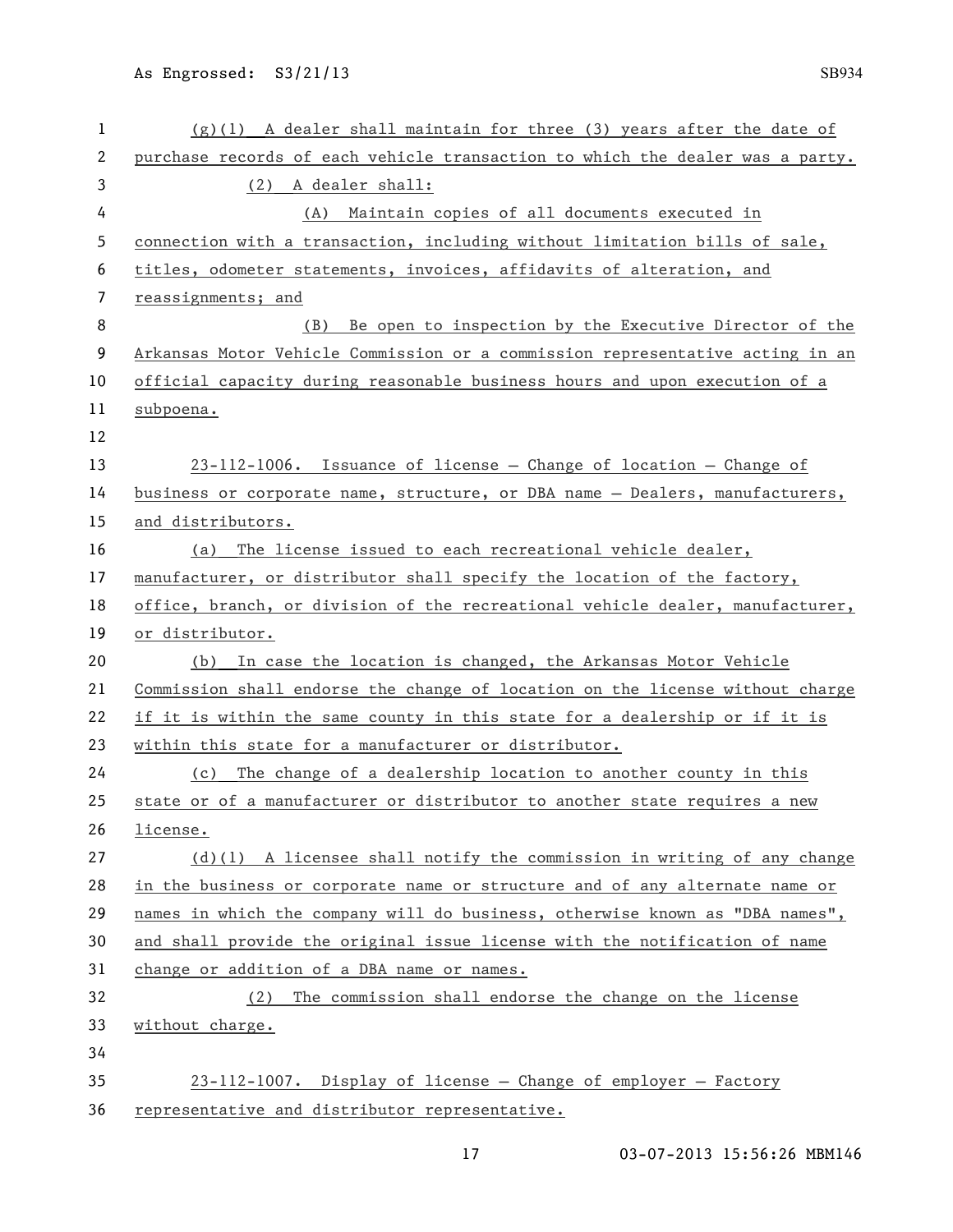| 1        | (a) A recreational vehicle factory representative shall have his or                                                           |
|----------|-------------------------------------------------------------------------------------------------------------------------------|
| 2        | her license upon his or her person when engaged in his or her business and                                                    |
| 3        | shall display the license upon request.                                                                                       |
| 4        | $(b)(1)$ The name of the employer of the factory representative shall be                                                      |
| 5        | stated on the license.                                                                                                        |
| 6        | In case of a change of employer, the holder of the license<br>(2)                                                             |
| 7        | shall immediately mail the license to the Arkansas Motor Vehicle Commission                                                   |
| 8        | for its endorsement on the license of the change of employer.                                                                 |
| 9        |                                                                                                                               |
| 10       | 23-112-1008. Display of license - Change of employer - Salesperson.                                                           |
| 11       | $(a)(1)$ Except as provided in this section, a recreational vehicle                                                           |
| 12       | salesperson shall have his or her license upon his or her person or displayed                                                 |
| 13       | at his or her place of employment when engaged in his or her business and                                                     |
| 14       | shall display the license upon request.                                                                                       |
| 15       | The name and address of the applicant shall be stated on the<br>(2)                                                           |
| 16       | license.                                                                                                                      |
| 17       | In case of a change of employer, the following procedure shall be<br>(b)                                                      |
| 18       | followed:                                                                                                                     |
| 19       | Within three (3) days following the change of employer, the<br>(1)                                                            |
| 20       | licensee shall notify in writing the Arkansas Motor Vehicle Commission for                                                    |
| 21       | its endorsement;                                                                                                              |
| 22       | Within three (3) days following the termination of<br>(2)                                                                     |
| 23       | employment of the licensee, the last employer of the licensee shall make a                                                    |
| 24       | report to the commission setting forth the reasons that the services of the                                                   |
| 25       | licensee were terminated and such other information as may be required by the                                                 |
| 26       | commission;                                                                                                                   |
| 27       | (3)(A) Upon receipt by the commission of the licensee's written                                                               |
| 28       | notification and the last employer's report, the commission shall determine                                                   |
| 29       | if it has grounds to believe, and does believe, that the licensee is no                                                       |
| 30       | longer qualified under this subchapter as a recreational vehicle salesperson.                                                 |
| 31       | Under such circumstances, the commission shall<br>(B)                                                                         |
| 32       | immediately notify the licensee and the licensee's new employer in writing                                                    |
| 33       | that a hearing will be held for the purpose of determining whether his or her                                                 |
| 34       |                                                                                                                               |
|          | license should be revoked or suspended, specifying the grounds for revocation                                                 |
| 35<br>36 | or suspension, as the case may be, and the time and place for the hearing.<br>The hearing and any appeal by the licensee with |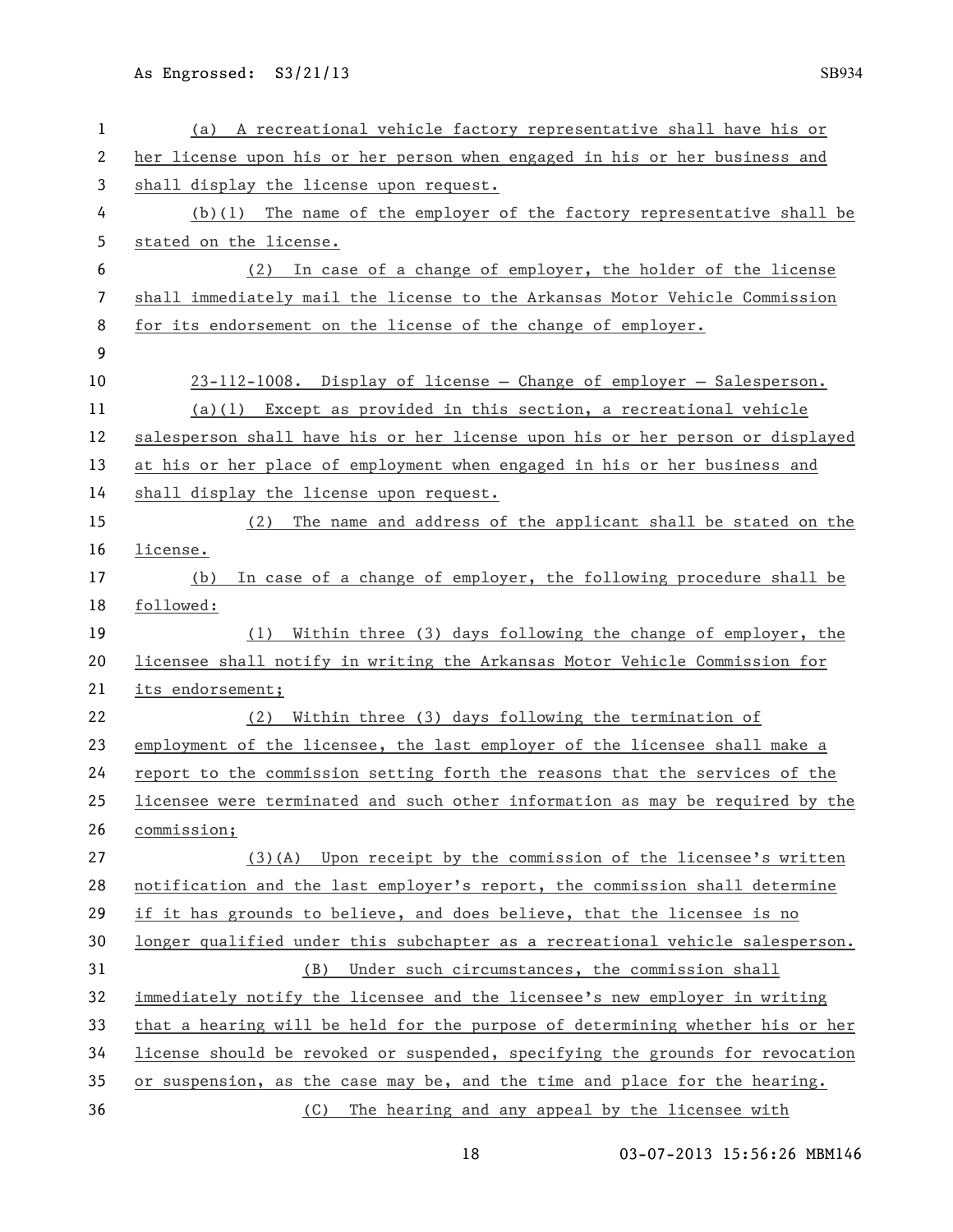| 1  | respect to the hearing shall comply with § 23-112-501 et seq.; and           |
|----|------------------------------------------------------------------------------|
| 2  | $(4)(A)$ If after the commission receives the licensee's license             |
| 3  | and fee and his or her last employer's report the Executive Director of the  |
| 4  | Arkansas Motor Vehicle Commission cannot for any reason endorse and mail to  |
| 5  | the licensee his or her license within a period of three (3) days following  |
| 6  | the receipt by the commission of the licensee's license and fee and his or   |
| 7  | her last employer's report, then the executive director shall mail to the    |
| 8  | licensee a permit in such form as the commission shall prescribe.            |
| 9  | The permit shall serve in lieu of a license until such<br>(B)                |
| 10 | time as the:                                                                 |
| 11 | Commission endorses and mails the license to the<br>(i)                      |
| 12 | licensee; or                                                                 |
| 13 | (ii) Licensee's license is revoked or suspended in                           |
| 14 | accordance with this subchapter.                                             |
| 15 | (C) If the license is ultimately revoked or suspended,                       |
| 16 | then immediately upon the revocation or suspension the licensee shall return |
| 17 | the permit to the commission for cancellation.                               |
| 18 | $(c)(1)$ The commission shall maintain a permanent file with respect to      |
| 19 | each licensed recreational vehicle salesperson.                              |
| 20 | (2) Each file shall contain all pertinent information with                   |
| 21 | respect to the fitness and qualifications of each licensee for use by the    |
| 22 | commission in determining whether his or her license should be revoked or    |
| 23 | suspended.                                                                   |
| 24 | $(d)(1)$ There is no intent under this subchapter to prevent a               |
| 25 | salesperson who has not previously been licensed as a salesperson from       |
| 26 | selling during the time required to process his or her application.          |
| 27 | The applicant shall be allowed to sell from the date of<br>(2)               |
| 28 | employment as long as the applicant and his or her dealer follow the         |
| 29 | procedure for license application.                                           |
| 30 |                                                                              |
| 31 | 23-112-1009. Expiration of license.                                          |
| 32 | Unless the Arkansas Motor Vehicle Commission by rule provides to the         |
| 33 | contrary, all licenses issued to:                                            |
| 34 | (1) Recreational vehicle manufacturers, distributors, and their              |
| 35 | representatives expire June 30 following the date of issue; and              |
| 36 | (2) Recreational vehicle dealers and salespersons expire                     |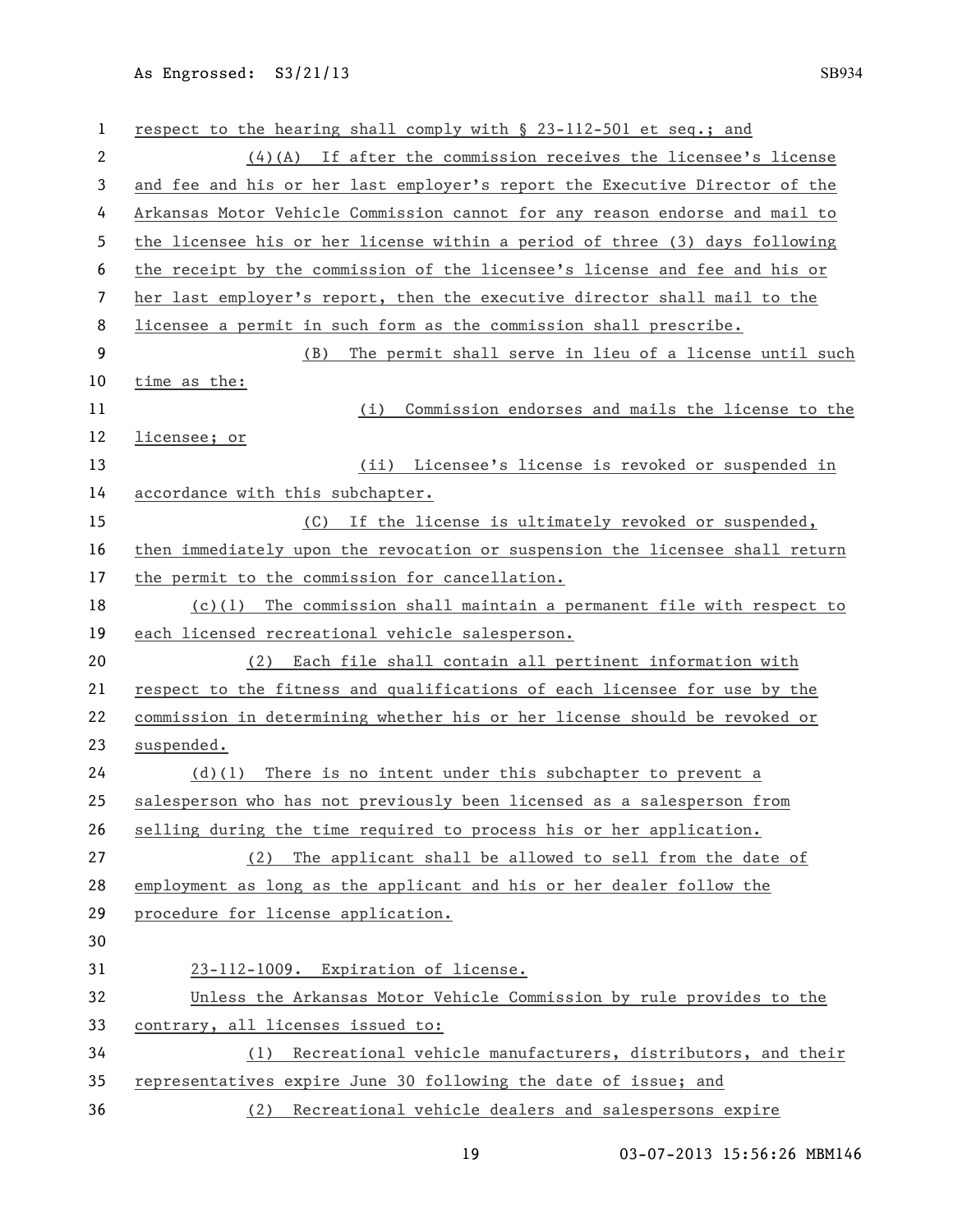| 1            | December 31 following the date of issue.                                      |
|--------------|-------------------------------------------------------------------------------|
| $\mathbf{2}$ |                                                                               |
| 3            | 23-112-1010. Area of sales responsibility.                                    |
| 4            | The following conditions shall apply to the area of sales<br>(a)              |
| 5            | responsibility of a dealer included in a dealer agreement:                    |
| 6            | The manufacturer shall designate in the dealer agreement the<br>(1)           |
| 7            | area of sales responsibility exclusively assigned to the dealer;              |
| 8            | (2) The manufacturer shall not change the area of sales                       |
| 9            | responsibility of a dealer or establish another dealer for the same line-make |
| 10           | in that area during the term of the dealer agreement; and                     |
| 11           | The area of sales responsibility shall not be reviewed or<br>(3)              |
| 12           | changed without the consent of both parties until one (1) year after the      |
| 13           | execution of the dealer agreement.                                            |
| 14           | (b) A dealer shall not conduct sales activity or display for sale             |
| 15           | recreational vehicles outside of its designated area of sales responsibility  |
| 16           | except as provided under § 23-112-901 et seq. and commission rules.           |
| 17           | (c) A dealer may sell off-premise or display recreational vehicles            |
| 18           | within the area of sales responsibility as provided by commission rule.       |
| 19           | The dealer shall notify the commission of any change in ownership<br>(d)      |
| 20           | in accordance with § 23-112-1019.                                             |
| 21           |                                                                               |
| 22           | 23-112-1011. Renewal of a dealer agreement.                                   |
| 23           | In a renewal of a dealer agreement, the manufacturer shall not impose         |
| 24           | on the dealer stocking requirements or retail sales targets that are          |
| 25           | inconsistent with market growth or contraction in the area of sales           |
| 26           | responsibility of the dealer.                                                 |
| 27           |                                                                               |
| 28           | 23-112-1012. Termination, cancellation, or nonrenewal of dealer               |
| 29           | agreement.                                                                    |
| 30           | $(a)(1)$ A manufacturer or distributor, directly or through any               |
| 31           | authorized officer, agent or employee, may terminate, cancel, or fail to      |
| 32           | renew a dealer agreement with or without good cause.                          |
| 33           | (2) If the manufacturer or distributor terminates, cancels, or                |
| 34           | fails to renew the dealer agreement without good cause, the manufacturer or   |
| 35           | distributor shall comply with § 23-112-1013.                                  |
| 36           | (3) If the manufacturer or distributor terminates, cancels or                 |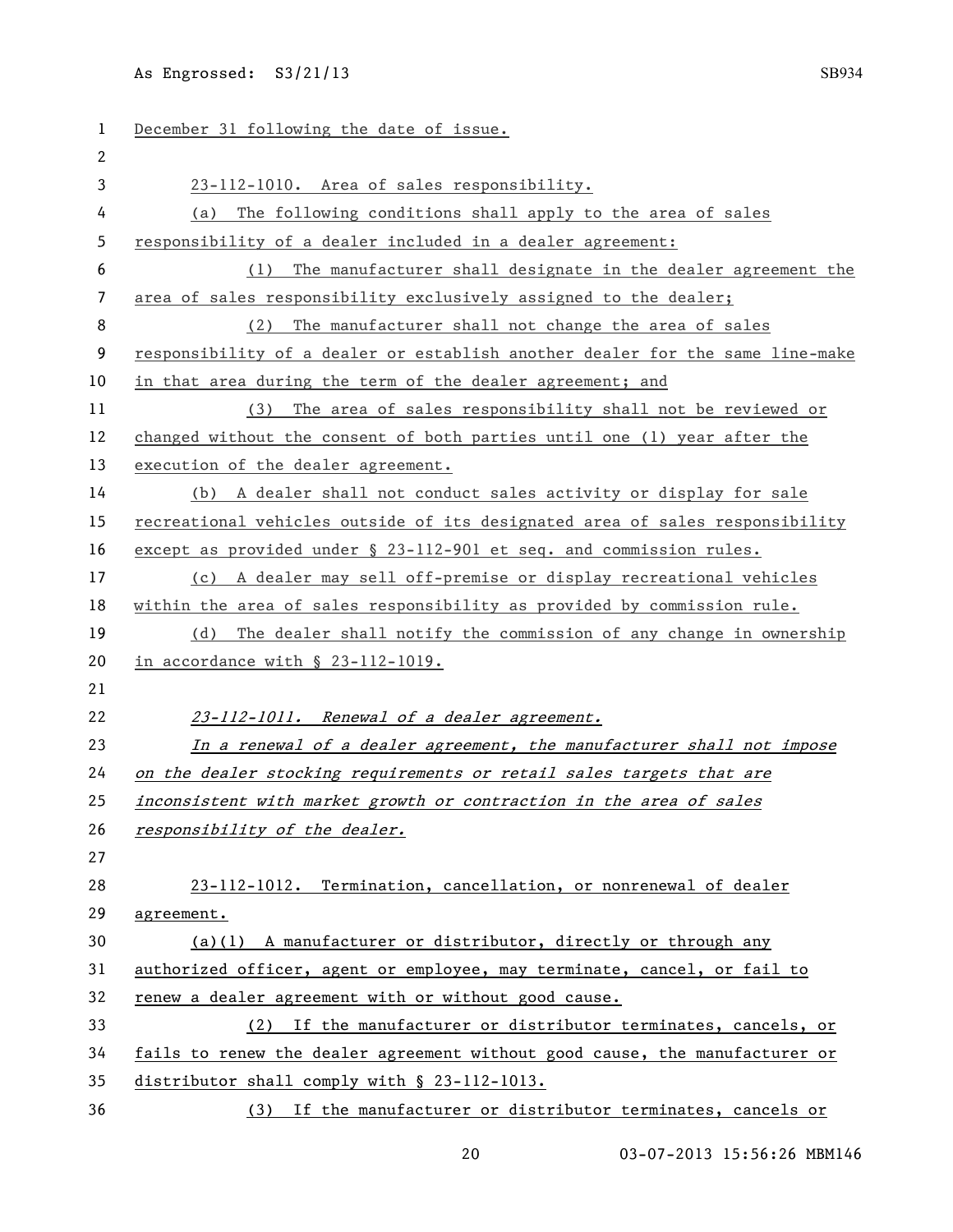| 1            | fails to renew the dealer agreement with good cause, the terms of § 23-112- |
|--------------|-----------------------------------------------------------------------------|
| $\mathbf{2}$ | 1013 do not apply.                                                          |
| 3            | $(b)(1)$ When terminating or cancelling for good cause, the manufacturer    |
| 4            | or distributor has the burden of showing good cause for terminating or      |
| 5            | cancelling a dealer agreement with a dealer.                                |
| 6            | (2) For purposes of determining whether there is good cause for             |
| 7            | the proposed action, any of the following factors may be considered:        |
| 8            | (A) The extent of the affected dealer's penetration in the                  |
| 9            | area of sales responsibility;                                               |
| 10           | The nature and extent of the dealer's investment in<br>(B)                  |
| 11           | its business;                                                               |
| 12           | The adequacy of the dealer's service facilities,<br>(C)                     |
| 13           | equipment, parts, supplies, and personnel;                                  |
| 14           | The effect of the proposed action on the community;<br>(D)                  |
| 15           | The extent and quality of the dealer's service under<br>(E)                 |
| 16           | warranties associated with recreational vehicles;                           |
| 17           | The failure to follow agreed-upon procedures or<br>(F)                      |
| 18           | standards related to the overall operation of the dealership; and           |
| 19           | The performance of the dealer under the terms of its<br>(G)                 |
| 20           | dealer agreement.                                                           |
| 21           | $(c)(1)$ Except as otherwise provided in this section, a manufacturer or    |
| 22           | distributor shall provide a dealer with at least ninety (90) days prior     |
| 23           | written notice of termination, cancellation, or nonrenewal of the dealer    |
| 24           | agreement if the dealer is being terminated for good cause.                 |
| 25           | (2)<br>The notice shall state:                                              |
| 26           |                                                                             |
|              | (A) All reasons for the proposed termination,                               |
| 27           | cancellation, or nonrenewal of the dealer agreement; and                    |
| 28           | (B)(i) That if within thirty (30) days following receipt                    |
| 29           | of the notice the dealer provides to the manufacturer or distributor a      |
| 30           | written notice of intent to cure all claimed deficiencies, the dealer will  |
| 31           | then have ninety (90) days following receipt of the original notice to      |
| 32           | rectify the deficiencies.                                                   |
| 33           | (ii) If the deficiencies are rectified within ninety                        |
| 34           | (90) days following receipt of the original notice, the manufacturer's or   |
| 35           | distributor's notice is voided.                                             |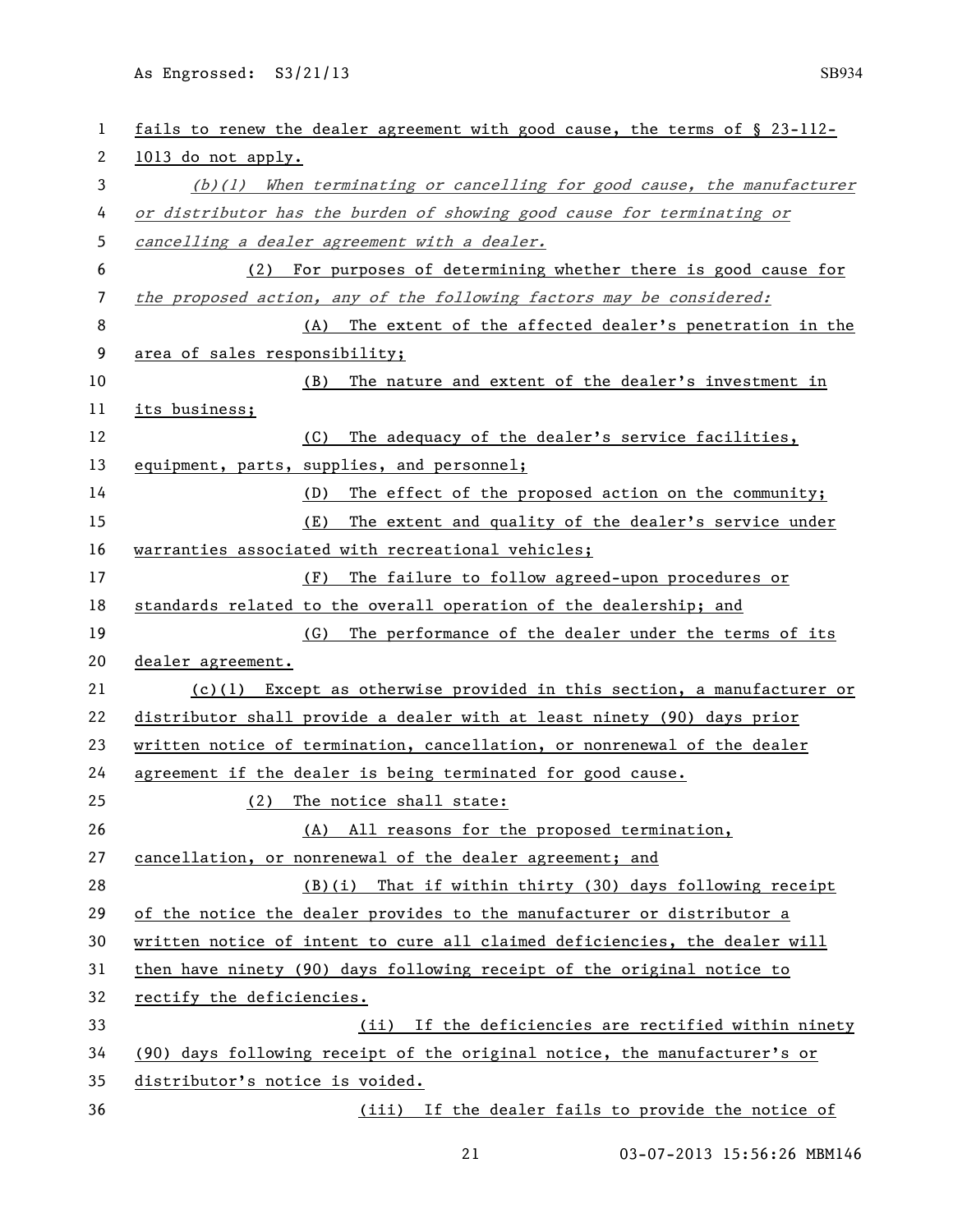| 1  | intent to cure the deficiencies in the prescribed time period, the            |
|----|-------------------------------------------------------------------------------|
| 2  | termination, cancellation, or nonrenewal takes effect thirty (30) days after  |
| 3  | the dealer's receipt of the original notice from the manufacturer. If the     |
| 4  | dealer has new and untitled recreational vehicle inventory, the inventory may |
| 5  | be sold under $$23-112-1014.$                                                 |
| 6  | The notice period may be reduced to thirty (30) days if the<br>(3)            |
| 7  | manufacturer's or distributor's grounds for termination, cancellation, or     |
| 8  | nonrenewal are due to any of the following good-cause factors:                |
| 9  | (A) A dealer or one (1) of its owners being convicted of,                     |
| 10 | or entering a plea of nolo contendere to, a felony;                           |
| 11 | (B) The abandonment or closing of the business operations                     |
| 12 | of the dealer for ten (10) consecutive business days unless the closing is    |
| 13 | due to an act of God, strike, labor difficulty, or other cause over which the |
| 14 | dealer has no control;                                                        |
| 15 | (C) A misrepresentation by the dealer materially affecting                    |
| 16 | the business relationship;                                                    |
| 17 | (D) A suspension or revocation of the dealer's license or                     |
| 18 | refusal to renew the dealer's license by the commission; or                   |
| 19 | (E) A material violation of this subchapter that is not                       |
| 20 | cured within thirty (30) days after the written notice by the manufacturer.   |
| 21 | The notice provisions of this subsection do not apply if the<br>(4)           |
| 22 | reason for termination, cancellation, or nonrenewal is:                       |
| 23 | (A) The dealer's insolvency;                                                  |
| 24 | The occurrence of an assignment for the benefit of<br>(B)                     |
| 25 | creditors; or                                                                 |
| 26 | (C) Bankruptcy.                                                               |
| 27 | $(d)(1)$ A dealer may terminate or cancel its dealer agreement with a         |
| 28 | manufacturer or distributor with or without good cause by giving ninety (90)  |
| 29 | days' written notice.                                                         |
| 30 | (2) If the termination or cancellation is for good cause, the                 |
| 31 | notice shall state:                                                           |
| 32 | All reasons for the proposed termination or<br>(A)                            |
| 33 | cancellation; and                                                             |
| 34 | That if within thirty (30) days following receipt of<br>(B)                   |
| 35 | the notice the manufacturer or distributor provides to the dealer a written   |
| 36 | notice of intent to cure all claimed deficiencies, the manufacturer or        |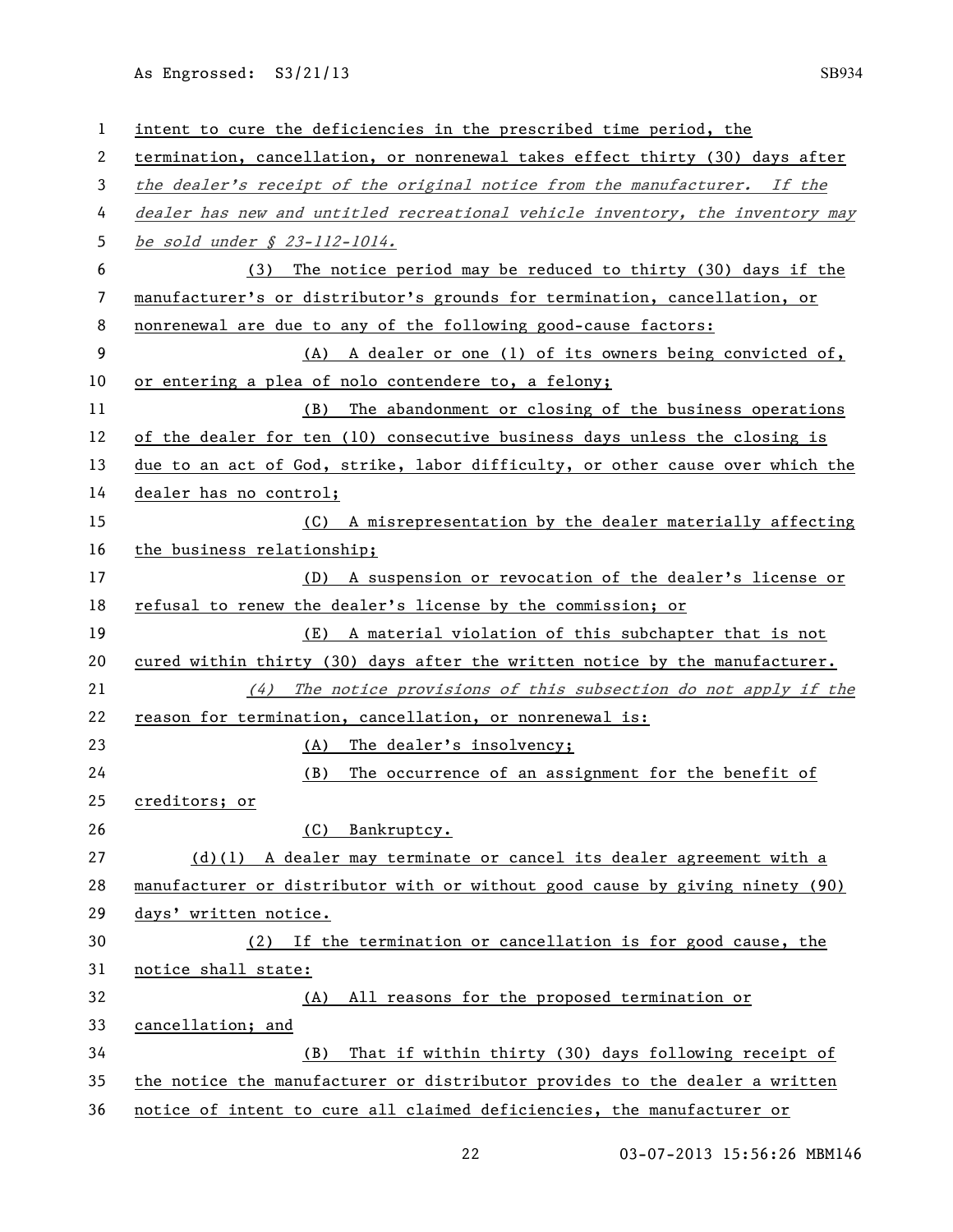| $\mathbf{1}$ | distributor will then have ninety (90) days following receipt of the original    |
|--------------|----------------------------------------------------------------------------------|
| 2            | notice to rectify the deficiencies.                                              |
| 3            | (3)(A) If the deficiencies are rectified within ninety (90) days                 |
| 4            | from receipt of the original notice, the dealer's notice is voided.              |
| 5            | (B) If the manufacturer or distributor fails to provide                          |
| 6            | the notice of intent to cure the deficiencies in the time period prescribed      |
| 7            | in the original notice of termination or cancellation, the pending               |
| 8            | termination or cancellation shall take effect thirty (30) days after the         |
| 9            | manufacturer's or distributor's receipt of the original notice.                  |
| 10           | $(4)(A)$ If the dealer terminates, cancels, or fails to renew the                |
| 11           | dealer agreement without good cause, the terms of $\S$ 23-112-1013 do not apply. |
| 12           | (B) If the dealer terminates, cancels, or fails to renew                         |
| 13           | the dealer agreement with good cause, the terms of $\S$ 23-112-1013 do apply.    |
| 14           | The dealer has the burden of showing good cause.<br>(C)                          |
| 15           | Any of the following items shall be deemed "good<br>(D)                          |
| 16           | cause" for the proposed termination, cancellation, or nonrenewal action by a     |
| 17           | dealer:                                                                          |
| 18           | (i) A manufacturer being convicted of, or entering a                             |
| 19           | plea of nolo contendere to, a felony;                                            |
| 20           | (ii) The business operations of the manufacturer                                 |
| 21           | having been abandoned or closed for ten (10) consecutive business days,          |
| 22           | unless the closing is due to an act of God, strike, labor difficulty, or         |
| 23           | other cause over which the manufacturer has no control;                          |
| 24           | (iii) A significant misrepresentation by the                                     |
| 25           | manufacturer materially affecting the business relationship;                     |
| 26           | (iv) A material violation of this subchapter which                               |
| 27           | is not cured by the manufacturer within thirty (30) days after written           |
| 28           | notice; or                                                                       |
| 29           | (v) A declaration by the manufacturer of bankruptcy,                             |
| 30           | insolvency, or the occurrence of an assignment for the benefit of creditors      |
| 31           | or bankruptcy.                                                                   |
| 32           | (e) If the dealer agreement is terminated or cancelled with or without           |
| 33           | cause, the terminating or cancelling party shall notify the commission of the    |
| 34           | termination or cancellation within ten (10) days of sending the termination      |
| 35           | or cancellation notice and include a copy of the notice.                         |
| 36           |                                                                                  |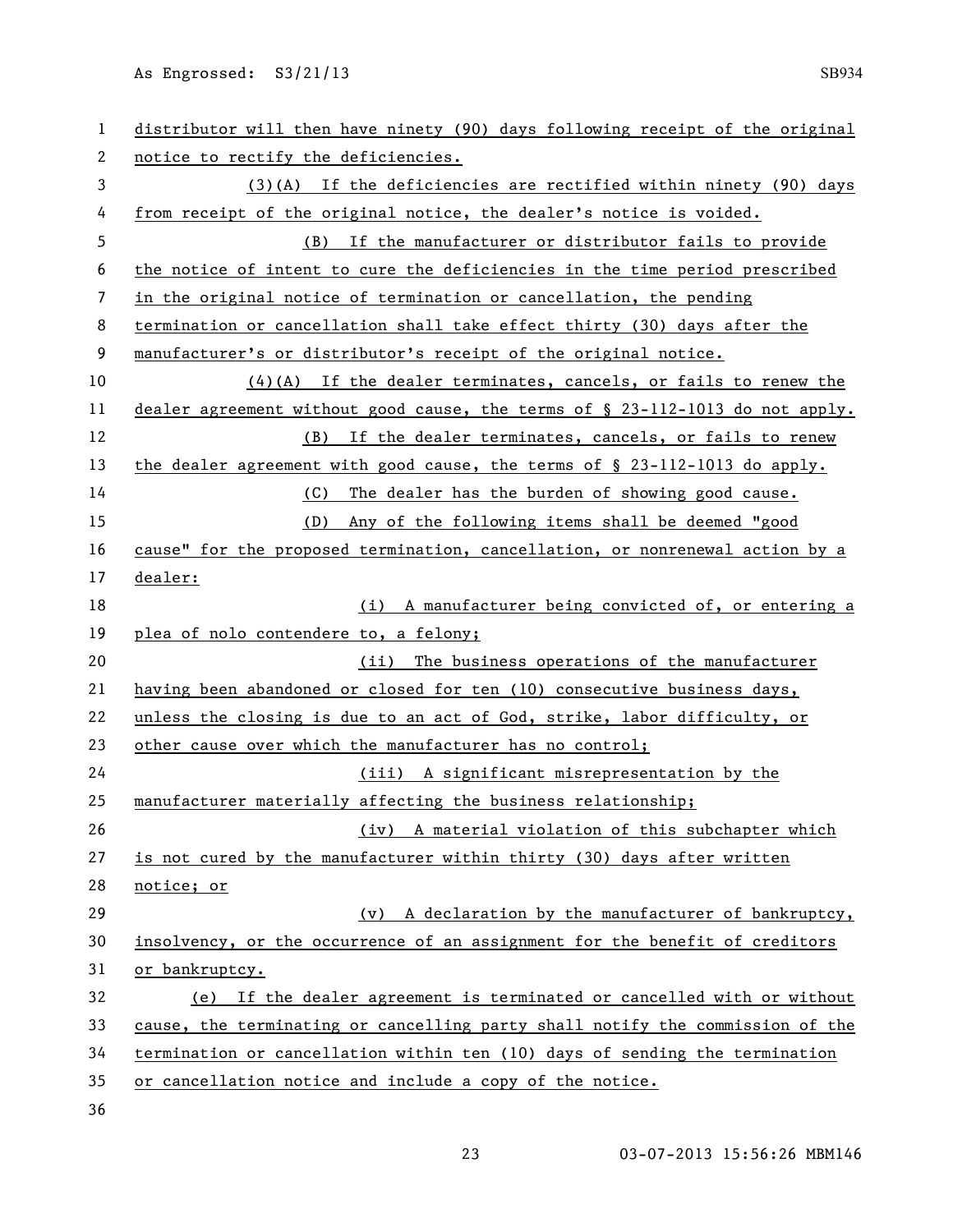| 1                        | 23-112-1013. Repurchase of inventory.                                         |
|--------------------------|-------------------------------------------------------------------------------|
| 2                        | If the dealer agreement is terminated, canceled, or not renewed by the        |
| 3                        | manufacturer or distributor without good cause under § 23-112-1011 or         |
| 4                        | by the dealer for good cause as defined in § 23-112-1011 and the manufacturer |
| 5                        | fails to cure the claimed deficiencies under § 23-112-1011, the manufacturer, |
| 6                        | at the election of the dealer and within forty-five (45) days after           |
| $\overline{\phantom{a}}$ | termination, cancellation, or nonrenewal, shall repurchase:                   |
| 8                        | $(1)(A)$ All new, untitled recreational vehicles that were                    |
| 9                        | acquired from the manufacturer or distributor within twelve (12) months       |
| 10                       | before the effective date of the notice of termination, cancellation, or      |
| 11                       | nonrenewal that have not been used, except for demonstration purposes, and    |
| 12                       | that have not been altered or damaged, at one hundred percent (100%) of the   |
| 13                       | net invoice cost, including transportation, less applicable rebates and       |
| 14                       | discounts to the dealer.                                                      |
| 15                       | (B) If any of the vehicles repurchased under this                             |
| 16                       | subchapter are damaged but do not trigger a consumer disclosure requirement,  |
| 17                       | the amount due the dealer shall be reduced by the cost to repair the vehicle. |
| 18                       | (C) Damage to a recreational vehicle before delivery to a                     |
| 19                       | dealer that is disclosed at the time of delivery shall not disqualify its     |
| 20                       | repurchase under this subdivision $(a)(1);$                                   |
| 21                       | (2) All undamaged accessories and proprietary parts sold to the               |
| 22                       | dealer for resale within the twelve (12) months before termination,           |
| 23                       | cancellation, or nonrenewal, if accompanied by the original invoice, at one   |
| 24                       | hundred five percent (105%) of the original net price paid to the             |
| 25                       | manufacturer or distributor to compensate the dealer for handling, packing,   |
| 26                       | and shipping the parts; and                                                   |
| 27                       | (3)(A) Any properly functioning diagnostic equipment, special                 |
| 28                       | tools, current signage, and other equipment and machinery at one hundred      |
| 29                       | percent (100%) of the dealer's net cost plus freight, destination, delivery,  |
| 30                       | and distribution charges and sales taxes, if any, if:                         |
| 31                       | (i) The diagnostic equipment, special tools, current                          |
| 32                       | signage, and other equipment and machinery were purchased by the dealer       |
| 33                       | within five (5) years before termination, cancellation, or nonrenewal upon    |
| 34                       | the manufacturer's or distributor's request; and                              |
| 35                       | (ii) The dealer meets the burden of establishing                              |
| 36                       | that the diagnostic equipment, special tools, current signage, and other      |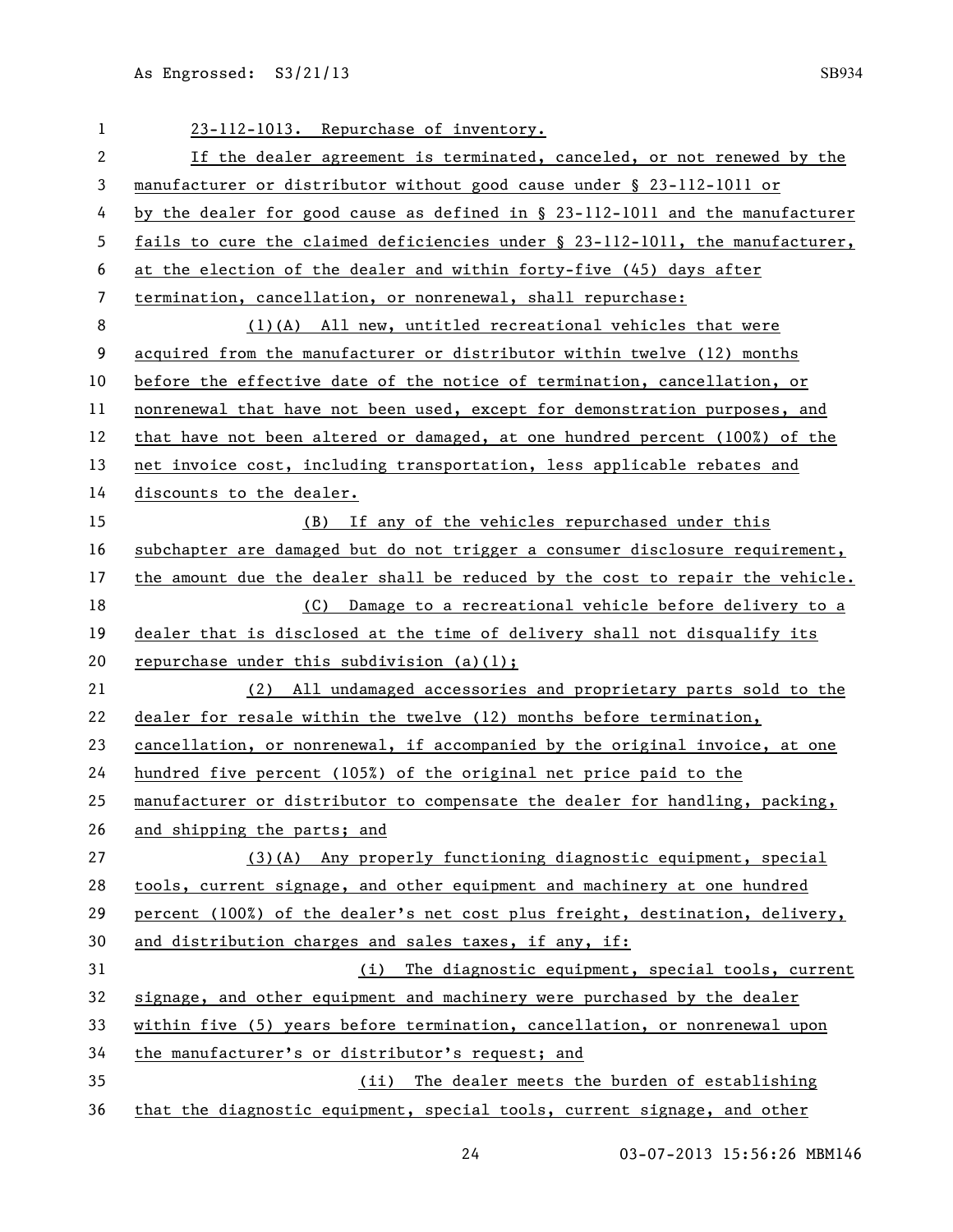| 1  | equipment and machinery can no longer be used in the normal course of the     |
|----|-------------------------------------------------------------------------------|
| 2  | dealer's ongoing business.                                                    |
| 3  |                                                                               |
| 4  | 23-112-1014. Sale of remaining inventory after termination.                   |
| 5  | (a) A dealer is not prohibited from selling the remaining in-stock            |
| 6  | inventory of a particular line-make after a dealer agreement has been         |
| 7  | terminated or not renewed under § 23-112-1012.                                |
| 8  | If recreational vehicles of a line-make are not returned or<br>(b)            |
| 9  | required to be returned to the manufacturer or distributor, the dealer may    |
| 10 | continue to sell all line-makes that were subject to the dealer agreement and |
| 11 | are currently in stock until those line-makes are no longer in the dealer's   |
| 12 | inventory.                                                                    |
| 13 |                                                                               |
| 14 | 23-112-1015. Change of ownership of dealer - Family succession.               |
| 15 | The following conditions apply to a proposed sale of the business<br>(a)      |
| 16 | assets, transfer of the stock, or other transaction that will result in a     |
| 17 | change of ownership of a dealer, except a transaction described in subsection |
| 18 | (b) of this section:                                                          |
| 19 | The dealer shall:<br>(1)                                                      |
| 20 | (A) Provide written notice to the manufacturer within                         |
| 21 | $sixty$ (60) days before the proposed closing of the transaction; and         |
| 22 | Include all supporting documentation as may be<br>(B)                         |
| 23 | reasonably required by the manufacturer or distributor to determine if an     |
| 24 | objection to the sale may be made;                                            |
| 25 | (2) In the absence of a breach by the selling dealer of its                   |
| 26 | dealer agreement or a failure to comply with subdivision $(a)(1)$ of this     |
| 27 | section, the manufacturer or distributor shall not object to the proposed     |
| 28 | change in ownership unless the prospective transferee meets one (1) or more   |
| 29 | of the following:                                                             |
| 30 | The prospective transferee has previously been<br>(A)                         |
| 31 | terminated by the manufacturer for breach of its dealer agreement;            |
| 32 | The prospective transferee has been convicted of a<br>(B)                     |
| 33 | felony or any crime of fraud, deceit, or moral turpitude in the preceding ten |
| 34 | $(10)$ years;                                                                 |
| 35 | The prospective transferee does not have:<br>(C)                              |
| 36 |                                                                               |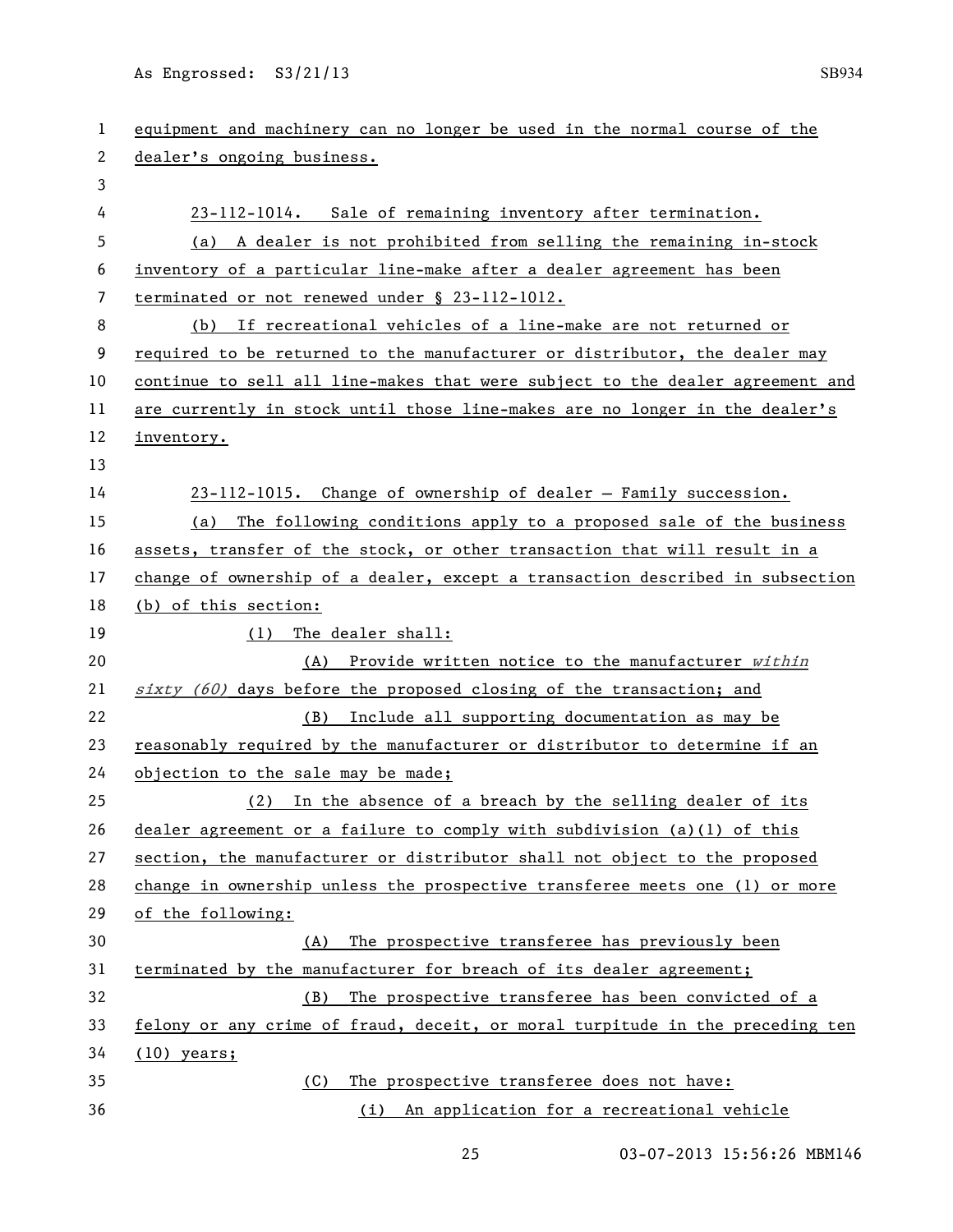| 1  | dealer's license pending; or                                                 |
|----|------------------------------------------------------------------------------|
| 2  | (ii)<br>A tentative dealer agreement with a                                  |
| 3  | recreational vehicle manufacturer to conduct business as a dealer in this    |
| 4  | state;                                                                       |
| 5  | The prospective transferee does not have an active<br>(D)                    |
| 6  | line of credit sufficient to purchase a manufacturer's product; or           |
| 7  | In the preceding ten (10) years the prospective<br>(E)                       |
| 8  | transferee has undergone:                                                    |
| 9  | Bankruptcy;<br>(i)                                                           |
| 10 | (ii) Insolvency;                                                             |
| 11 | (iii) A general assignment for the benefit of                                |
| 12 | creditors; or                                                                |
| 13 | The appointment of a receiver, trustee, or<br>(iv)                           |
| 14 | conservator to take possession of the transferee's business or property; and |
| 15 | $(3)(A)$ If the manufacturer or distributor objects to a proposed            |
| 16 | change of ownership, the manufacturer or distributor shall give written      |
| 17 | notice of its reasons to the dealer within fifteen (15) business days after  |
| 18 | receipt of the dealer's notification and complete documentation.             |
| 19 | (B) If the manufacturer or distributor does not give                         |
| 20 | timely notice of its objection, the change or sale shall be deemed approved. |
| 21 | The manufacturer or distributor has the burden of<br>(C) —                   |
| 22 | proof when objecting to the proposed change of ownership.                    |
| 23 | The following conditions apply concerning the death, incapacity,<br>(b)      |
| 24 | or retirement of the designated dealer principal:                            |
| 25 | (1) It is unlawful for a manufacturer or distributor:                        |
| 26 | To fail to provide a dealer an opportunity to<br>(A)                         |
| 27 | designate, in writing, a family member as a successor to the dealership; and |
| 28 | (B) To prevent or refuse to honor the succession to a                        |
| 29 | dealership by a family member unless the manufacturer or distributor has     |
| 30 | provided to the dealer written notice of its objections within thirty (30)   |
| 31 | days after receipt of the dealer's modification of the dealer's succession   |
| 32 | plan;                                                                        |
| 33 | (2) In the absence of a breach of the dealer agreement, the                  |
| 34 | manufacturer or distributor may object to the succession for the following   |
| 35 | reasons:                                                                     |
| 36 | Conviction of the successor of a felony or any crime<br>(A)                  |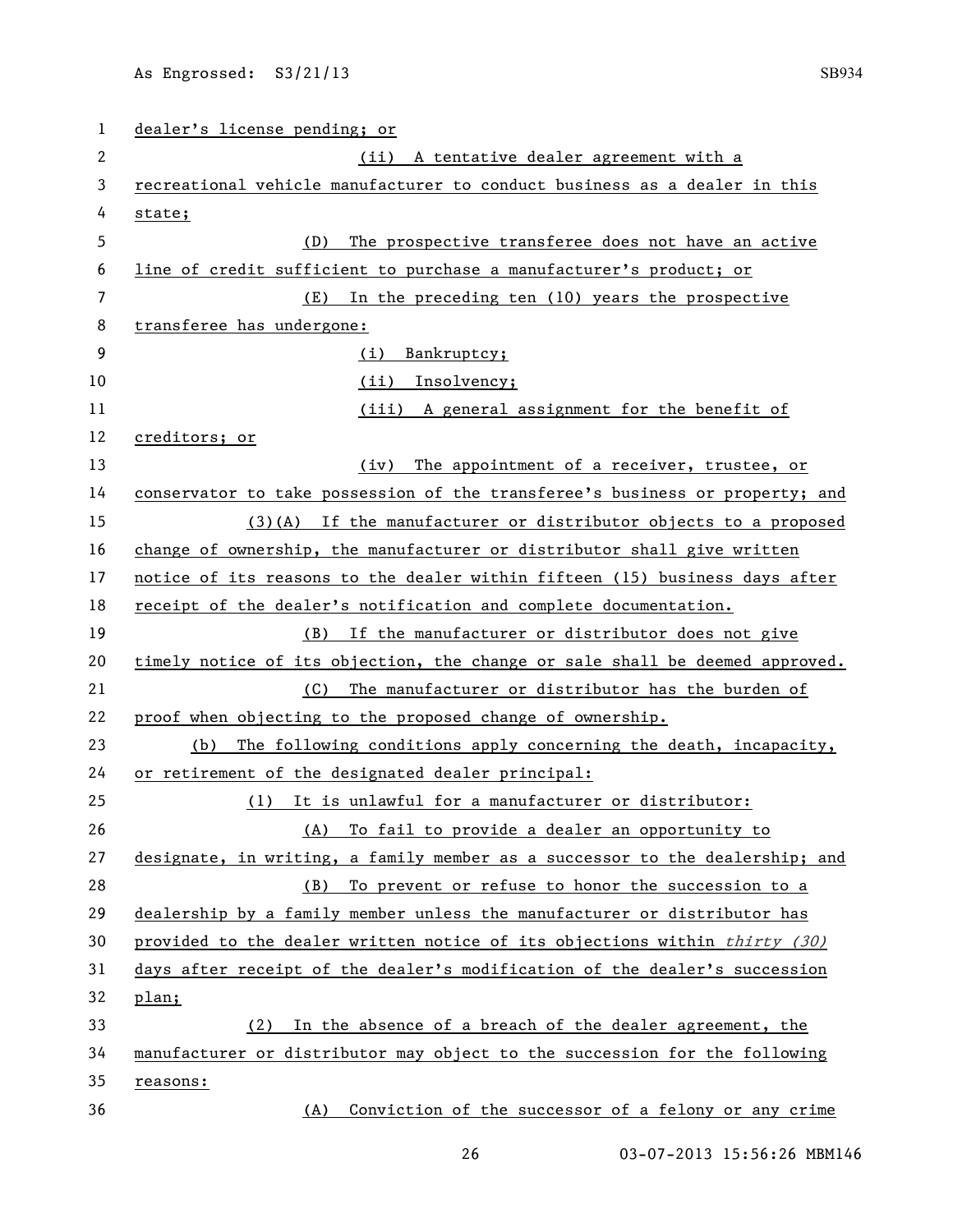| 1              | of fraud, deceit, or moral turpitude in the preceding ten (10) years;         |
|----------------|-------------------------------------------------------------------------------|
| 2              | Bankruptcy or insolvency of the successor in the<br>(B)                       |
| 3              | preceding ten (10) years;                                                     |
| 4              | Prior termination by the manufacturer or distributor<br>(C)                   |
| 5              | of the successor for breach of a dealer agreement;                            |
| 6              | The lack of an active line of credit for the successor<br>(D)                 |
| $\overline{7}$ | sufficient to purchase the manufacturer's product; or                         |
| 8              | (E)<br>The lack of:                                                           |
| 9              | (i) A pending application for a recreational vehicle                          |
| 10             | dealer's license; or                                                          |
| 11             | (ii) A tentative dealer agreement with a                                      |
| 12             | recreational vehicle manufacturer to conduct business as a dealer in this     |
| 13             | state;                                                                        |
| 14             | The manufacturer or distributor has the burden of proof<br>(3)                |
| 15             | regarding its objection to the succession to a dealership by a family member; |
| 16             | and                                                                           |
| 17             | The consent of the manufacturer or distributor is required<br>(4)             |
| 18             | for the succession to a dealership by a family member if the succession       |
| 19             | involves a relocation of the business or an alteration of the terms and       |
| 20             | conditions of the dealer agreement.                                           |
| 21             | (c) The dealer shall notify the commission of any change in ownership         |
| 22             | in accordance with § 23-112-1019.                                             |
| 23             |                                                                               |
| 24             | 23-112-1016. Warranty obligation.                                             |
| 25             | (a) Each warrantor shall:                                                     |
| 26             | (1) Specify in writing to each of its dealers the obligations                 |
| 27             | for preparation, delivery, and warranty service on its products;              |
| 28             | (2) Compensate the dealer for warranty service required of the                |
| 29             | dealer by the warrantor;                                                      |
| 30             | (3)(A) Provide the dealer:                                                    |
| 31             | The schedule of compensation to be paid; and<br>(i)                           |
| 32             | (ii) The time allowances for the performance of any                           |
| 33             | work or service.                                                              |
| 34             | The schedule of compensation shall include:<br>(B)                            |
| 35             | Reasonable compensation for diagnostic work as<br>(i)                         |
| 36             | well as warranty labor; and                                                   |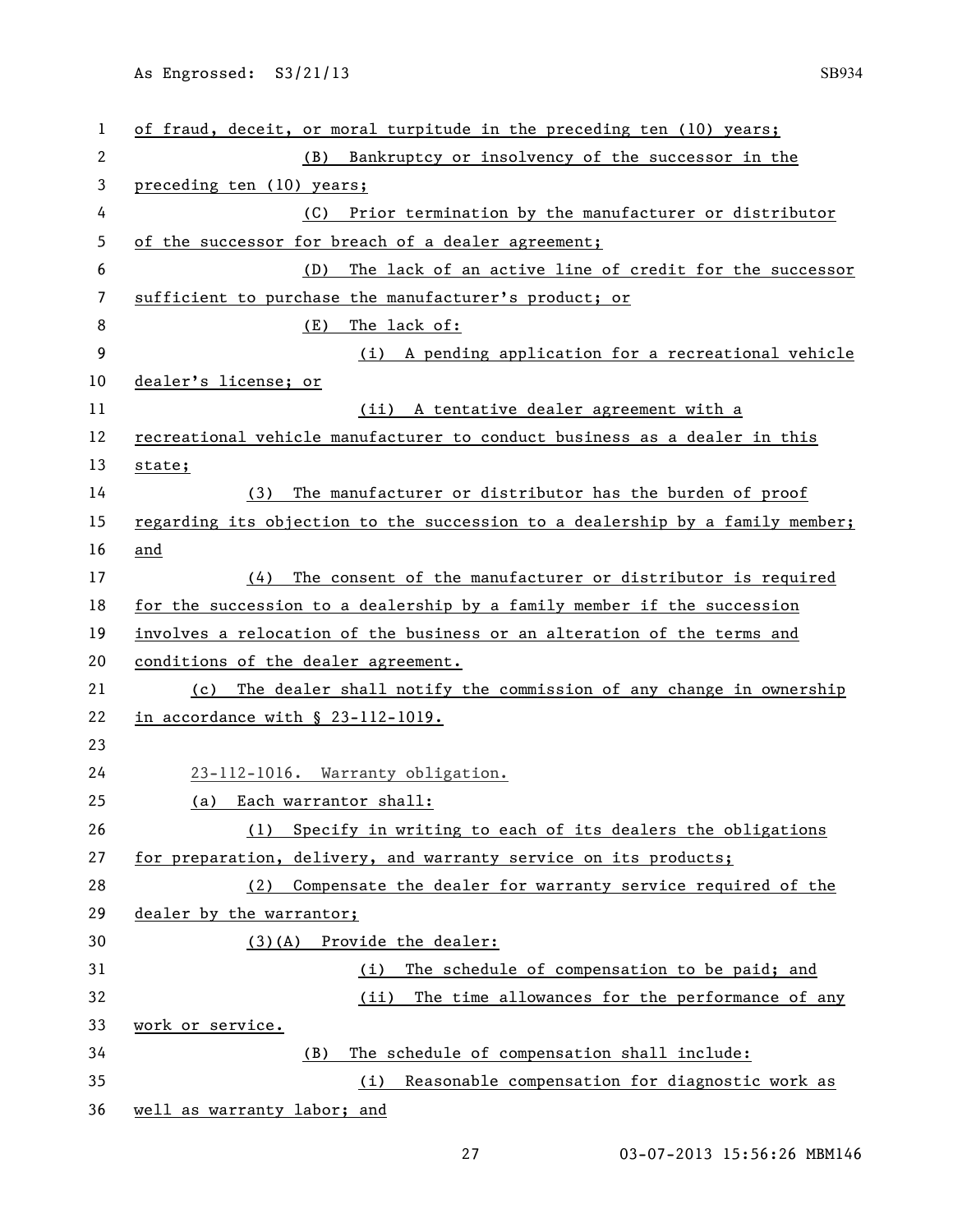| 1            | Reasonable time allowances in the schedule for<br>(iii)                       |
|--------------|-------------------------------------------------------------------------------|
| $\mathbf{2}$ | the diagnosis and performance of warranty labor.                              |
| 3            | (C) In the determination of what constitutes reasonable                       |
| 4            | compensation under this section, the principal factors to be given            |
| 5            | consideration are:                                                            |
| 6            | The actual wage rates being paid by the dealer;<br>(i)                        |
| 7            | and                                                                           |
| 8            | The actual retail labor rate being charged by<br>(ii)                         |
| 9            | the recreational vehicle dealers in the community in which the dealer is      |
| 10           | doing business;                                                               |
| 11           | (4)<br>Compensate a dealer for warranty labor not less than the               |
| 12           | lowest retail labor rates actually charged by the dealer for like nonwarranty |
| 13           | labor as long as such rates are reasonable;                                   |
| 14           | (5)<br>For individual warranty parts, reimburse the dealer at                 |
| 15           | actual wholesale cost plus a minimum handling charge of thirty percent (30%)  |
| 16           | and the cost, if any, of freight to return warranty parts to the warrantor;   |
| 17           | (6) For complete components or accessories, provide the dealer                |
| 18           | with the new complete component or accessory plus the cost, if any, of        |
| 19           | freight to return the defective complete component or accessory to the        |
| 20           | warrantor; and                                                                |
| 21           | (7) (A) Approve or disapprove warranty claims in writing within               |
| 22           | thirty (30) days after the date of submission by the dealer in the manner and |
| 23           | form prescribed by the warrantor.                                             |
| 24           | (B) Claims not specifically disapproved in writing within                     |
| 25           | thirty (30) days shall be considered to be approved.                          |
| 26           | (C) A claim that is approved or considered to be approved                     |
| 27           | under this section shall be paid within sixty (60) days of submission.        |
| 28           | (b)(1) Warranty audits of dealer records may be conducted by the              |
| 29           | warrantor on a reasonable basis.                                              |
| 30           | (2) Dealer claims for warranty compensation shall not be denied               |
| 31           | except for cause, including without limitation:                               |
| 32           | (A) Performance of nonwarranty repairs;                                       |
| 33           | Material noncompliance with the warrantor's published<br>(B)                  |
| 34           | policies and procedures;                                                      |
| 35           | Lack of material documentation;<br>(C)                                        |
| 36           | (D)<br><u>Fraud; or</u>                                                       |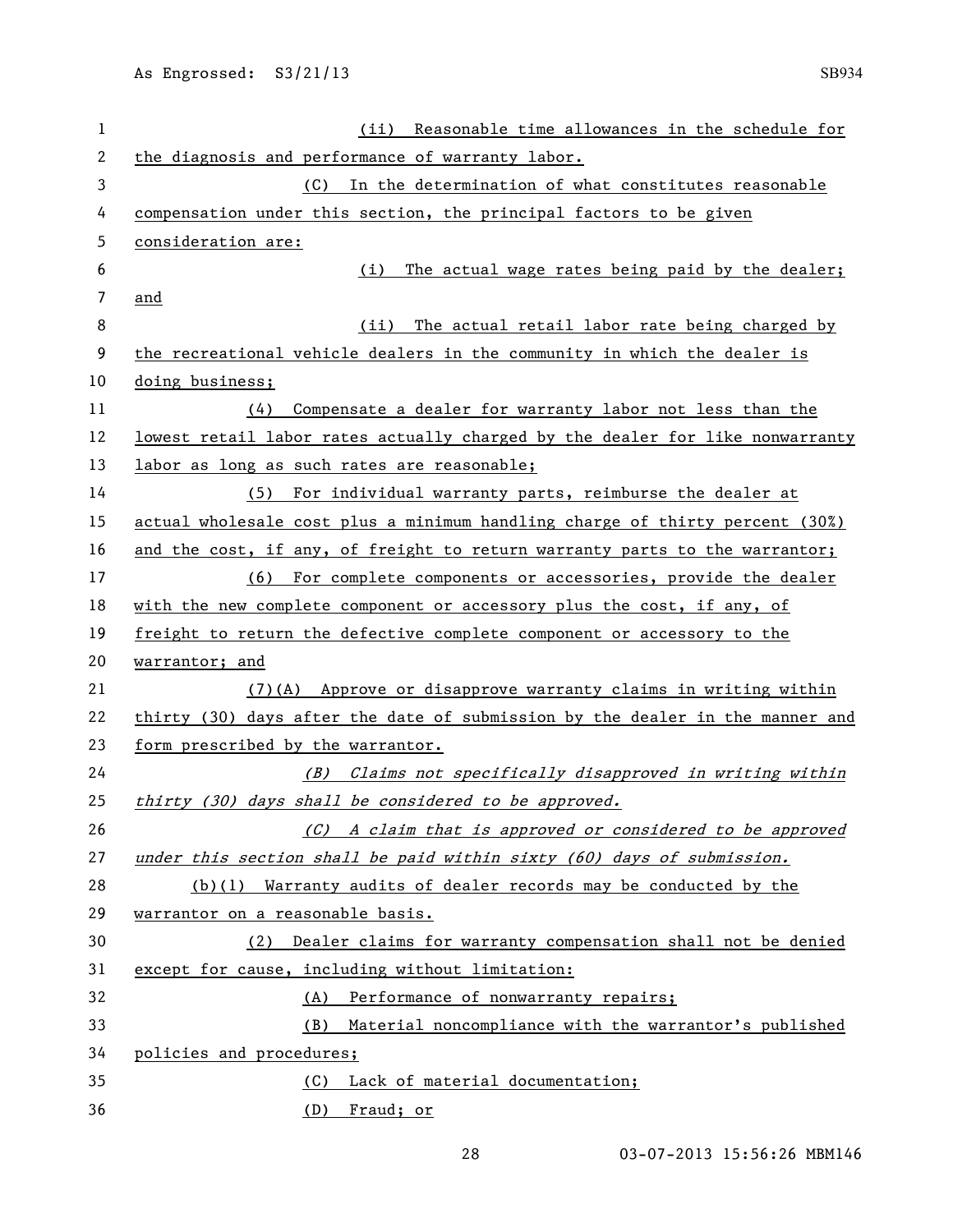| 1              | (E)<br>Misrepresentation.                                                     |
|----------------|-------------------------------------------------------------------------------|
| $\overline{c}$ | (c) A dealer shall:                                                           |
| 3              | Submit warranty claims within thirty (30) days after<br>(1)                   |
| 4              | completing work; and                                                          |
| 5              | Notify the warrantor in writing if the dealer is unable to<br>(2)             |
| 6              | perform any warranty repairs within ten (10) days of receipt of a written     |
| 7              | complaint from a consumer.                                                    |
| 8              | $(d)(1)$ A warrantor shall not:                                               |
| 9              | (A) Fail to perform any of its warranty obligations with                      |
| 10             | respect to its warranted products;                                            |
| 11             | (B)(i) Fail to include, in written notices of factory                         |
| 12             | campaigns to recreational vehicle owners and dealers, the expected date by    |
| 13             | which necessary parts and equipment, including tires and chassis or chassis   |
| 14             | parts, will be available to dealers to perform the factory campaign work.     |
| 15             | (ii) The warrantor may ship parts to the dealer to                            |
| 16             | effect the factory campaign work and, if the parts are in excess of the       |
| 17             | dealer's requirements, the dealer may return unused, undamaged parts to the   |
| 18             | warrantor for credit after completion of the factory campaign;                |
| 19             | (C) Fail to compensate any of its dealers for authorized                      |
| 20             | repairs effected by the dealer of merchandise damaged in manufacture or       |
| 21             | transit to the dealer, if the carrier is designated by the warrantor, factory |
| 22             | branch, or distributor;                                                       |
| 23             | (D) Fail to compensate any of its dealers in accordance                       |
| 24             | with the schedule of compensation provided to the dealer under this section   |
| 25             | if performed in a timely and competent manner;                                |
| 26             | Intentionally misrepresent in any way to purchasers of<br>(E)                 |
| 27             | recreational vehicles that warranties with respect to the manufacture,        |
| 28             | performance, or design of the vehicle are made by the dealer as warrantor or  |
| 29             | co-warrantor; or                                                              |
| 30             | Require the dealer to make warranties to customers in<br>(F)                  |
| 31             | any manner related to the manufacture of the recreational vehicle.            |
| 32             | (2)(A) Notwithstanding the terms of any dealer agreement, it is               |
| 33             | a violation of this subchapter for a warrantor to fail to indemnify and hold  |
| 34             | harmless its new recreational vehicle dealer against any losses or damages to |
| 35             | the extent that the losses or damages are caused by the negligence or willful |
| 36             | misconduct of the warrantor.                                                  |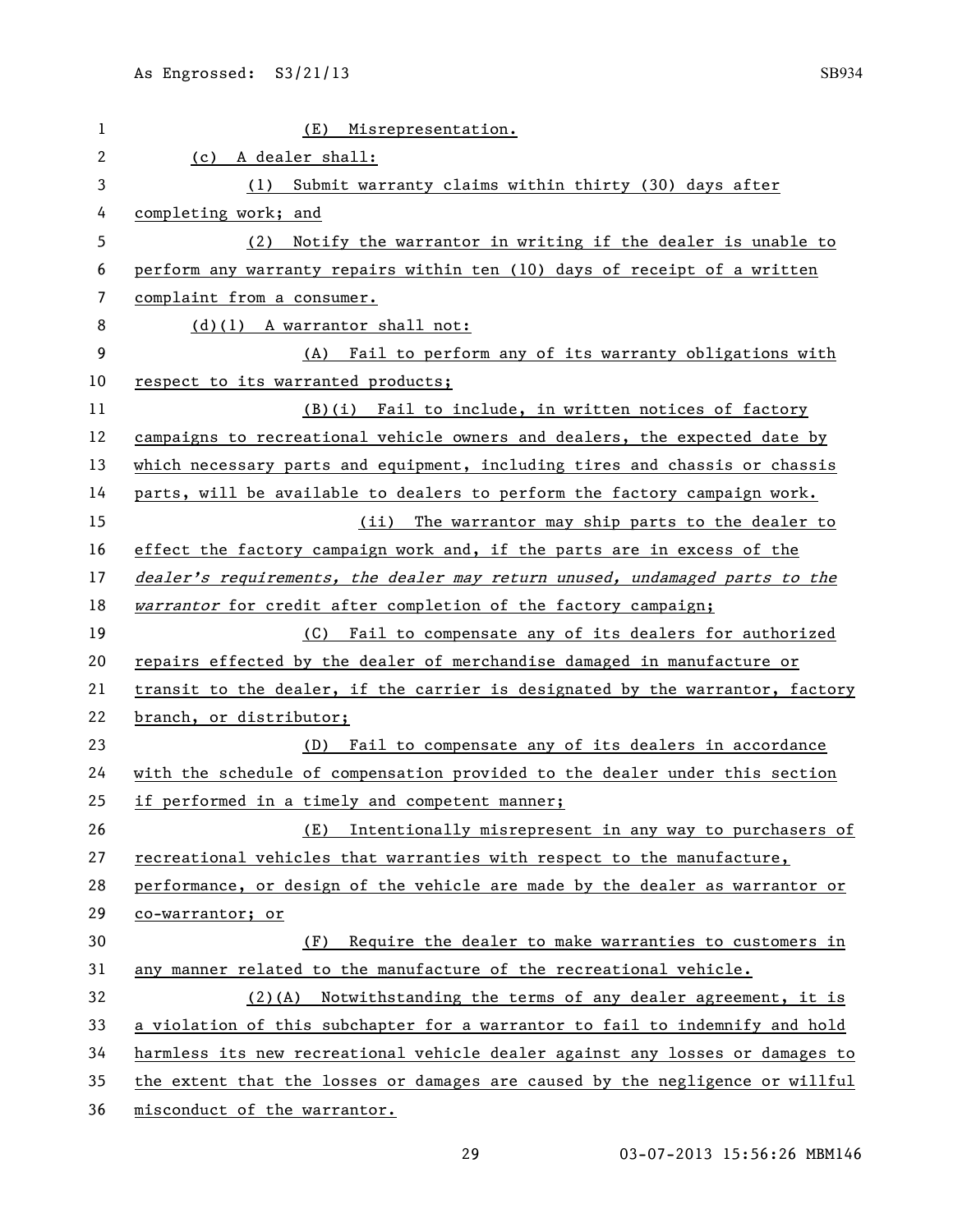| 1  | A new recreational vehicle dealer shall not be denied<br>(B)                  |
|----|-------------------------------------------------------------------------------|
| 2  | indemnification for failing to discover, disclose, or remedy a defect in the  |
| 3  | design or manufacturing of a new recreational vehicle.                        |
| 4  | (C) A new recreational vehicle dealer may be denied                           |
| 5  | indemnification if the new recreational vehicle dealer fails to remedy a      |
| 6  | known and announced defect in accordance with the written instructions of a   |
| 7  | warrantor for whom the new recreational vehicle dealer is obligated to        |
| 8  | perform warranty service.                                                     |
| 9  | $(D)(i)$ A new recreational vehicle dealer shall provide to                   |
| 10 | a warrantor written notice of a pending lawsuit in which allegations are made |
| 11 | that are covered by this subchapter within ten (10) business days after the   |
| 12 | dealer receives written notice of the lawsuit.                                |
| 13 | (ii) Written notice to the warrantor shall be by any                          |
| 14 | method that provides a receipt for delivery.                                  |
| 15 | Subdivision $(d)(2)$ of this section applies even after<br>(E)                |
| 16 | the new recreational vehicle is titled.                                       |
| 17 | (e)(1) It is a violation of this subchapter for any dealer to:                |
| 18 | (A) Fail to perform predelivery inspection functions, as                      |
| 19 | specified by the warrantor, in a competent and timely manner;                 |
| 20 | Fail to perform warranty service work authorized by<br>(B)                    |
| 21 | the warrantor in a competent and reasonably timely manner on a transient      |
| 22 | customer's vehicle of a line-make sold and serviced or serviced by that       |
| 23 | dealer;                                                                       |
| 24 | Fail to accurately document the:<br>(C)                                       |
| 25 | (i) Time spent completing each repair;                                        |
| 26 | Total number of repair attempts conducted on a<br>(ii)                        |
| 27 | single unit; and                                                              |
| 28 | (iii) Total number of repair attempts for the same                            |
| 29 | repair conducted on a single vehicle;                                         |
| 30 | (D) Fail to maintain written records, including a                             |
| 31 | consumer's signature, regarding the amount of time a unit is stored for the   |
| 32 | consumer's convenience during a repair;                                       |
| 33 | Make fraudulent warranty claims; or<br>(E)                                    |
| 34 | Misrepresent the terms of a warranty.<br>(F)                                  |
| 35 | $(2)$ (A) Notwithstanding the terms of any dealer agreement, it is            |
| 36 | a violation of this subchapter for a new recreational vehicle dealer to fail  |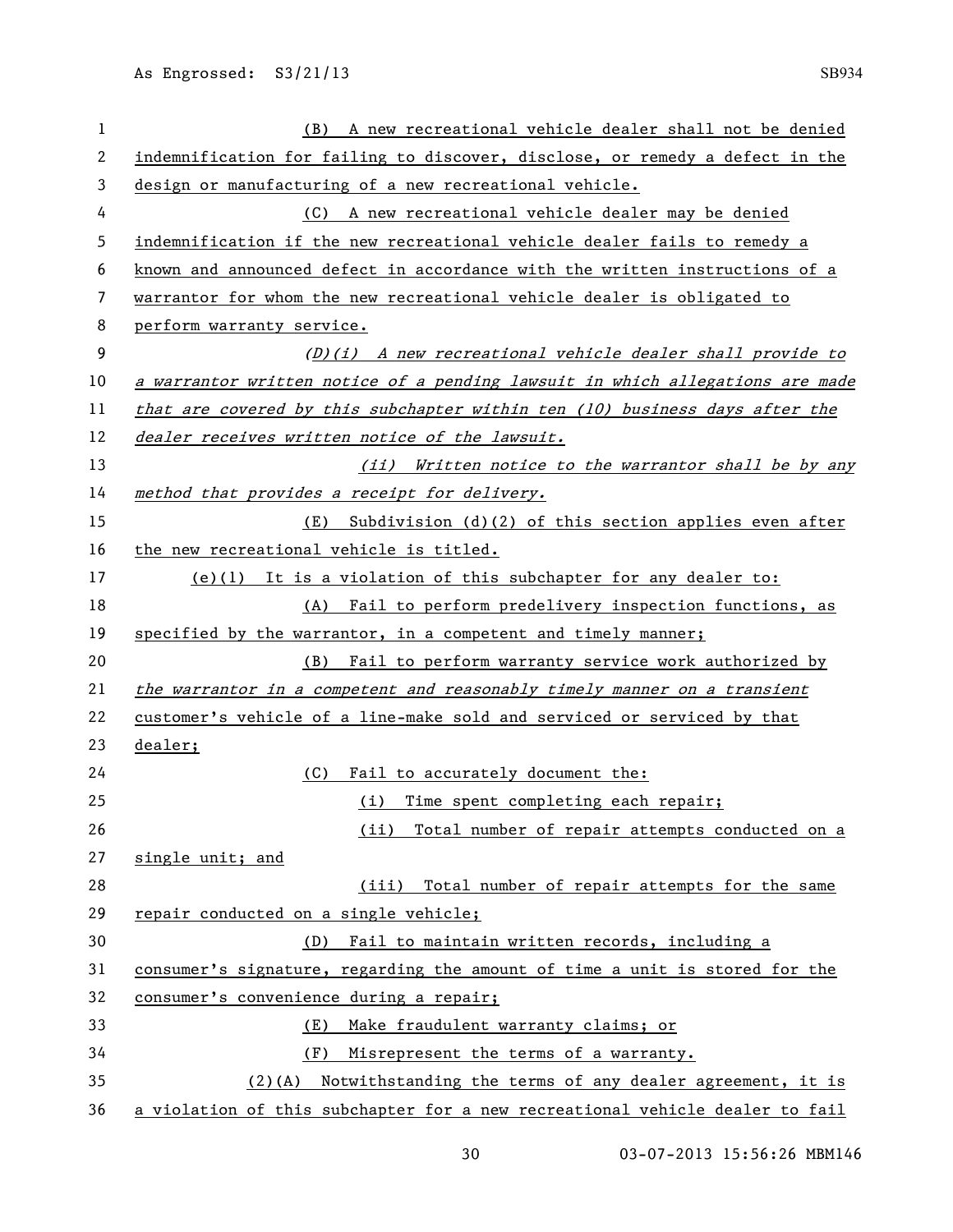| 1  | to indemnify and hold harmless its warrantor against any losses or damages to |
|----|-------------------------------------------------------------------------------|
| 2  | the extent that the losses or damages are caused by the negligence or willful |
| 3  | misconduct of the new recreational vehicle dealer.                            |
| 4  | A warrantor shall provide to a new recreational<br>(B)                        |
| 5  | vehicle dealer a copy of any pending lawsuit or similar proceeding in which   |
| 6  | allegations are made that come within the provisions of this subsection (e)   |
| 7  | within ten (10) days after receiving such suit.                               |
| 8  | (C) This subdivision (e)(2) applies even after the new                        |
| 9  | recreational vehicle is titled.                                               |
| 10 |                                                                               |
| 11 | 23-112-1017. Damage to recreational vehicles before arrival at                |
| 12 | dealership.                                                                   |
| 13 | (a) All the following apply if a new recreational vehicle is damaged          |
| 14 | before transit to the dealer or is damaged in transit to the dealer when the  |
| 15 | carrier or means of transportation has been selected by the manufacturer or   |
| 16 | <u>distributor:</u>                                                           |
| 17 | The dealer shall notify the manufacturer or distributor of<br>(1)             |
| 18 | the damage within the time frame specified in the dealer agreement and:       |
| 19 | Request authorization from the manufacturer or<br>(A)                         |
| 20 | distributor to replace the components, parts, and accessories damaged or      |
| 21 | otherwise correct the damage; or                                              |
| 22 | (B) Reject the vehicle within the time frame specified in                     |
| 23 | the dealer agreement;                                                         |
| 24 | If the manufacturer or distributor refuses or fails to<br>(2)                 |
| 25 | authorize repair of the damage within ten (10) days after receipt of          |
| 26 | notification or if the dealer rejects the recreational vehicle because of     |
| 27 | damage, ownership of the new recreational vehicle reverts to the manufacturer |
| 28 | or distributor; and                                                           |
| 29 | The dealer shall exercise due care in custody of the damaged<br>(3)           |
| 30 | recreational vehicle, but the dealer has no other obligations, financial or   |
| 31 | otherwise, with respect to that recreational vehicle.                         |
| 32 | $(b)(1)$ A dealer agreement shall include a time frame for inspection         |
| 33 | and rejection by the dealer.                                                  |
| 34 | (2) The time frame shall not be less than three (3) business                  |
| 35 | days after the physical delivery of the recreational vehicle.                 |
| 36 | (c) As used in this section, "damaged before transit" and "damaged in         |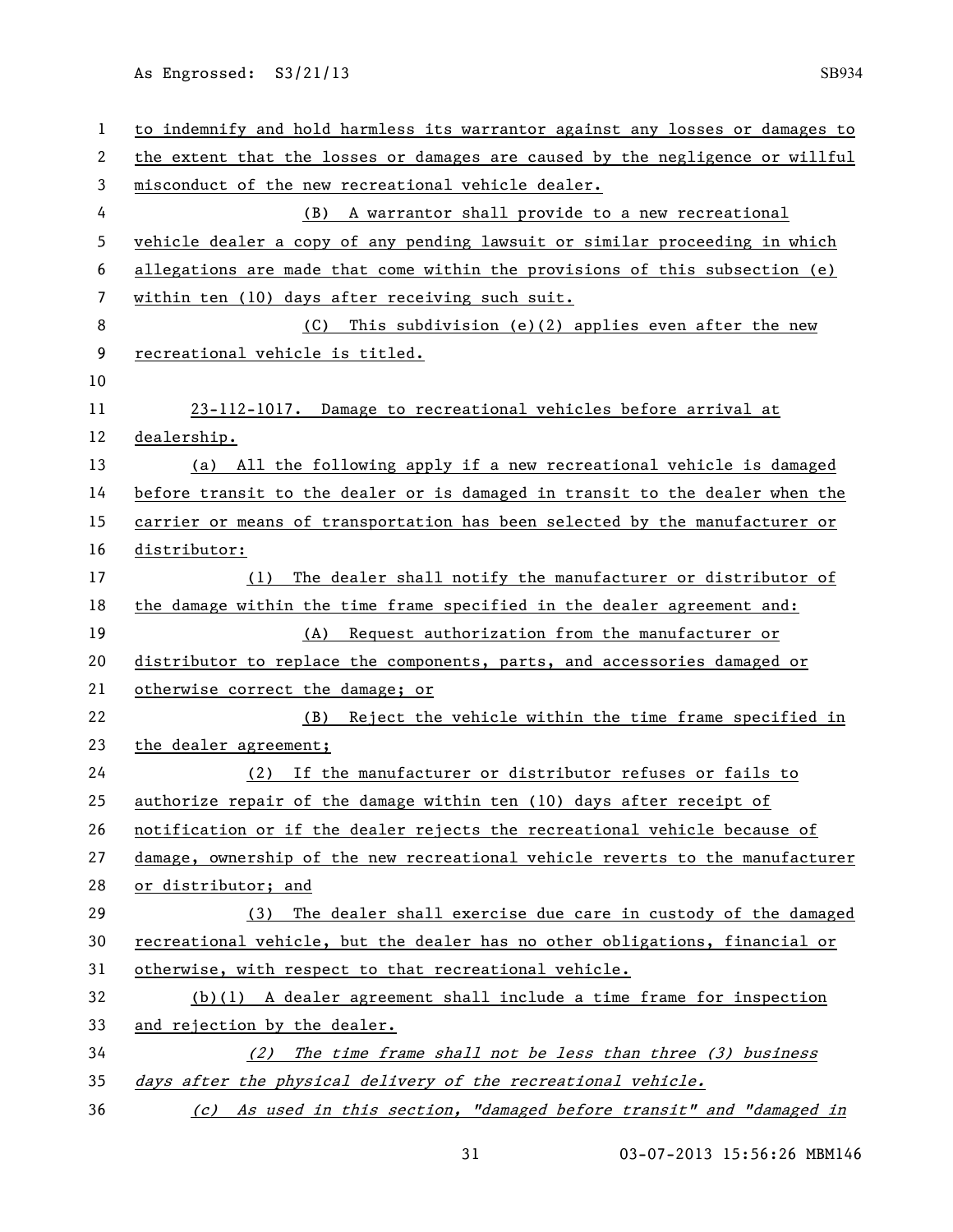| 1  | transit" do not include inspection or warranty repairs or service.            |
|----|-------------------------------------------------------------------------------|
| 2  | $(d)(1)$ A recreational vehicle that has at the time of delivery to the       |
| 3  | dealer an unreasonable number of miles on its odometer, as determined by the  |
| 4  | dealer, may be subject to rejection by the dealer and reversion of the        |
| 5  | vehicle to the manufacturer or distributor.                                   |
| 6  | (2) However, if the number of miles on the odometer of the                    |
| 7  | recreational vehicle is less than the sum of the distance in miles between    |
| 8  | the dealer and the factory of the manufacturer or point of distribution plus  |
| 9  | one hundred (100) miles, the dealer shall not consider the number of miles on |
| 10 | the odometer unreasonable.                                                    |
| 11 |                                                                               |
| 12 | 23-112-1018. Prohibited activity of a manufacturer or distributor -           |
| 13 | Coercion.                                                                     |
| 14 | (a) A manufacturer or distributor shall not coerce or attempt to              |
| 15 | coerce a dealer to:                                                           |
| 16 | (1) Purchase a product that the dealer did not order;                         |
| 17 | (2)<br>Enter into an agreement with the manufacturer or                       |
| 18 | distributor; or                                                               |
| 19 | Enter into an agreement that requires the dealer to submit<br>(3)             |
| 20 | its disputes to binding arbitration or otherwise waive rights or              |
| 21 | responsibilities provided under this subchapter.                              |
| 22 | (b) As used in this subchapter, "coerce" includes without limitation:         |
| 23 | (1)<br>Threatening to terminate, cancel, or not renew a dealer                |
| 24 | agreement without good cause;                                                 |
| 25 | (2) Threatening to withhold product lines the dealer is entitled              |
| 26 | to purchase under the dealer agreement; or                                    |
| 27 | (3) Delaying delivery of recreational vehicles as an inducement               |
| 28 | to amend the dealer agreement.                                                |
| 29 |                                                                               |
| 30 | 23-112-1019. License - Denial, revocation, and suspension.                    |
| 31 | (a) For any of the following reasons, the Arkansas Motor Vehicle              |
| 32 | Commission may deny an application for a license required by this subchapter  |
| 33 | or revoke or suspend a license after it has been granted:                     |
| 34 | $(1)(A)$ Selling or soliciting sales of a recreational vehicle                |
| 35 | without a license issued by the commission.                                   |
| 36 | (B) The unlawful sale or solicitation of each recreational                    |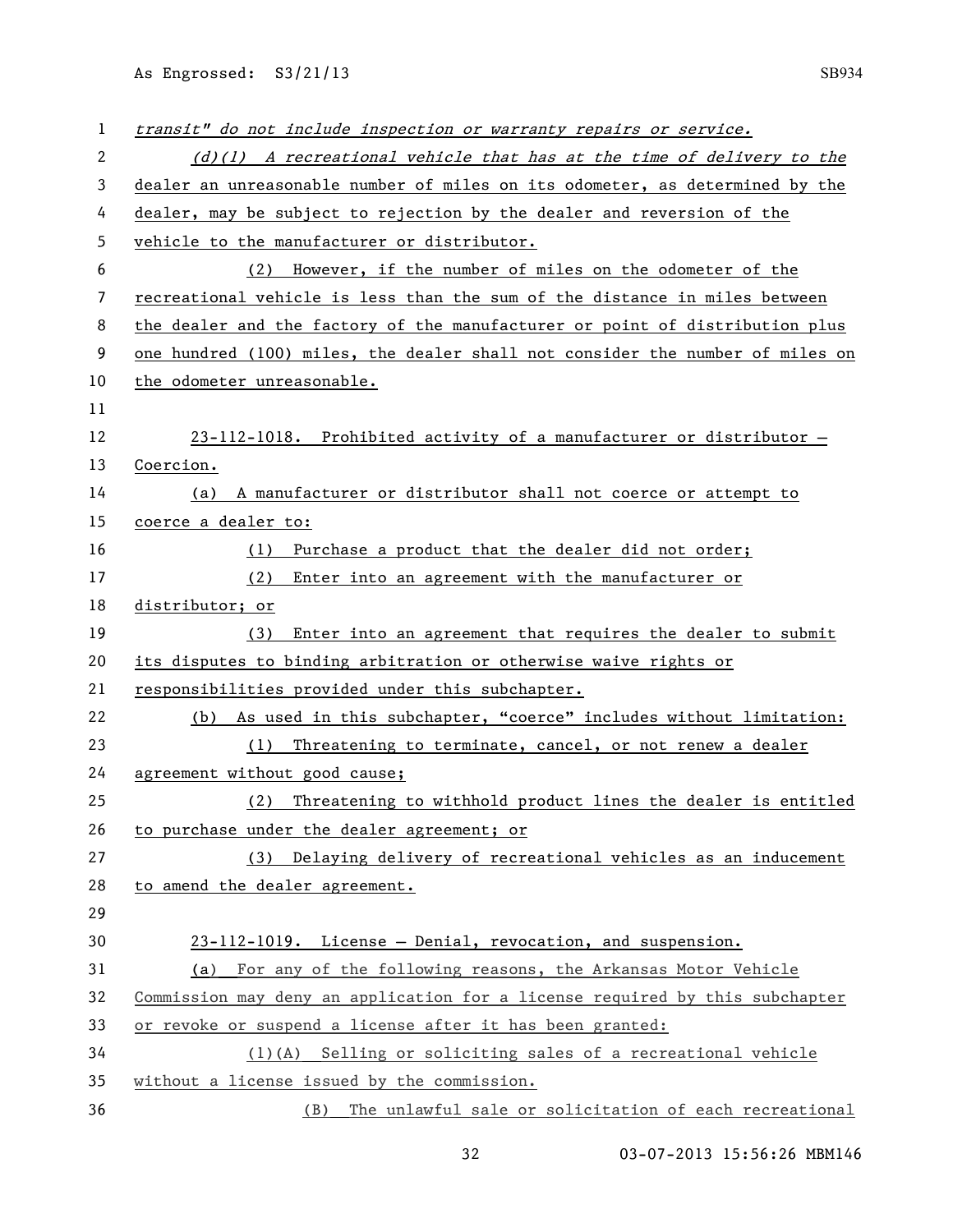vehicle constitutes a separate offense; (2) On satisfactory proof of the unfitness of the applicant or the licensee, as the case may be, under the standards established and set out in this subchapter; (3) Fraud practiced or any material misstatement made by an applicant in an application for license under this subchapter; (4) Failure to comply with any provision of this subchapter or with any rule promulgated by the commission under authority vested in it by this subchapter; (5) Change of condition after a license is granted or failure to maintain the qualifications for license; (6) Continued violation of any of the provisions of this subchapter or of any of the rules of the commission; (7) Violation of any law relating to the sale, distribution, or financing of recreational vehicles; (8) Defrauding a retail buyer to the buyer's damage; (9) Failure to perform a written agreement with a retail buyer; (10) Selling, attempting to sell, or advertising for sale vehicles from a location other than that set forth on the license except as provided under § 23-112-901; 21 (11) Falsifying, altering, or neglecting to endorse or deliver a certificate of title to a transferee or lawful owner or failing to properly designate a transferee on a document of assignment or certificate of title; (12) Knowingly purchasing, selling, or otherwise acquiring or disposing of a stolen recreational vehicle; (13) Submitting a false affidavit setting forth that a title has been lost or destroyed; (14) Passing title or reassigning title as a dealer without a dealer's license or when the dealer's license has been suspended or revoked; (15) For a person representing that he or she is a dealer or 31 salesperson, either verbally or in an advertisement, when the person is not licensed as a dealer or salesperson; (16) Assisting a person in the sale of a recreational vehicle who is not licensed as a dealer by the commission; (17) Being a manufacturer who fails to specify the delivery and preparation obligations of its recreational vehicle dealers, as is required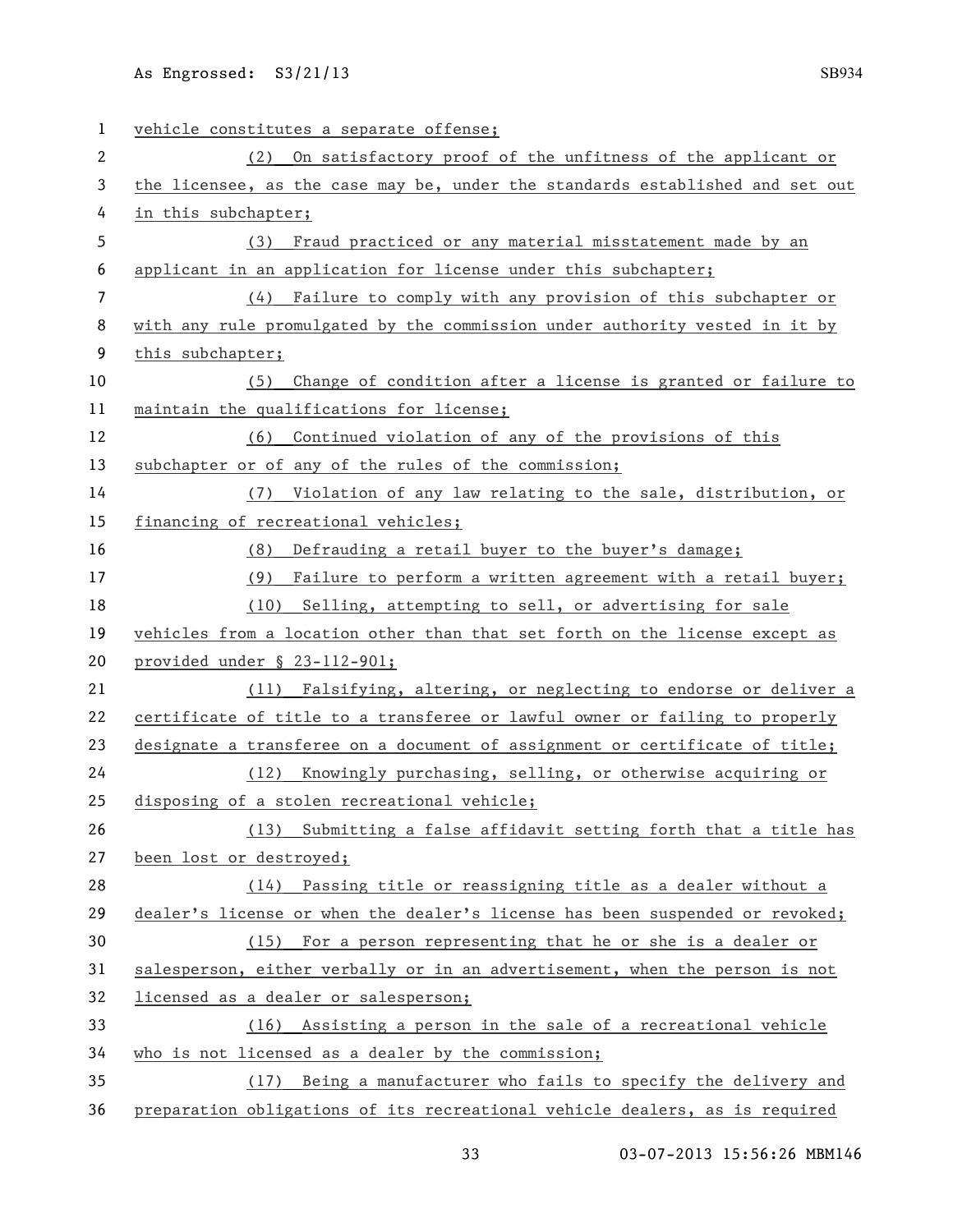| $\mathbf{1}$ | for the protection of the buying public, before delivery of new recreational |
|--------------|------------------------------------------------------------------------------|
| 2            | vehicles to retail buyers;                                                   |
| 3            | (18) On satisfactory proof that a manufacturer, distributor,                 |
| 4            | distributor branch or division, or factory branch or division has unfairly   |
| 5            | and without due regard to the equities of the parties or to the detriment of |
| 6            | the public welfare failed to properly fulfill a warranty agreement or to     |
| 7            | adequately and fairly compensate any of its recreational vehicle dealers for |
| 8            | labor or parts expenses incurred by the dealer with regard to factory        |
| 9            | warranty agreements performed by the dealer;                                 |
| 10           | (19) For the commission of any act prohibited by this                        |
| 11           | subchapter, or the failure to perform any of the requirements of this        |
| 12           | subchapter;                                                                  |
| 13           | Using or permitting the use of special license plates<br>(20)                |
| 14           | assigned to a licensee for any other purpose than those permitted by law;    |
| 15           | (21) Disconnecting, turning back, or resetting the odometer of a             |
| 16           | motorhome in violation of state or federal law;                              |
| 17           | (22) Accepting an open assignment of title or bill of sale for a             |
| 18           | recreational vehicle that does not identify the licensee as the purchaser or |
| 19           | assignee of the recreational vehicle;                                        |
| 20           | $(23)(A)$ Failing to notify the commission of a change in                    |
| 21           | ownership, location, or dealer agreement or any other matters the commission |
| 22           | may require by rule.                                                         |
| 23           | The notification shall be in writing and submitted to<br>(B)                 |
| 24           | the commission at least fifteen (15) days before the effective date of the   |
| 25           | change;                                                                      |
| 26           | (24) Failing to endorse and deliver an assignment and warranty               |
| 27           | of title to the buyer under § 27-14-902;                                     |
| 28           | (25) Using or permitting the use of a temporary cardboard                    |
| 29           | buyer's tag assigned to the dealer for any purpose other than what is        |
| 30           | permitted under § 27-14-1705; and                                            |
| 31           | (26) Failure of a dealer to submit or deliver a certificate of               |
| 32           | title or manufacturer's certificate of origin to a buyer within a reasonable |
| 33           | period of time.                                                              |
| 34           | The revocation or suspension of the license of a manufacturer,<br>(b)        |
| 35           | factory branch or division, distributor, or distributor branch or division   |
| 36           | may be limited to:                                                           |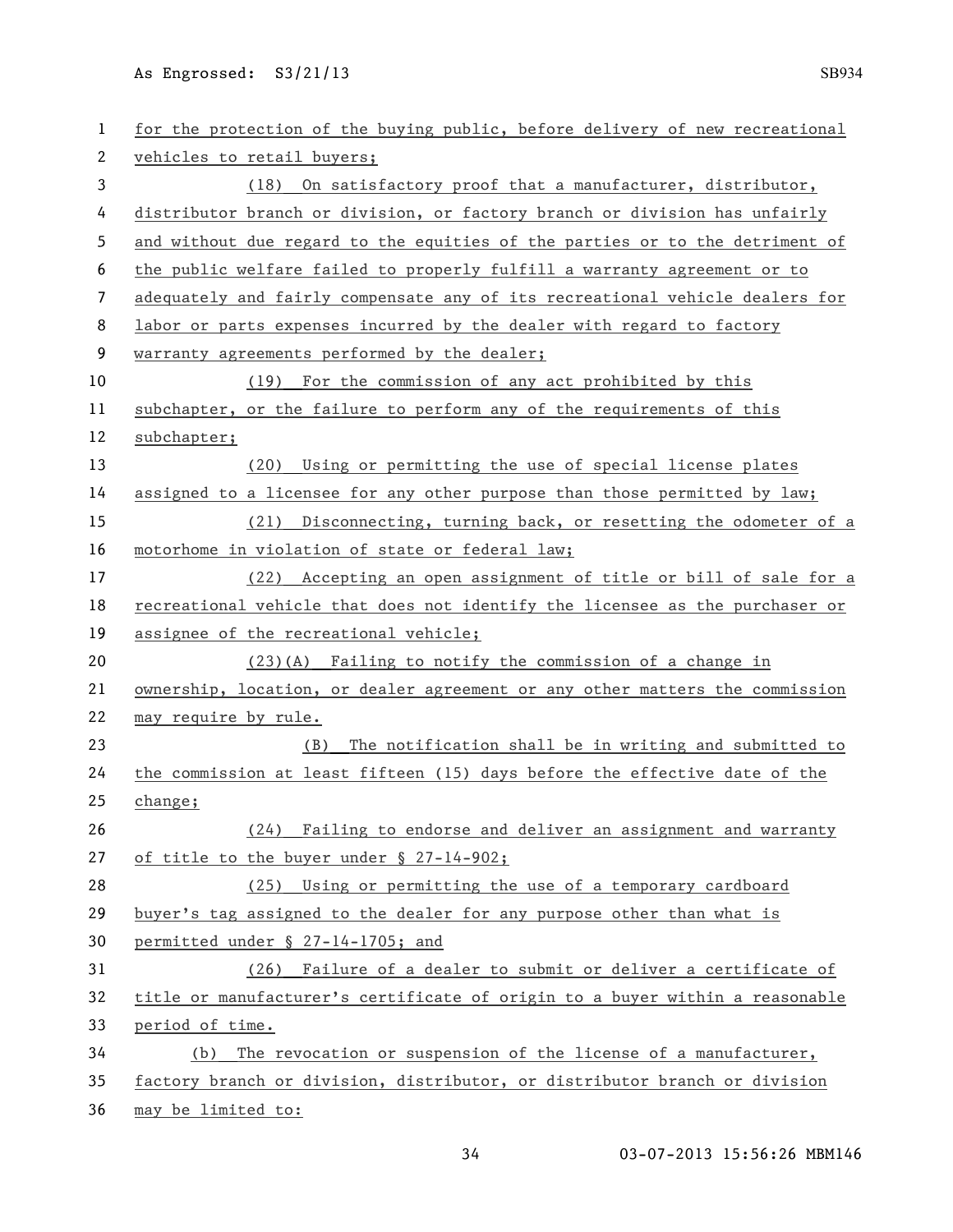| 1              | One (1) or more municipalities or counties; or<br>(1)                         |
|----------------|-------------------------------------------------------------------------------|
| $\overline{c}$ | $(2)(A)$ The sales area of a dealer whose franchise is unfairly               |
| 3              | cancelled or terminated under this subchapter or whose franchise is not       |
| 4              | renewed in violation of this subchapter.                                      |
| 5              | (B) However, when a franchise is unfairly cancelled or                        |
| 6              | terminated under this subchapter or is not renewed in violation of this       |
| 7              | subchapter in a metropolitan area serviced by several recreational vehicle    |
| 8              | dealers handling the same recreational vehicles, the revocation or suspension |
| 9              | does not apply to the remaining recreational vehicle dealers in the           |
| 10             | metropolitan area.                                                            |
| 11             |                                                                               |
| 12             | 23-112-1020. Monetary penalty in lieu of suspension or revocation of          |
| 13             | license - Civil penalty.                                                      |
| 14             | (a) For a monetary penalty in lieu of suspension or revocation of a           |
| 15             | license, the following apply:                                                 |
| 16             | $(1)(A)$ If after alternative proceedings or notice and hearing               |
| 17             | the Arkansas Motor Vehicle Commission finds that a person holding a license   |
| 18             | under this subchapter is guilty of a violation of this subchapter or rules    |
| 19             | promulgated under this subchapter, the commission may impose a monetary       |
| 20             | penalty upon the licensee in lieu of suspension or revocation of a license.   |
| 21             | $(B)(i)$ The commission may require the licensee to pay the                   |
| 22             | monetary penalty with the sanction that the license shall be suspended until  |
| 23             | the penalty is paid.                                                          |
| 24             | (ii) The period of suspension shall not exceed                                |
| 25             | ninety (90) days from entry of the commission's order or final order on       |
| 26             | appeal.                                                                       |
| 27             | (C) The penalty in lieu of suspension or revocation of a                      |
| 28             | license may be imposed only if the commission formally finds that the public  |
| 29             | interest would not be impaired by the imposition of the penalty and the       |
| 30             | payment of the penalty will achieve the desired disciplinary results;         |
| 31             | $(2)(A)$ If the commission finds that there is sufficient cause               |
| 32             | upon which to base the revocation of a license, the amount of the monetary    |
| 33             | penalty in lieu of revocation shall not exceed ten thousand dollars           |
| 34             | $( $10,000)$ .                                                                |
| 35             | $(B)(i)$ If the commission finds that there is sufficient                     |
| 36             | cause upon which to base the suspension of a license, the amount of the       |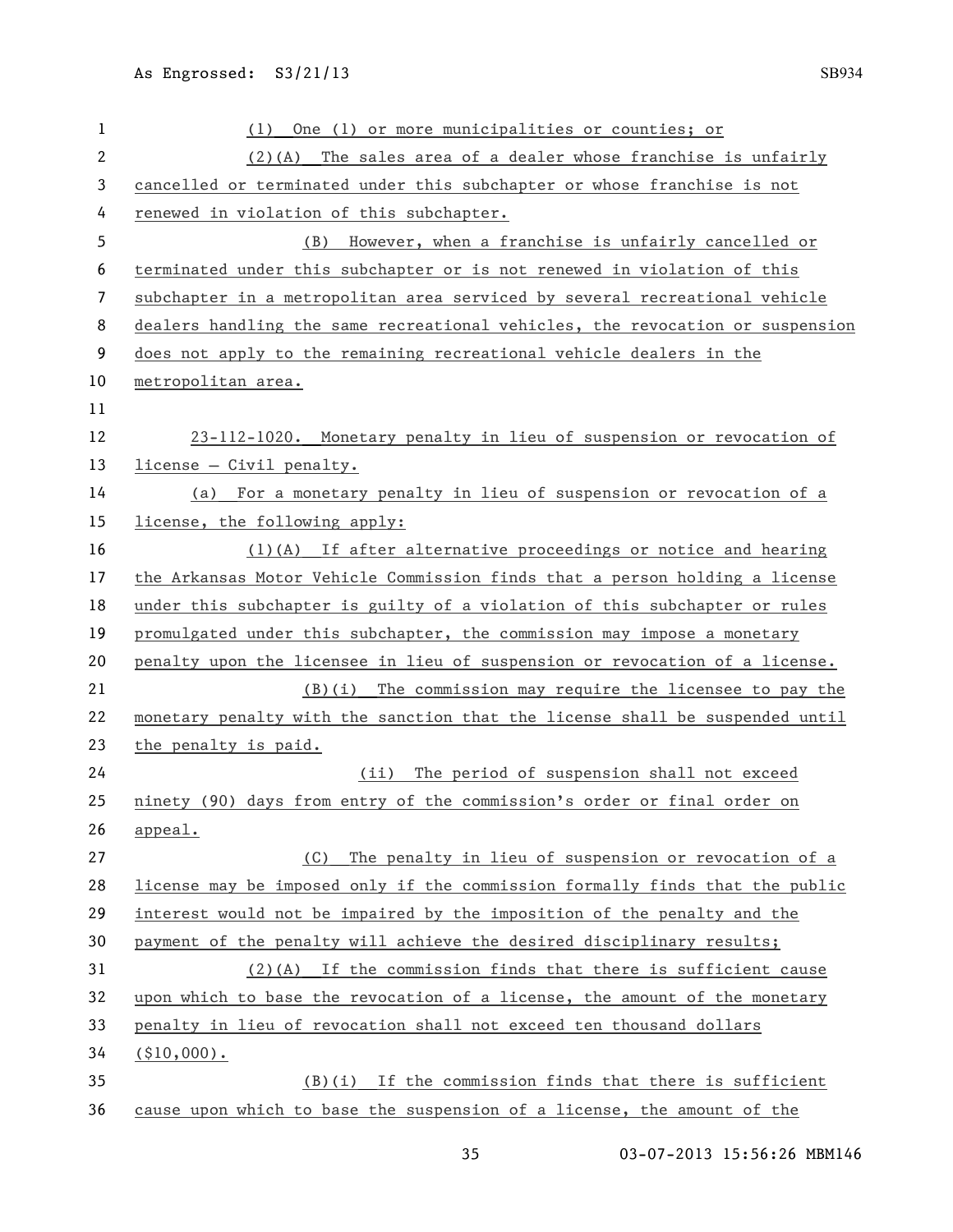| 1  | monetary penalty in lieu of suspension shall not be less than fifty dollars   |
|----|-------------------------------------------------------------------------------|
| 2  | (\$50.00) nor more than five hundred dollars (\$500) per day for each day the |
| 3  | license would otherwise be suspended.                                         |
| 4  | (ii) However, the amount of the penalty shall not                             |
| 5  | exceed the aggregate of five thousand dollars (\$5,000);                      |
| 6  | (3) If the commission has revoked the license because of the                  |
| 7  | violation, the commission shall not impose a penalty;                         |
| 8  | (4) Each instance when this subchapter or a rule is violated                  |
| 9  | constitutes a separate violation; and                                         |
| 10 | (5) Unless the penalty assessed under this section is paid                    |
| 11 | within fifteen (15) days following the date for an appeal from the order, the |
| 12 | commission shall have the power to file suit in Pulaski County Circuit Court  |
| 13 | to obtain a judgment for the amount of penalty not paid.                      |
| 14 | The following apply to a civil penalty:<br>(b)                                |
| 15 | If after request for alternative proceedings or notice and<br>(1)             |
| 16 | hearing the Arkansas Motor Vehicle Commission finds that a person not holding |
| 17 | a license under this subchapter is guilty of a violation of this subchapter   |
| 18 | or rules promulgated under this subchapter, the commission may impose a       |
| 19 | monetary penalty upon the person not to exceed one thousand dollars $(1,000)$ |
| 20 | per violation;                                                                |
| 21 | Each day of violation of this subchapter or of a rule<br>(2)                  |
| 22 | constitutes a separate violation subjecting the person to a separate civil    |
| 23 | penalty;                                                                      |
| 24 | (3) Unless the penalty assessed under this section is paid                    |
| 25 | within fifteen (15) days following the date for an appeal from the order, the |
| 26 | commission may file suit in Pulaski County Circuit Court to obtain a judgment |
| 27 | for the amount of the penalty not paid; and                                   |
| 28 | $(4)$ (A) Repeated violations by a person not holding a license               |
| 29 | under this subchapter shall result in an increase in the penalty assessed by  |
| 30 | the commission.                                                               |
| 31 | (B) As used in this subdivision (b)(4), "second violation"                    |
| 32 | and "subsequent violation" mean a violation of the same nature as a           |
| 33 | previously remedied violation that occurs within five (5) years of the        |
| 34 | remedied violation by a person not holding a license under this subchapter.   |
| 35 | The commission may impose a penalty not to exceed two<br>(C)                  |
| 36 | thousand five hundred dollars (\$2,500) for a second violation, with the      |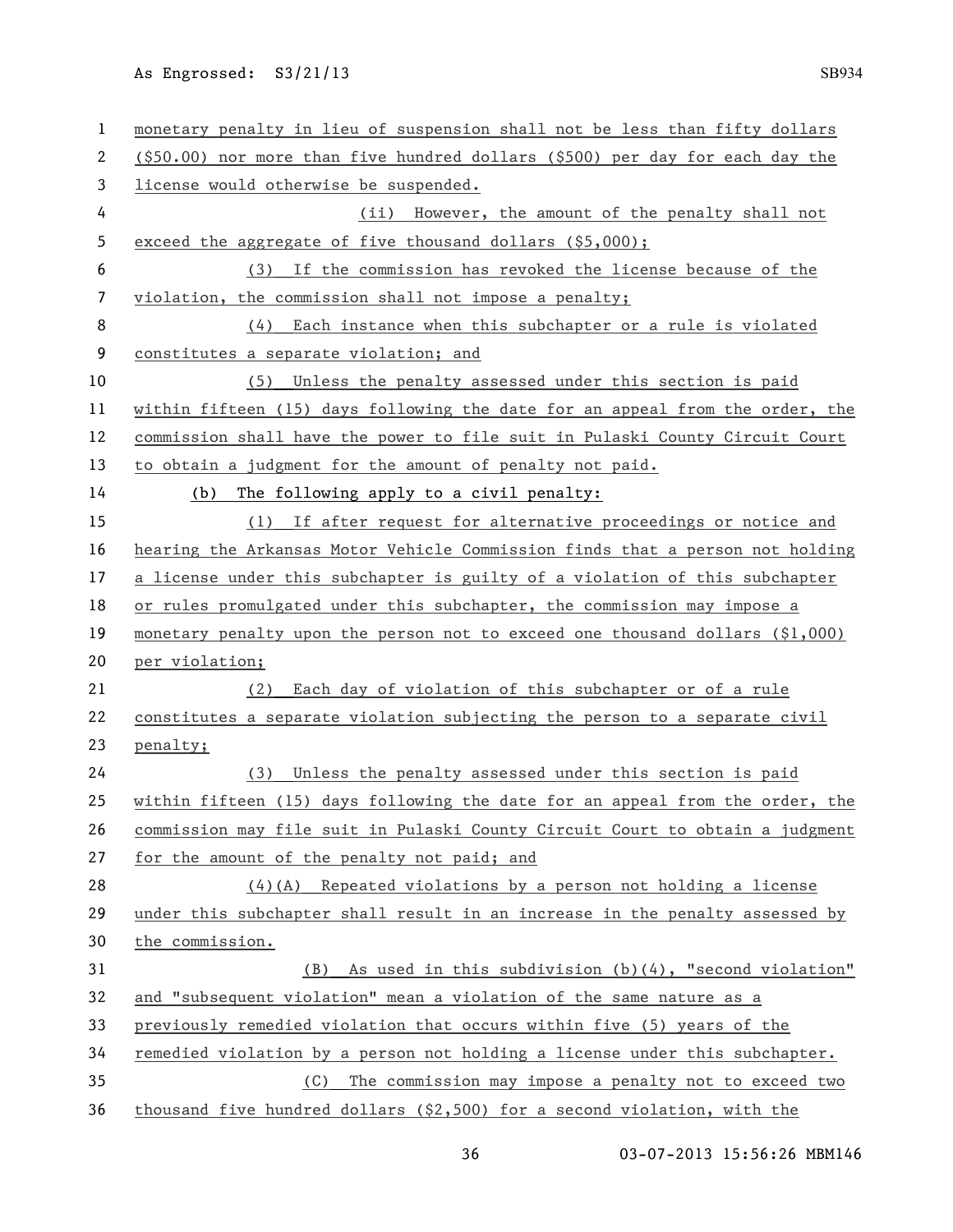| 1  | penalty increasing in increments of two thousand five hundred dollars         |
|----|-------------------------------------------------------------------------------|
| 2  | (\$2,500) for each subsequent violation.                                      |
| 3  |                                                                               |
| 4  | 23-112-1021. Enforcement.                                                     |
| 5  | The Arkansas Motor Vehicle Commission may enter orders that direct<br>(a)     |
| 6  | compliance with this subchapter and rules under this subchapter if any of the |
| 7  | following conditions have been met:                                           |
| 8  | The commission has conducted a hearing within sixty (60)<br>(1)               |
| 9  | days on the matter;                                                           |
| 10 | The commission has made written findings that the public<br>(2)               |
| 11 | interest and welfare require the person or entity against whom the commission |
| 12 | is acting to take the specified action; or                                    |
| 13 | (3) The commission finds that the current civil or                            |
| 14 | administrative penalties are insufficient.                                    |
| 15 | (b) The commission may enforce its findings and conclusions upon entry        |
| 16 | of an order under subsection (a) of this section.                             |
| 17 |                                                                               |
| 18 | 23-112-1022. Civil action and mediation.                                      |
| 19 | $(a)(1)$ A dealer, manufacturer, distributor, or warrantor injured by         |
| 20 | another party's violation of this subchapter may bring a civil action in      |
| 21 | circuit court to recover actual damages.                                      |
| 22 | The court shall award attorney's fees and costs to the<br>(2)                 |
| 23 | prevailing party in such an action.                                           |
| 24 | $(b)(1)$ Venue for a civil action under this section is in the county in      |
| 25 | which the dealer's business is located.                                       |
| 26 | In an action involving more than one (1) dealer, venue may<br>(2)             |
| 27 | be in any county in which any dealer that is party to the action is located.  |
| 28 | (c)(1) Before bringing suit under this section, the party bringing            |
| 29 | suit for an alleged violation shall serve a written demand for mediation upon |
| 30 | the offending party.                                                          |
| 31 | The demand for mediation shall:<br>(2)                                        |
| 32 | (A) Be served upon the other party via certified mail at                      |
| 33 | the address stated within the dealer agreement between the parties; and       |
| 34 | Contain a brief statement of the dispute and the<br>(B)                       |
| 35 | relief sought by the party filing the demand.                                 |
| 36 | $(3)(A)$ Within twenty (20) days after the date on which a demand             |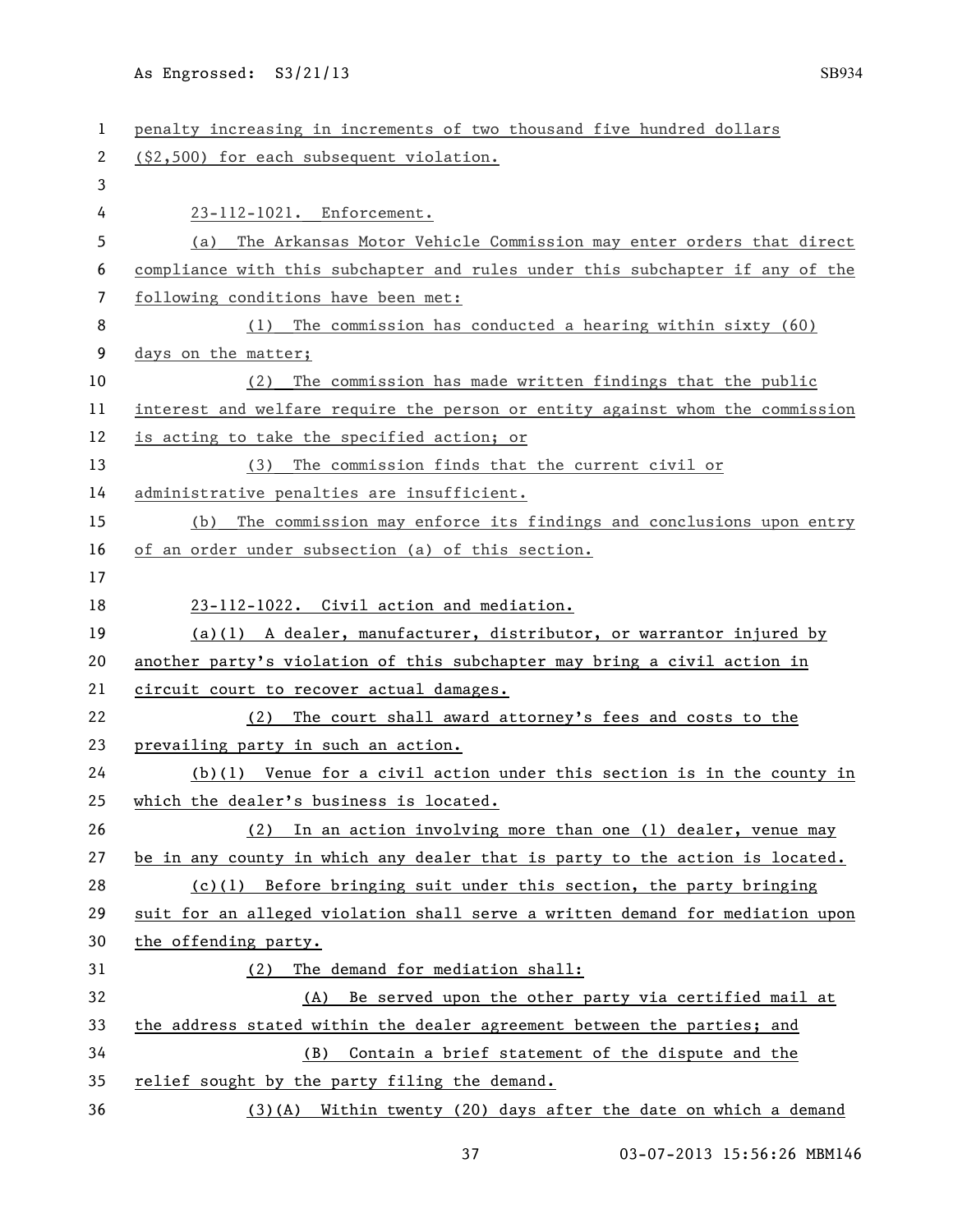| 1  | for mediation is served, the parties shall:                                 |
|----|-----------------------------------------------------------------------------|
| 2  | Mutually select an independent certified<br>(i)                             |
| 3  | mediator; and                                                               |
| 4  | Meet with the mediator to attempt to resolve<br>(ii)                        |
| 5  | the dispute.                                                                |
| 6  | The meeting place shall be in this state in a location<br>(B)               |
| 7  | selected by the mediator.                                                   |
| 8  | The mediator may extend the date of the meeting for<br>(C)                  |
| 9  | good cause shown by either party or upon stipulation of both parties.       |
| 10 | $(4)(A)$ The service of a demand for mediation under this section           |
| 11 | tolls the time for the filing of a complaint, petition, protest, or other   |
| 12 | action under this subchapter until representatives of both parties have met |
| 13 | with a mutually selected mediator to attempt to resolve the dispute.        |
| 14 | (B) If a complaint, petition, protest, or other action is                   |
| 15 | filed before that meeting, the court:                                       |
| 16 | (i) Shall enter an order suspending the proceeding                          |
| 17 | or action until the mediation meeting has occurred; and                     |
| 18 | (ii) Upon written stipulation of all parties to the                         |
| 19 | proceeding or action that they wish to continue to mediate under this       |
| 20 | section, may enter an order suspending the proceeding or action for as long |
| 21 | as the court considers appropriate.                                         |
| 22 | (5) The parties to the mediation shall:                                     |
| 23 | (A) Bear their own costs for attorney's fees; and                           |
| 24 | (B)<br>Divide equally the cost of the mediator.                             |
| 25 |                                                                             |
| 26 | 23-112-1023. Injunction.                                                    |
| 27 | (a) In addition to any remedy provided in this subchapter or otherwise      |
| 28 | available by law, a manufacturer, distributor, warrantor, or a dealer may   |
| 29 | apply to a court of competent jurisdiction for the issuance, upon a hearing |
| 30 | and for cause shown, of a temporary or permanent injunction or other        |
| 31 | equitable relief restraining a person from doing any of the following:      |
| 32 | (1) Acting as a dealer without being properly licensed;                     |
| 33 | (2) Committing a single act or multiple acts in violation of                |
| 34 | this subchapter; or                                                         |
| 35 | (3) Failing or refusing to comply with any requirement of this              |
| 36 | subchapter.                                                                 |